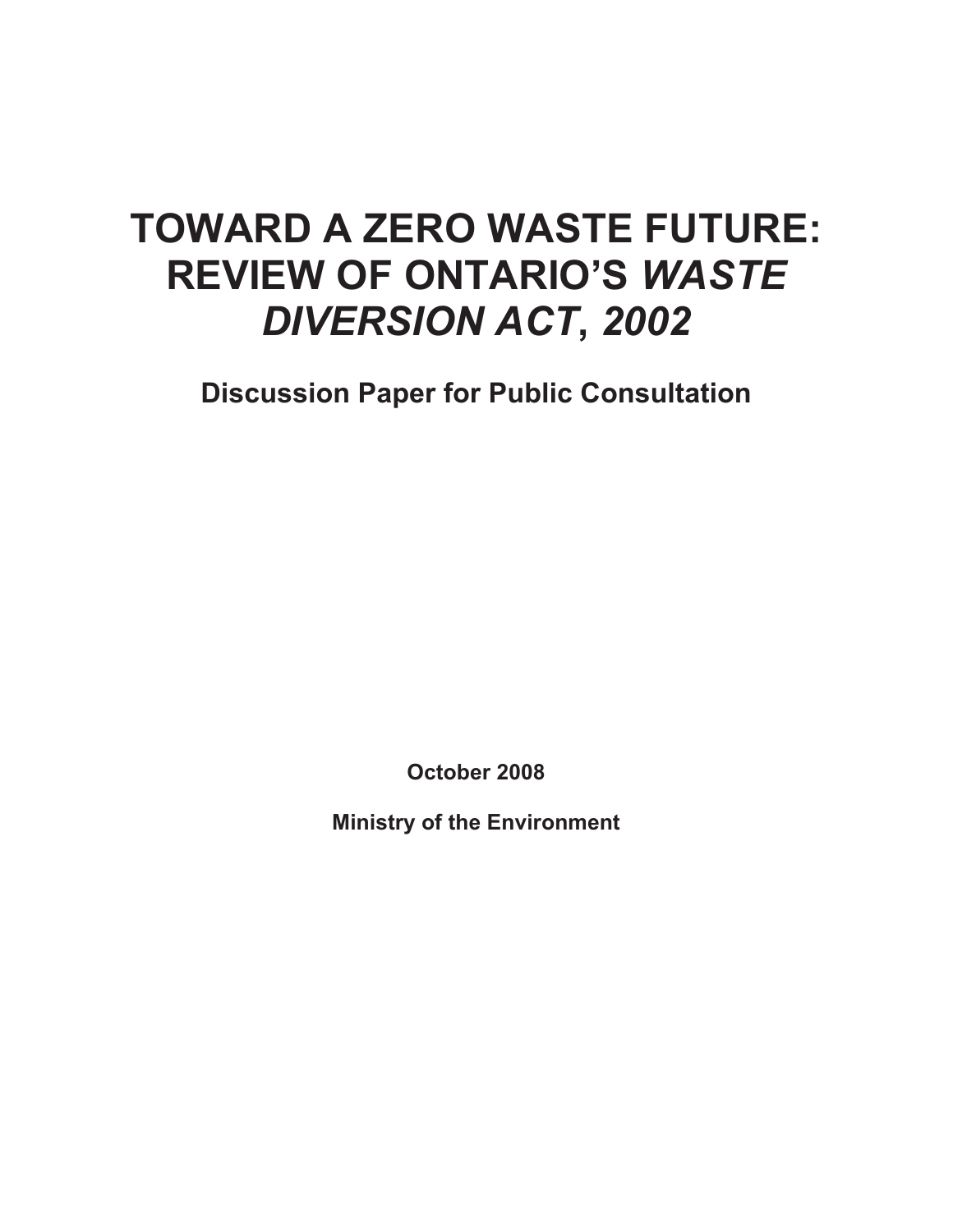### **TABLE OF CONTENTS**

| $\mathbf{L}$ | <b>Toward a Zero Waste Future</b>                                                               | $\dots$ 3 |             |
|--------------|-------------------------------------------------------------------------------------------------|-----------|-------------|
| Ш.           | <b>Extended Producer Responsibility</b>                                                         | $\dots 6$ |             |
| III.         | Increasing Waste Reduction through the 3Rs Hierarchy                                            |           | $\ldots$ 16 |
| IV.          | Increasing Reduction and Diversion of Industrial, Commercial,<br>and Institutional (IC&I) Waste |           | $\ldots$ 20 |
| V.           | Streamlining Governance and Administration                                                      |           | 24          |
| VI.          | Conclusion                                                                                      |           | $\ldots$ 29 |
| VII.         | Appendix 1: Ontario's Solid Waste Management Framework                                          |           | $\ldots$ 30 |
| VIII.        | Appendix 2: Overview of the 3Rs Regulations                                                     |           | 40          |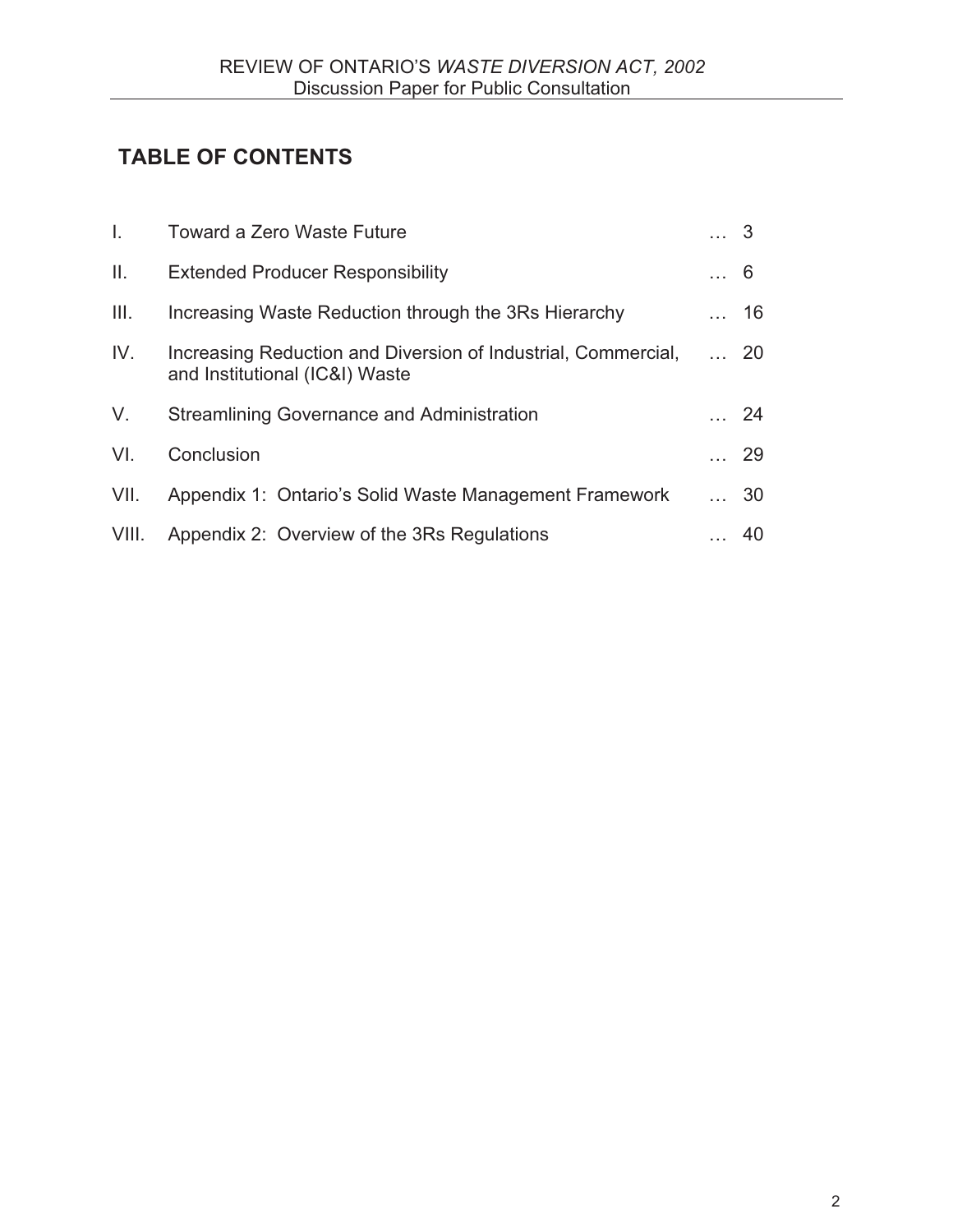### **I. TOWARD A ZERO WASTE FUTURE**

### **Where we are: The** *Waste Diversion Act, 2002*

The *Waste Diversion Act, 2002* is Ontario's main legislation to promote the reduction, reuse and recycling of waste through the development, implementation and operation of waste diversion programs.

Over the past few years much progress has been made on waste diversion in Ontario. Programs initiated and developed under the Waste Diversion Act are changing the way we approach waste diversion. These initiatives have incorporated, to varying extent, principles associated with extended producer responsibility, which hold that producers should be responsible for the costs associated with the environmental impact of their products. Much more needs to be done. Stakeholders have identified a number of challenges associated with the existing waste diversion framework, the programs that have been approved, and the Act itself. Many feel that it is time to reflect on the approaches Ontario has taken, consider how best to undertake future waste diversion initiatives, and define what kind of a future we should drive toward, as a society.

### **Where we want to go: Toward a Zero Waste Future**

Ontario is on a "green transformation". Recent action to reduce greenhouse gases, ban pesticides, reduce toxic substances, and encourage research and innovation are laying the foundation for a green economy and a greener and more sustainable future for Ontario.

It is along this "green transformation" pathway that we would like to frame the review of the Waste Diversion Act. Progressive jurisdictions around the world have embraced both the concepts of *zero waste* and *extended producer responsibility* as important pieces of building a green economy.

Traditionally, when products are no longer of use, we tend to recycle them or dispose of them as garbage. This traditional approach, often labelled as "cradle-to-grave", views waste as an inevitable by-product of production and consumption. However, waste "costs" us all, through higher prices for raw materials, money spent on diversion and disposal, the environmental impact of disposing of waste, the health costs associated with hazardous materials, and the value lost when products are left to waste in disposal sites.

A "cradle-to-cradle" or *zero waste* approach, on the other hand, focuses on the opportunities that industry has to redesign products and processes to reduce waste before it is made, as well as designing products for greater reuse. It encourages the development of innovative ways to make the wastes of one product the inputs of another, building more sustainable methods of production and supporting opportunities for industry to make a green transformation. By definition, a zero waste approach recognizes that almost all waste materials have some form of inherent value that can be recovered.

*Extended producer responsibility* is premised on the idea that the producers of products and packaging bear responsibility for ensuring those products and packages are properly managed at the end of their life-cycle.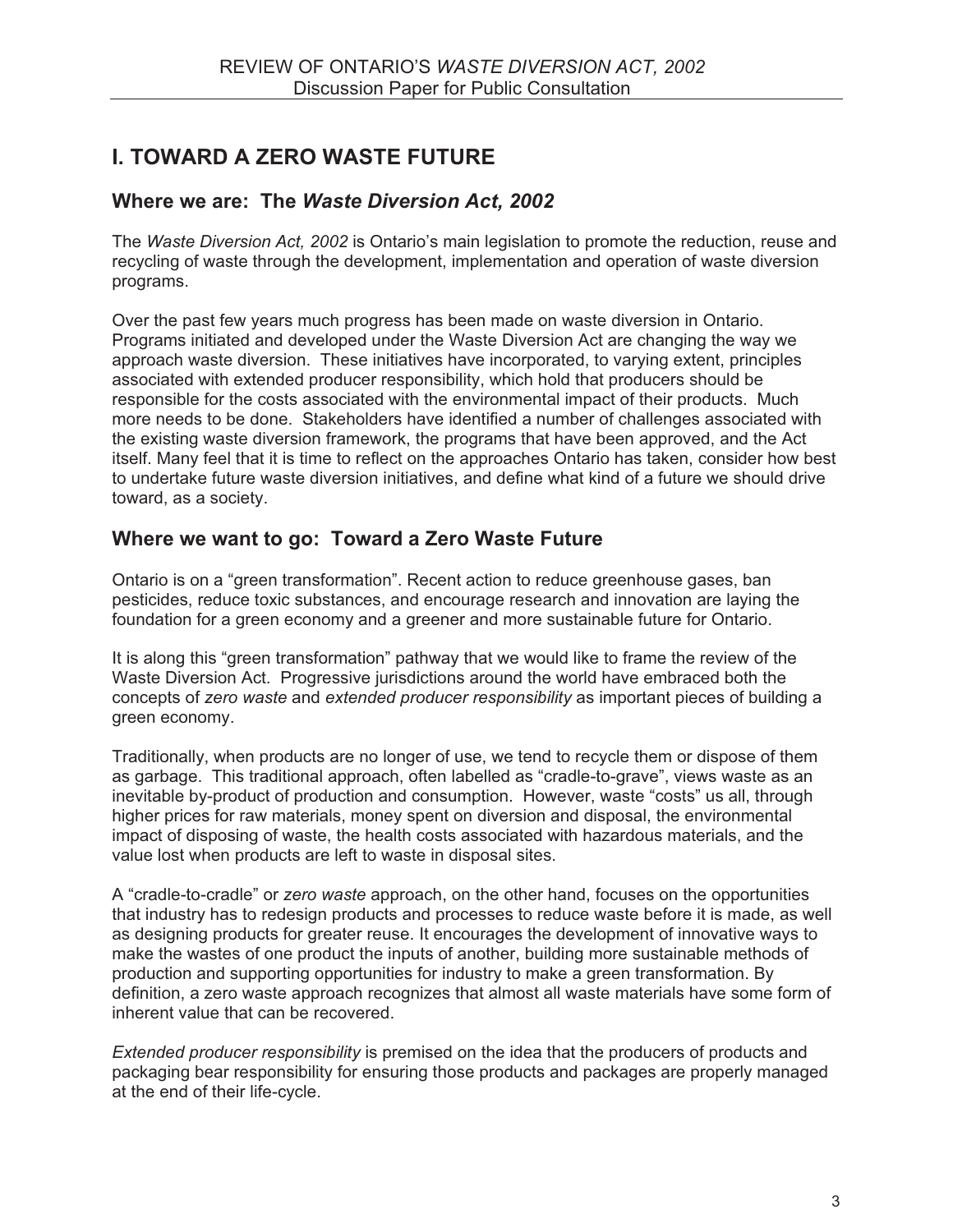These concepts – zero waste and extended producer responsibility – go hand in hand. Applying these concepts will help create opportunities for businesses to innovate and improve economic performance by identifying new strategies for eliminating waste. Industries that have adopted a zero waste approach have sought and achieved a range of efficiencies and savings, including lower energy costs, less demand for raw materials, the use of fewer toxic substances, and the creation of less packaging. These industries have come to recognize that not only is this the right thing to do, but it also saves money, and has a direct positive impact on their bottom line.

Reducing production inputs that would normally result in waste will help businesses reduce their costs, build new markets for what would otherwise be waste materials, and create new, green jobs. When taken as a whole, these new opportunities will help build Ontario's green economy and help to ensure the environmental sustainability of our society.

### **The Act Review: A first step toward a Zero Waste Future**

Zero waste has been incorporated into the policies and strategies of governments, advocacy groups, and businesses around the world as a goal to work toward. Adopting a zero waste vision represents a strategic shift in how we think about the products we produce and consume.

Ontario will not achieve zero waste overnight. But, the time to start moving in that direction is now. In order to move from "cradle-to-grave" to "cradle-to-cradle", governments, businesses, and citizens will need to rethink the way resources are used and will require tools that drive innovation, technological development, and shift societal behaviour.

This review of the Act provides an opportunity to present the vision of zero waste as a goal, and discuss how we can make concrete steps in that direction today and take advantages of the opportunities that a zero waste vision presents. The Ministry proposes that the first steps in striving for zero waste should be built upon four key building blocks:

- 1. A clear framework built upon the foundation of Extended Producer Responsibility.
- 2. A greater focus on the first and second of the 3Rs waste reduction, and reuse.
- 3. Increasing reduction and diversion of waste from the industrial, commercial & institutional sectors.
- 4. Greater clarity around roles, responsibilities, and accountabilities, to ensure that all players are contributing to a common goal.

While the Act is not the only tool available to help us move toward a zero waste vision, in many ways it is one of the most important. It is the potential changes to the Act to help drive toward this new vision that is the focus of this discussion. The review of the Act provides an opportunity to model our approach on leading jurisdictions and put forward zero waste as a long-term vision for the province.

### **Help Us Make it Happen**

To date three waste diversion programs have been approved under the Act - the Blue Box program, whose funding and management has been entrenched in the Blue Box Program Plan; the Municipal Hazardous or Special Waste Program, which builds on and enhances municipal efforts to divert and dispose of certain problem household wastes such as paints, solvents,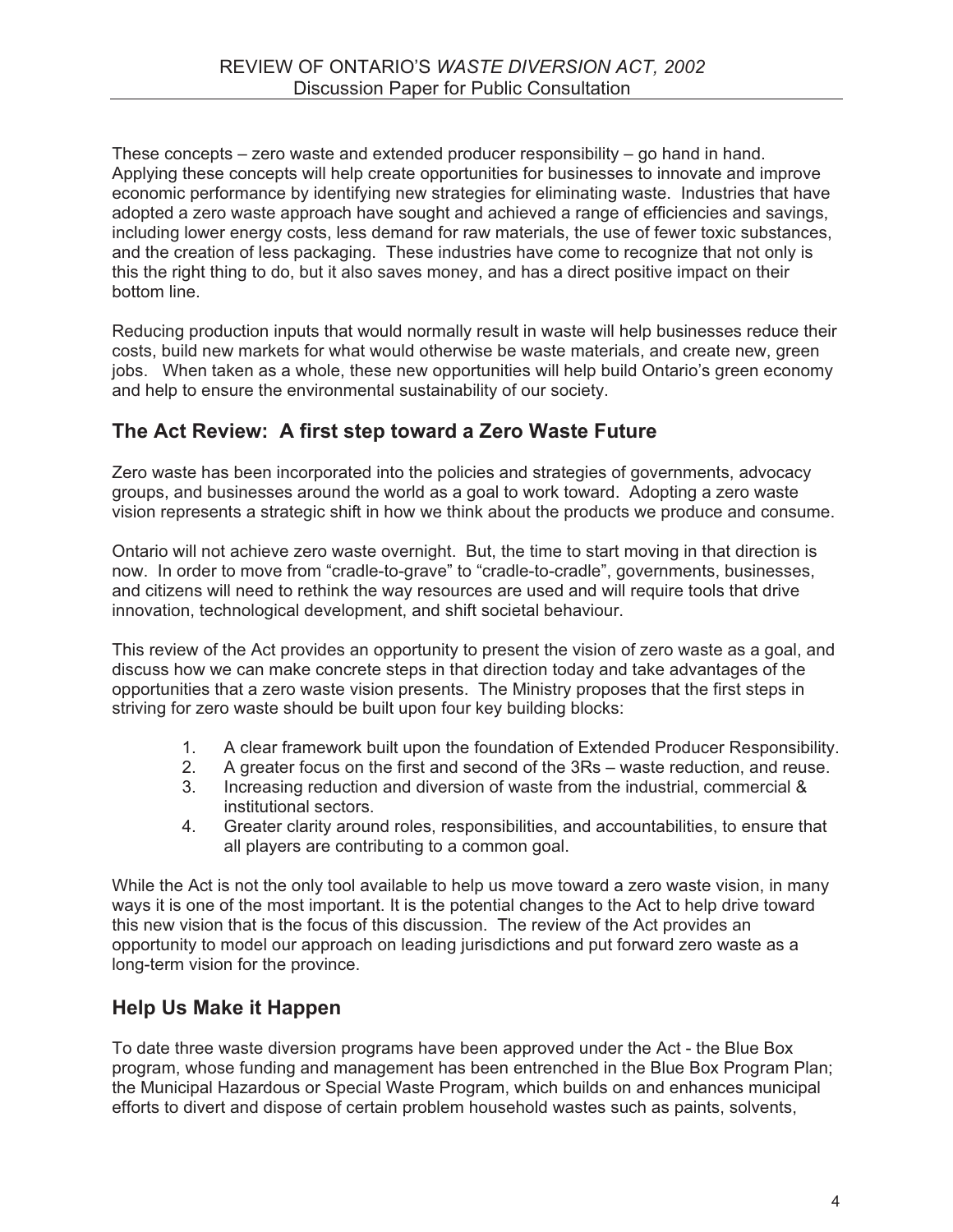batteries, antifreeze, and used oil filters; and the soon to be implemented Waste Electrical and Electronic Equipment Program, which will help Ontarians manage their used electronics properly. Earlier this year, the Minister of the Environment directed Waste Diversion Ontario to develop the next phases of the Municipal Hazardous or Special Waste Program and the Waste Electrical and Electronic Equipment Program, and asked it to develop a program for the management of used tires.

The Act mandates that the Minister of the Environment review the Act. The purpose of this paper is to formally initiate that review and solicit feedback on both the legislation, the program experience associated with the Act, and a new approach for how we think about waste diversion in Ontario.

The Ministry encourages all interested parties to reflect on their experiences and provide feedback as we move forward. Your input and feedback are critical to establishing a clear and effective framework. Be innovative. Think broadly about the principles and priorities of our four building blocks. To help guide the dialogue, the paper contains a number of discussion questions. These are not meant to limit the debate. Respondents should feel free to move beyond the questions in providing feedback.

You can submit your ideas, comments, and feedback electronically through the environmental registry website at http://www.ebr.gov.on.ca/. The posting number for the five-year review of the Waste Diversion Act is 010-4676.

### **Comments must be received by Thursday January 15, 2009.**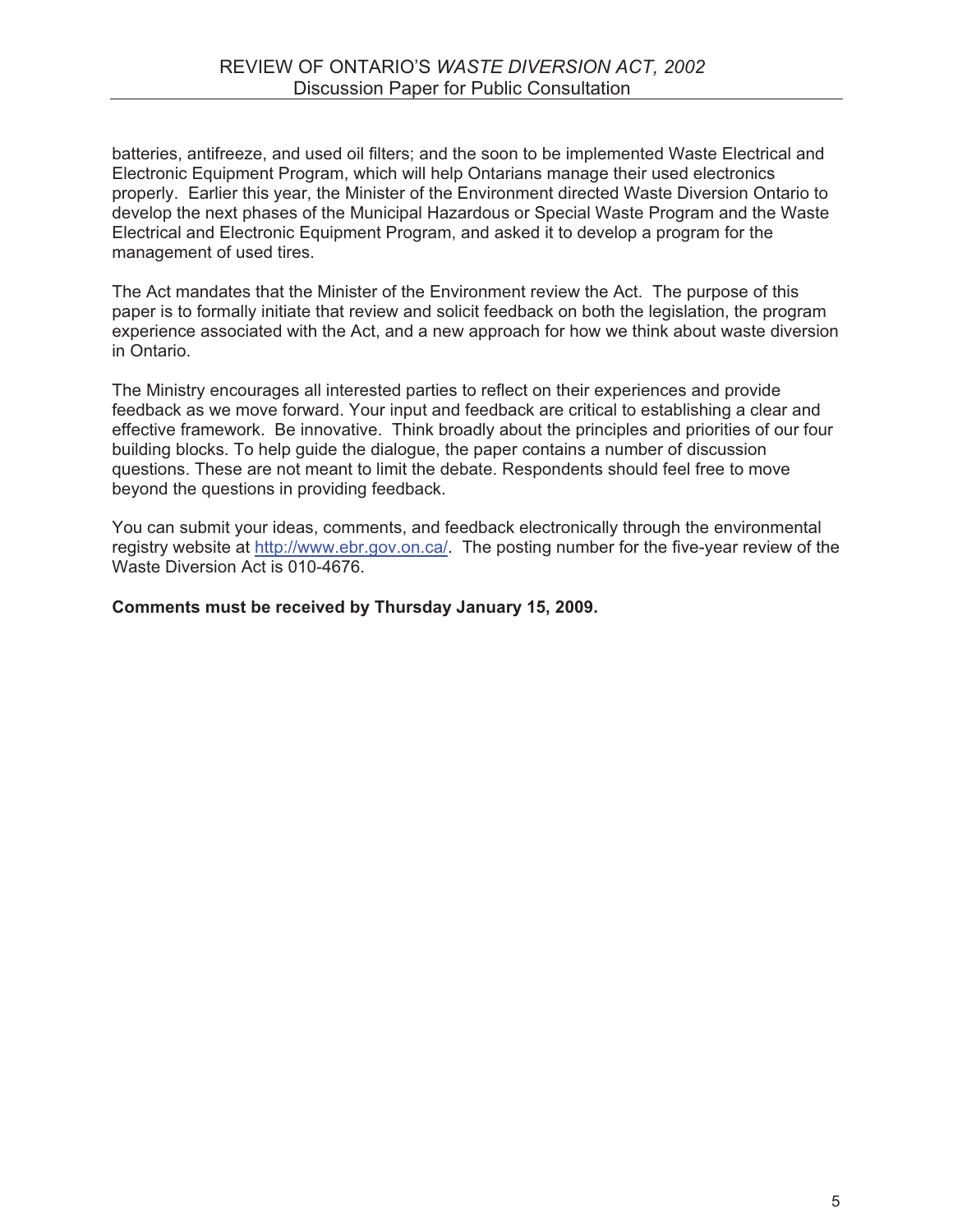### **II: EXTENDED PRODUCER RESPONSIBILITY**

### **Context**

Extended producer responsibility is a framework to support the move toward zero waste. Extended producer responsibility holds that producers (most often defined as a manufacturer, brand owner, or first importer of a product) are responsible for the costs associated with the environmental impact of their products. This responsibility extends throughout a product's lifecycle, including its design, manufacturing, packaging, transportation, product use, and diversion or disposal. When producers are responsible for managing the end of life of their products and packaging, they have incentives to ensure their production practices are efficient and avoid producing waste. This responsibility encourages producers to identify production processes that use fewer inputs that would normally result in waste, incorporate greater reuse of materials in their processes and products, and design products and packaging that are more easily recycled. These actions are the cornerstone of a zero waste approach.

Progressive jurisdictions have been moving toward extended producer responsibility as a focus of waste management over the past decade, utilizing a variety of different approaches. Notably, the Canadian Council of Ministers of the Environment (CCME) is currently working on a National Action Plan on Extended Producer Responsibility which will provide guidance on the development and implementation of extended producer responsibility and product stewardship programs.

The Waste Diversion Act does not make explicit reference to extended producer responsibility. However, the Act provides the Minister with the authority to make regulations prescribing materials as designated wastes and requires Waste Diversion Ontario to develop diversion program for those designated wastes with industry funding organizations. Further, the Act allows for fees to be charged to producers, as defined in the approved programs by the rules that are part of the program, to support program development and implementation, thereby creating a degree of financial responsibility for the management of the designated wastes. By defining those producers as brand owners, manufacturers or first importers, these programs begin to utilize an extended producer responsibility framework in their design and implementation.

### **Producer vs. Shared Responsibility**

A key consideration that potentially influences Ontario's ability to strive for zero waste, as well as the success of any program utilizing extended producer responsibility, is the issue of how waste diversion programs cause physical and financial responsibility for designated waste to be discharged.

Some models "share" responsibility among participants. Ontario's Blue Box program is a shared responsibility program. Municipalities collect, transport, and arrange for the recycling of waste from their taxpayers. Under the Act, producers discharge their responsibility by reimbursing municipal governments for a portion of the costs of the Blue Box Program. Distributing costs among multiple parties can act as an incentive for all participants to collaborate and develop a cost-efficient waste diversion program. In theory, municipalities contribute existing infrastructure and programs to facilitate consumer participation in diversion programs. Taxpayers pay municipal costs, generally on an equalized basis as part of their property taxes.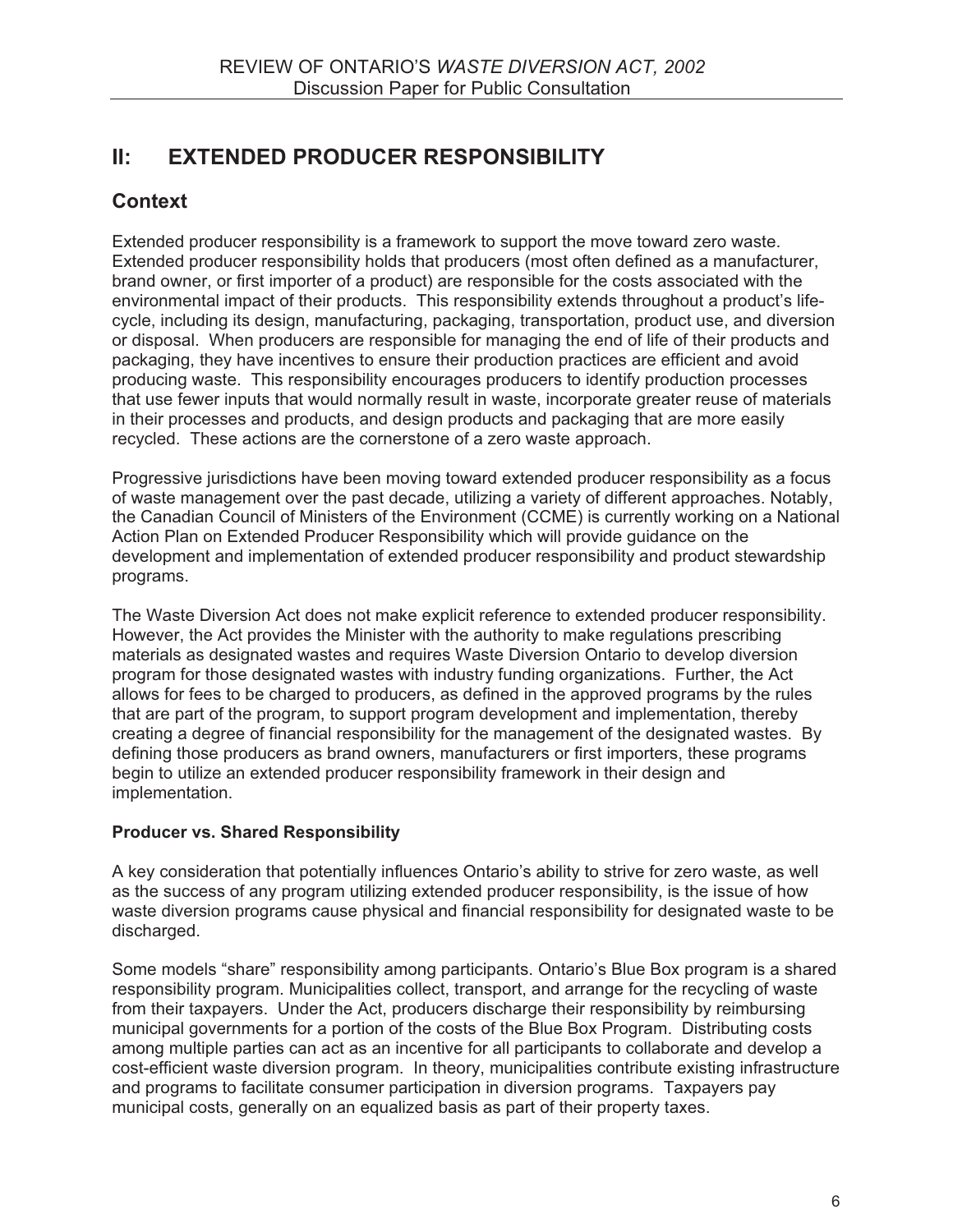Some issues with this model include:

- $\circ$  a municipal taxpayer who generates little waste may in fact end up paying into the system more than his or her fair share of the cost of managing the waste he or she generates;
- o incentives for producers to strive for zero waste are reduced, since they are not fully responsible for all costs and are too far removed from the end-of-life handling of their products;
- $\circ$  incentives for municipalities to become more efficient and reduce the costs of collection and diversion are reduced because they do not bear the entire cost; and
- $\circ$  the cost structure is based on what is actually diverted, versus what is generated so producers avoid paying for anything but that which is recycled.

Another approach is a "full" responsibility system. In this model a producer is obligated to pay all of the costs associated with the collection, transportation, diversion, and disposal of the wastes associated with their products. Costs of waste management are not borne by taxpayers. Where a municipality is involved it is generally on a contractual basis through a fee for service arrangement. The Waste Electrical and Electronic Equipment Program is an example of this approach.

Full responsibility systems have been the norm in Europe for some time. Each European Union state is obligated to put in place systems to achieve designated recycling targets for specified materials. While individual states approach this obligation in various ways, almost all make producers fully responsible for achieving the objective.

### **Individual vs. Collective Stewardship**

The Act empowers Waste Diversion Ontario to establish industry funding organizations to develop and implement waste diversion programs. The Board of Directors of the industry funding organization, prescribed by regulation, is comprised of representatives from industries with a commercial connection to the designated waste, or to a product from which the designated waste is derived. In Ontario, the practice has been for the industry funding organization to develop and submit program proposals to Waste Diversion Ontario, which reviews and recommends these programs to the Minister of the Environment for approval. The industry funding organization represents the mechanism through which the individual producers discharge their responsibilities for managing the designated waste materials.

Where a single industry funding organization is designated to assume responsibility for a material or materials, a "collective" stewardship organization is established. Programs developed under this model strive to efficiently discharge the obligations of the collective producers (for example achieving a specified recovery rate). Fees levied by the industry funding organization on the individual producers reflect the "cost" to the producers of discharging their obligation. Generally, these systems establish an overall cost and tend to charge program costs back to individual producers. In the Municipal Hazardous or Special Waste Program and the Waste Electrical and Electronic Equipment Program, these fees are also proportionate to market share of a company's sales of the designated material.

These systems do not generally take into account differences in the specific costs of managing an individual producer's products. Since steward fees are uniform across all producers, there is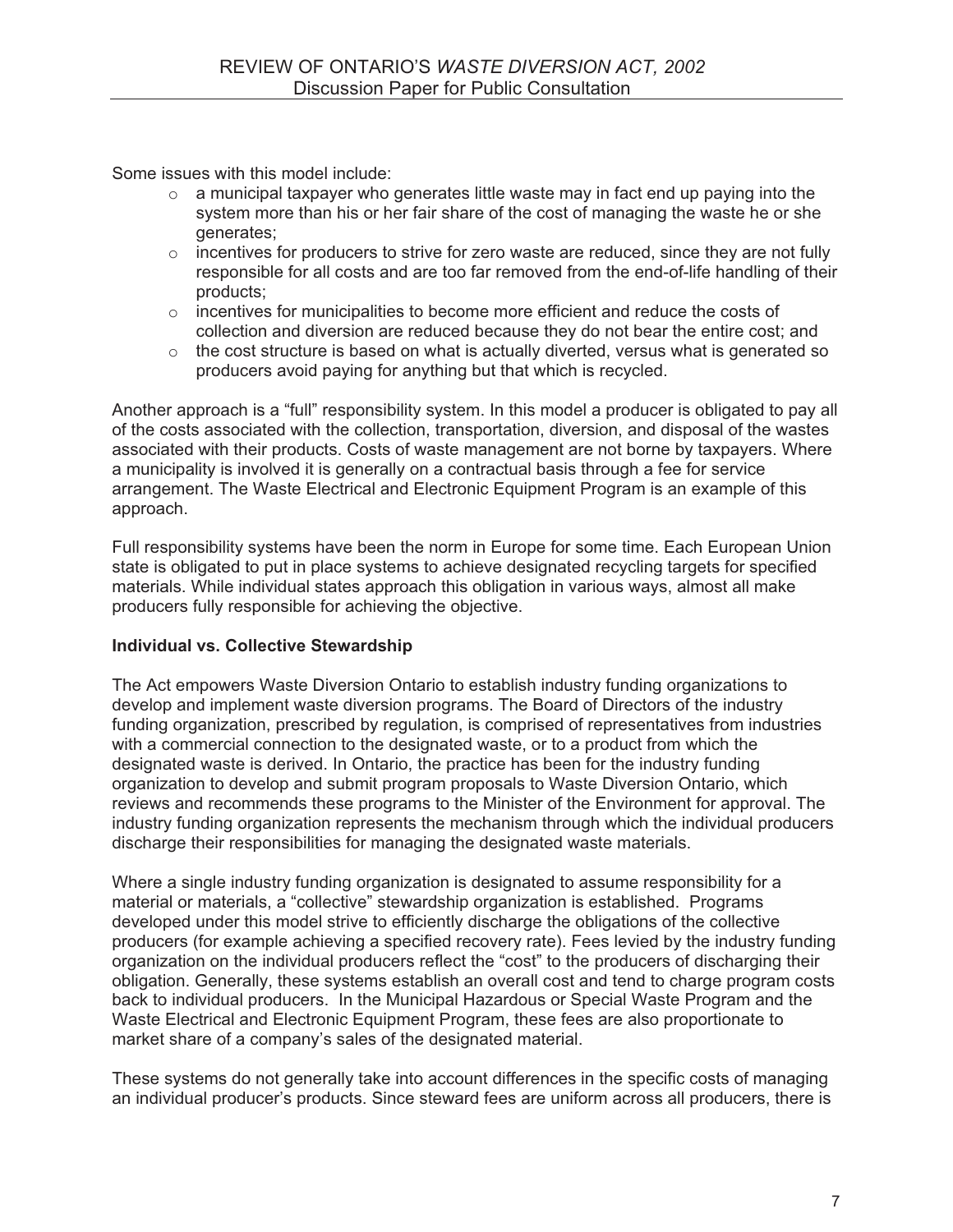no direct financial incentive provided to individual producers to reduce their costs through product design, such as designing a product that is easier and cheaper to recycle. The lack of direct financial incentives to improve product design can be an impediment to reducing waste, increasing reuse, and ultimately striving for zero waste.

In this model, industry funding organizations try to control those factors that influence costs. Typically, systems are established to collect and process material, and service providers are invited to "bid" on contracts to participate in the scheme. Costs tend to reduce as service providers compete to capture contracts. There are winners and losers, and some displacement occurs in the marketplace. In theory, costs are initially driven downward by these market forces, but over time a risk exists that fewer service providers will be available.

Another approach to extended producer responsibility is through a model that emphasizes "individual" producer responsibility. Under this approach individual producers are held responsible for achieving mandated objectives (for example, specific recovery rates for packaging), and are free to select the means for meeting these obligations. Individual producers can directly manage their own products and packaging, or can select an organization (like an industry funding organization) that will discharge that obligation on their behalf. This approach may result in the creation in the marketplace of competing product stewardship organizations that offer services to producers, for a fee. Producers make their choices based on a variety of factors, such as costs, likely success in achieving objectives, comfort with the organization, track record, etc. Individual stewardship often requires producers to take physical responsibility for their products, facilitating a better connection between producers and the environmental performance of their products. There could be a range of different innovative opportunities for businesses, to encourage them to reduce waste and increase reuse and recycling and ultimately help businesses realize the economic benefits of zero waste thinking,.

With this model, if sufficient competing stewardship organizations are established, no one organization can exercise market control. Competition results in systems reducing costs so that they can attract more producers into their scheme. In theory, individual producers could reduce their cost exposure even further by designing easier to recycle products and then seeking organizations that charge them lower fees to manage those products.

This model also presents some challenges. The volume of any material may not be sufficient to create a marketplace for competing product stewardship organizations. It may also be confusing for producers to deal with different messaging, various collection systems, and multiple stewardship structures, depending on the material. Producers may also lack the time or resources to investigate various stewardship organizations when the industry funding organization model has worked sufficiently well for them in the past. It may also be challenging for government and the Waste Diversion Ontario to monitor progress, and ensure targets are being met, when there are multiple stewardship organizations, rather than a single industry funding organization.

Each model affects the costs of managing products and packaging in potentially different ways, and introduces a different set of decision factors for producers around issues such as reduction at the source, incorporating reusable or recyclable materials, or making products easier to recycle.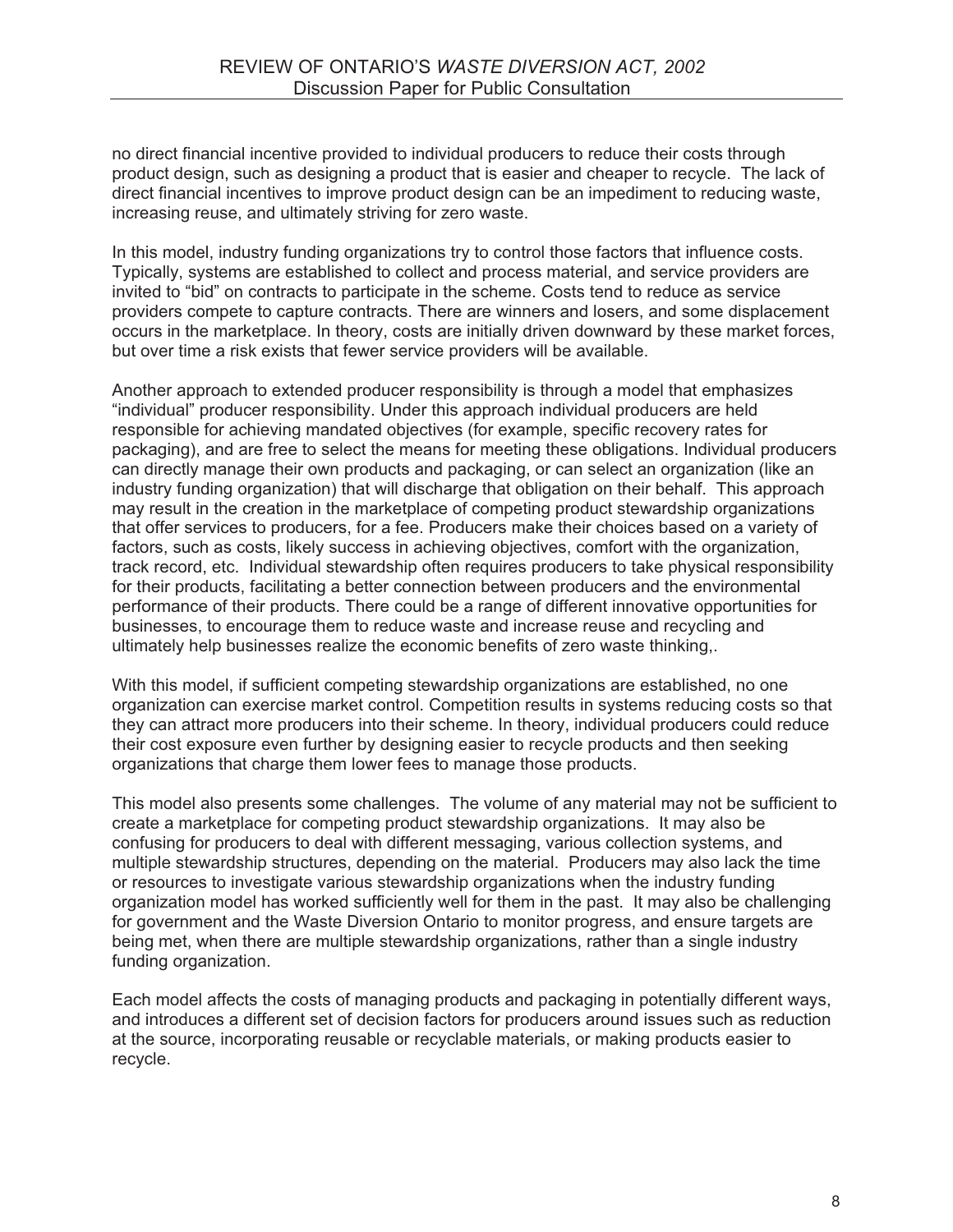### **Fee Visibility**

Costs to producers for the stewardship of their products could be made known to the consumer by being added to the price of the product at point of sale. Conversely, these costs could be incorporated into the product price as a factor of production. This is a continuing debate in extended producer responsibility systems.

Proponents of making environmental management costs "visible" at point of sale argue that stewardship fees imposed under extended producer responsibility programs are often outside the direct control of a producer and, therefore, are not truly a "factor of production". Critics often refer to these "fees" as a tax, which they are not. This can lead to these fees being publicly characterized as a tax at the retail level, even though none of the fee goes to government. Some proponents argue that a visible fee can act as an educational tool for consumers. Showing the cost of end of life management every time that a product is purchased could highlight the cost of waste in everyday life.

Another driver for visible fees is price consistency at the retail level. In Canada, each province operates a separate waste diversion framework, and stewardship fees vary from one province to another. The result is that a product sold across the country could have a different price in different provinces. Retailers that operate on a national scale want one price and prefer to add an additional stewardship fee at the point-of-sale, in order to maintain a consistent advertised price across the country.

Opponents of visible fees argue that this approach simply facilitates producers and retailers passing environmental costs associated with their products directly to consumers. This approach allows the producers to avoid considering whether to pass all or some of the costs on to consumers, and does nothing to encourage producers to consider ways of reducing those costs, (and associated waste) and bring us closer to a zero waste society. In Ontario, where industry funding organizations charge producers a single harmonized fee, it is even simpler for that fee to be passed on to consumers, through retailers, while competition among producers remains restricted to product price associated with other factors of production.

Those opposing visible fees argue that the costs to the producer of managing their product at the end of life should be treated by producers similarly to other factors of production (such as energy costs, raw material, labour, etc.) These factors associated with production are all part of what a producer considers in design, manufacturing and packaging decisions, as well as a product's final market price. Competition causes producers to try to reduce these costs in order to gain advantage among one another and increase their sales.

The experience in Ontario is mixed. Producers' costs associated with managing Blue Box wastes are not visibly passed directly on to consumers. In many cases this is because the perunit fee is small enough to be either insignificant, or perhaps is too awkward to reflect separately. In the Municipal Hazardous or Special Waste Program, which began on July 1, 2008, some retailers have chosen to identify the fee charged by the industry funding organization to the producer. Others have not.

In other provinces steward fees associated with electronic items such as televisions and computers also tend to be shown by the retailer as separate charges at point of sale. However these fees also tend to be higher on a per unit basis.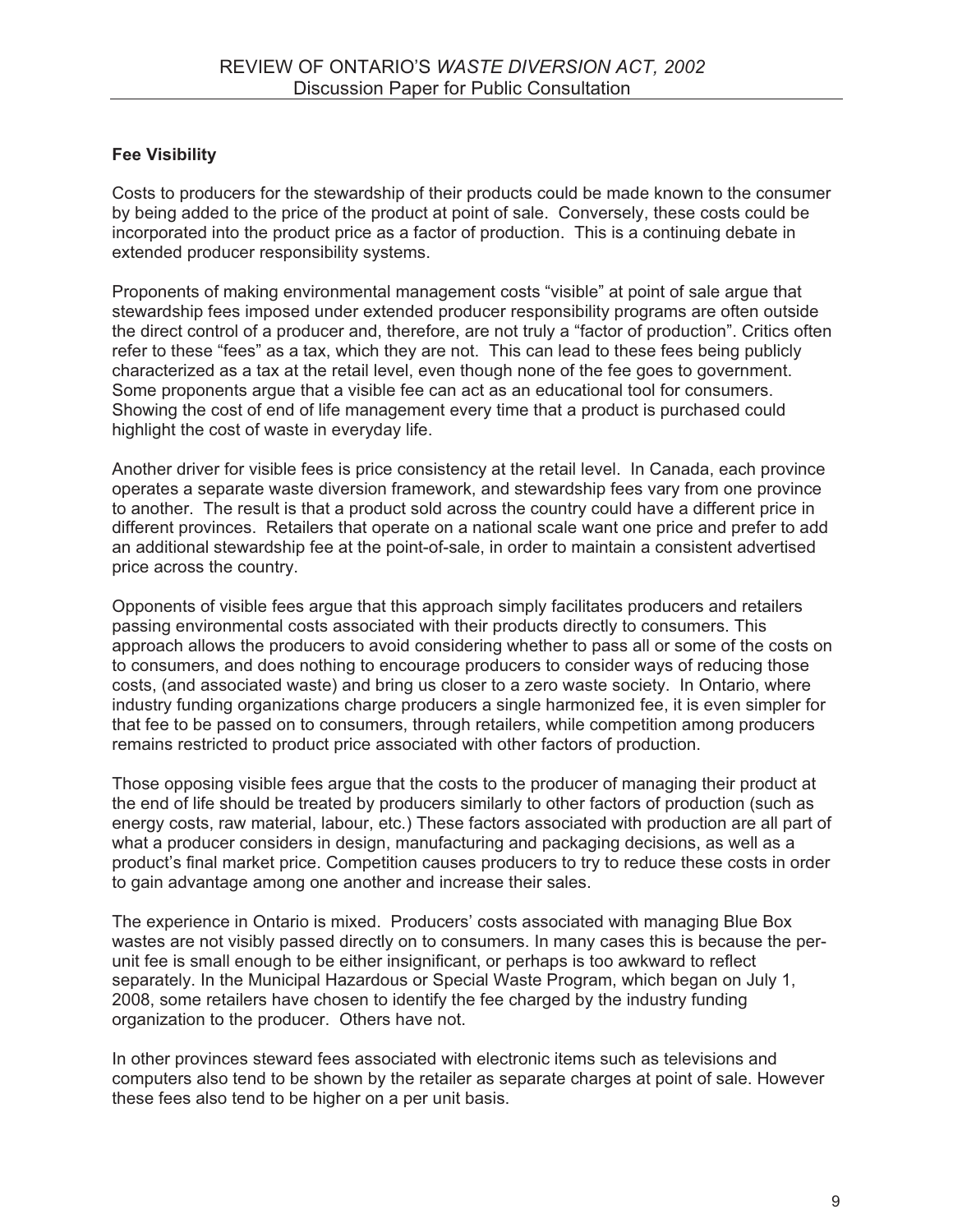Key considerations related to this issue include the consumer's right to information, the impact of the fee visibility on producers' product design decisions, the proper characterization of the fee, and what, if any, of those costs have been passed on to retailers. Some argue that true producer responsibility will not occur until the full range of environmental impacts of products (the "externalities") are regularly factored into production decisions as accepted costs ("internalized") similar to labour, raw materials, energy, and marketing. According to this view, reducing waste management costs becomes another way for producers to reduce overall costs and improve their competitive position.

### **Impact on Existing Markets**

Waste diversion programs are created because the existing market based relationships do not adequately address waste management considerations. An emerging consideration is the impact that a program may have on existing businesses and business relationships, including a potentially wide range of waste service providers.

Diversion programs can consolidate control of waste collection, transportation, and processing decisions in a single body such as an industry funding organization. How these decisions are operationalized can have significant implications for collection agents, transportation providers, and end processors. Where the motivating factor is cost reduction, decision-makers tend to use the competition in the market to drive down costs, often through competitive procurement. While these may be open and transparent processes, this approach can have a long-term impact on the structure and composition of the market. This impact can include displacing existing businesses, stunting the growth of new, emerging small businesses, and influencing capital decisions that may affect the development and adoption of new technology. Over time, this could affect market efficiency and competition, and the ability of the market to respond to new needs.

On the other hand, some argue that the introduction of waste diversion programs is not unlike the appearance of a new player in the market. Waste diversion programs can create markets that would not otherwise exist, or create momentum to expand existing markets, creating opportunities for business and competition amongst market players. By collecting material for recycling, a waste diversion program can attract investments in collection and processing capacity.

Under this view, those who are able to achieve the necessary efficiencies and can adapt will compete. Others will be displaced. There are no guarantees in business - including in the waste diversion business. Government's role is seen as limited to ensuring that all interested companies are treated consistently in an open and transparent manner. Program design therefore is the critical component in ensuring competition among businesses for waste materials, collection contracts, and other services.

### **Possible Approaches**

### - **Full Extended Producer Responsibility**

A revised Act should commit more clearly to the principle of extended producer responsibility, and provide the tools needed to allow producers to discharge responsibility for their products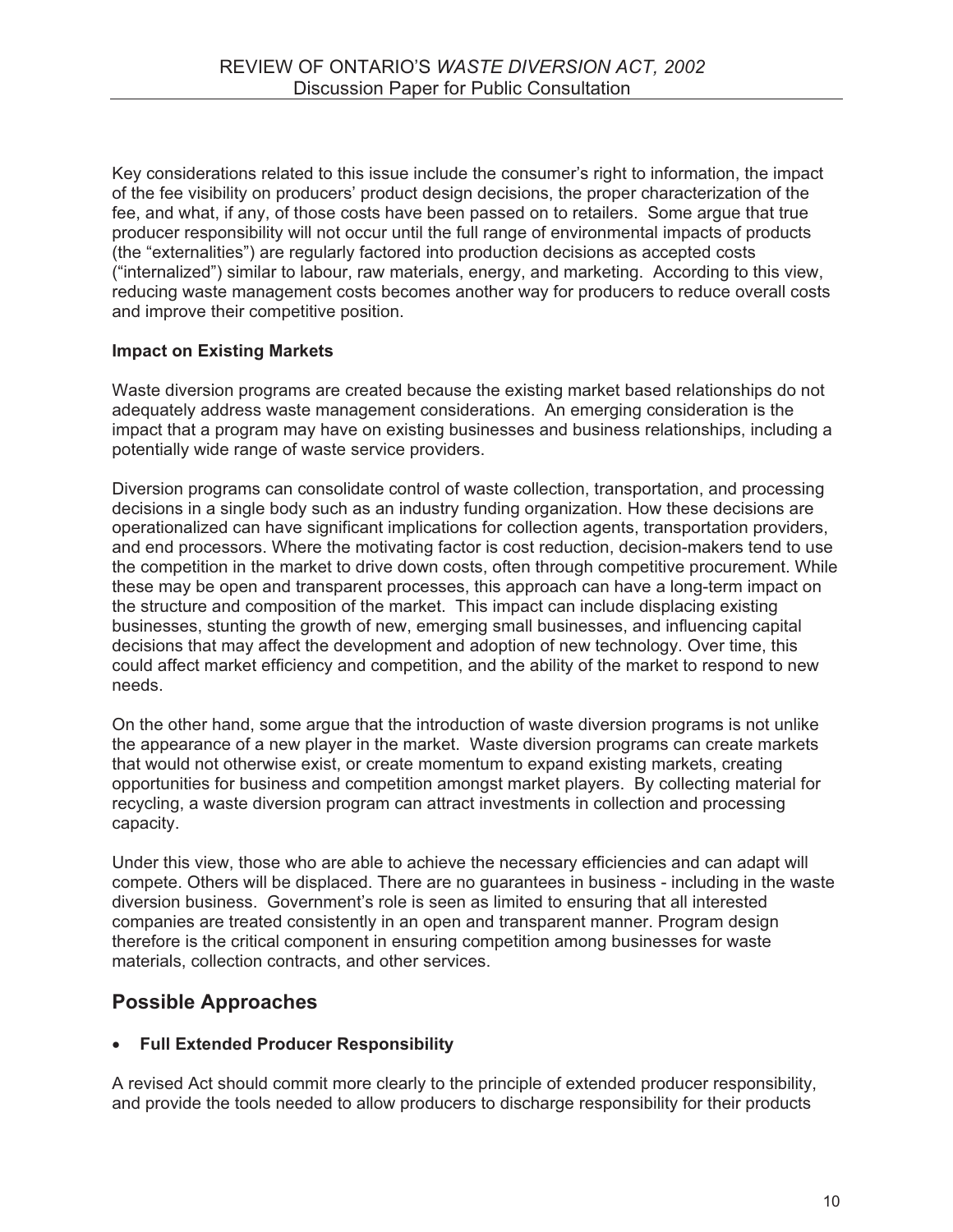and packaging in the way that best suits their needs, has the fairest impact on existing markets, and meets the public's demand for successful diversion activities that strive for zero waste and foster a green economy.

Going forward, acceptance of this principle suggests that waste diversion programs should shift more financial responsibility onto producers. This approach will bring Ontario into line with other progressive jurisdictions by entrenching responsibility for products and packaging with those who have the largest input and control over the materials and design - the manufacturers, brand owners or first importers. Adopting extended producer responsibility is a key component of a zero waste approach, since it provides incentives for producers to identify new opportunities to reduce and ultimately eliminate waste associated with their products and packaging.

Embedding extended producer responsibility into the Act affects both future and current programs. Like the Municipal Hazardous or Special Waste and the Waste Electrical and Electronic Equipment Programs, future programs should work toward full producer responsibility. For current programs that do not operate on the basis of full extended producer responsibility, consideration must be given to how the program could be revised to better reflect full extended producer responsibility.

### -**Define extended producer responsibility to benefit the environment**

Current waste diversion programs in Ontario do not generally take into account differences in an individual producer's products. Instead, these programs tend to establish an overall cost, and charge proportionate costs back to individual producers. In the Municipal Hazardous or Special Waste Program and the Waste Electrical and Electronic Equipment Program, these fees are based on their proportion of a company's sales of the designated material in the market. Producers are not directly "rewarded" for designing a product that is easier and cheaper to recycle or that is reusable; nor are producers "punished" for designing a product that is more difficult and more expensive to recycle. There is no incentive for producers to find innovative ways to reduce waste and increase reuse.

Going forward, it is critical that a revised Act incorporate the appropriate tools to allow for incentives to producers to reduce the environmental impact of their goods and maximize the recycle and reuse potential of their products and packaging.

There are a number of possible approaches for promoting this policy outcome. The principle of extended producer responsibility could be defined by legislation to take into account the following:

- $\circ$  The waste impact of a product from design to disposal in this way, producers should be encouraged to incorporate changes into the design and manufacture of products, as well as disposal, in order to reduce environmental impacts and strive toward zero waste.
- $\circ$  Non-waste factors such as energy efficiency, toxics reduction, greenhouse gas emissions and use of raw materials – in this way, producers should be encouraged to go beyond their waste practices and consider how their approach affects crosscutting environmental priorities.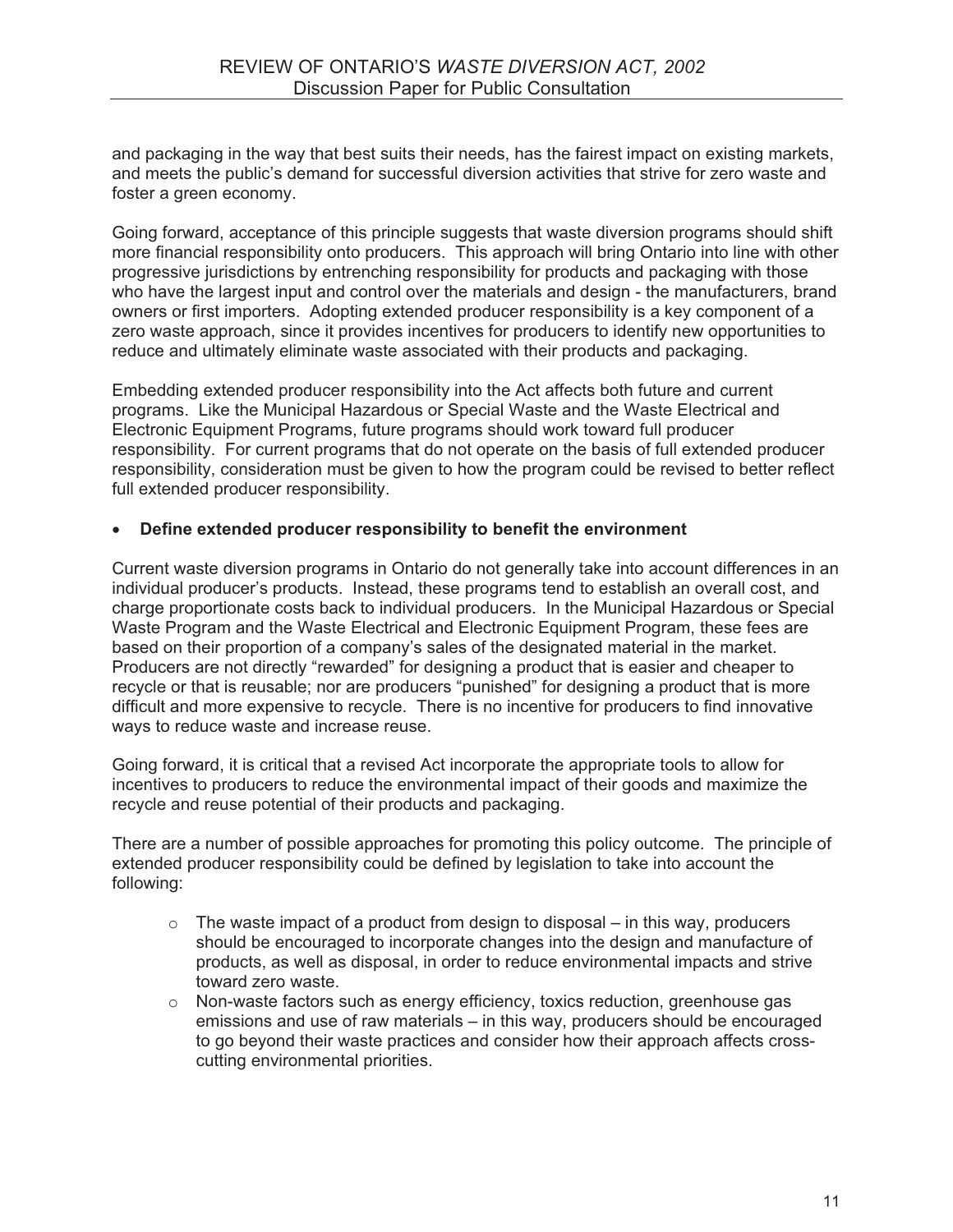Stewardship costs should also be defined to better reflect individual producer's efforts. Our current system of a collective stewardship organization does not do enough to recognize variation amongst producers' products and packaging.

Going forward, Ontario could adopt an approach that requires waste diversion programs to differentiate costs to producers based on the waste and non-waste factors described above.

### - **Fee Visibility**

In order to make progress toward a zero waste vision, Ontario has chosen to commit to the framework of extended producer responsibility and to introduce waste diversion programs that encourage and reward producers for reducing the environmental costs associated with their products and packaging. A truly green economy requires producers to consider "cradle-tocradle" costs as another factor of production that they can mitigate against through product design, manufacturing, and packaging decisions.

In this context, producers and retailers should not be allowed to separately show their costs for environmental management above the point-of-sale price. Rather, producers should be required to "internalize" these costs. This acts as an incentive to reduce both the costs and the waste associated with their products. As well, it would be inconsistent for producers and retailers to visibly show environmental management costs, but not disclose the breakdown of other cost factors of production.

### - **Improve and extend stewardship**

The Blue Box program, launched over 20 years ago, established an innovative approach to waste diversion in Ontario. This approach has proven to work well for materials for which economical and effective recycling methods exist, such as glass and paper. However, there are many materials that are not covered by an existing diversion initiative, such as organics and products made of composites and multiple materials. If we are to strive for a greener economy, Ontario will need to find ways to deal with an extremely diverse range of materials.

Ontario has made significant progress in dealing with materials that are either difficult to recycle and/or are problematic wastes that contain toxics. The Municipal Hazardous or Special Waste Program and the Waste Electrical and Electronic Equipment Program have been designed to deal with problematic wastes that contain toxics and recognize that not all collected material is easily recyclable at this time. These programs encourage producers to identify materials within these products that can be recycled, while ensuring the proper disposal of components that cannot be recycled or contain toxics. Over time, these programs will help develop new recycling methods or technologies, and will encourage producers to include more reusable or recyclable materials in their products and fewer toxics, in order to reduce waste diversion costs.

Building on our success in diverting materials currently covered by Waste Diversion Act programs, innovative approaches must continue to be developed in order to focus diversion efforts on these materials that are difficult to reduce, reuse, and recycle.

One approach would extend the concept of stewardship to non-recyclable materials. Producers of non-recyclable materials could be subject to stewardship fees that cover the costs of managing these wastes. Fees could be refined to reflect the actual management costs related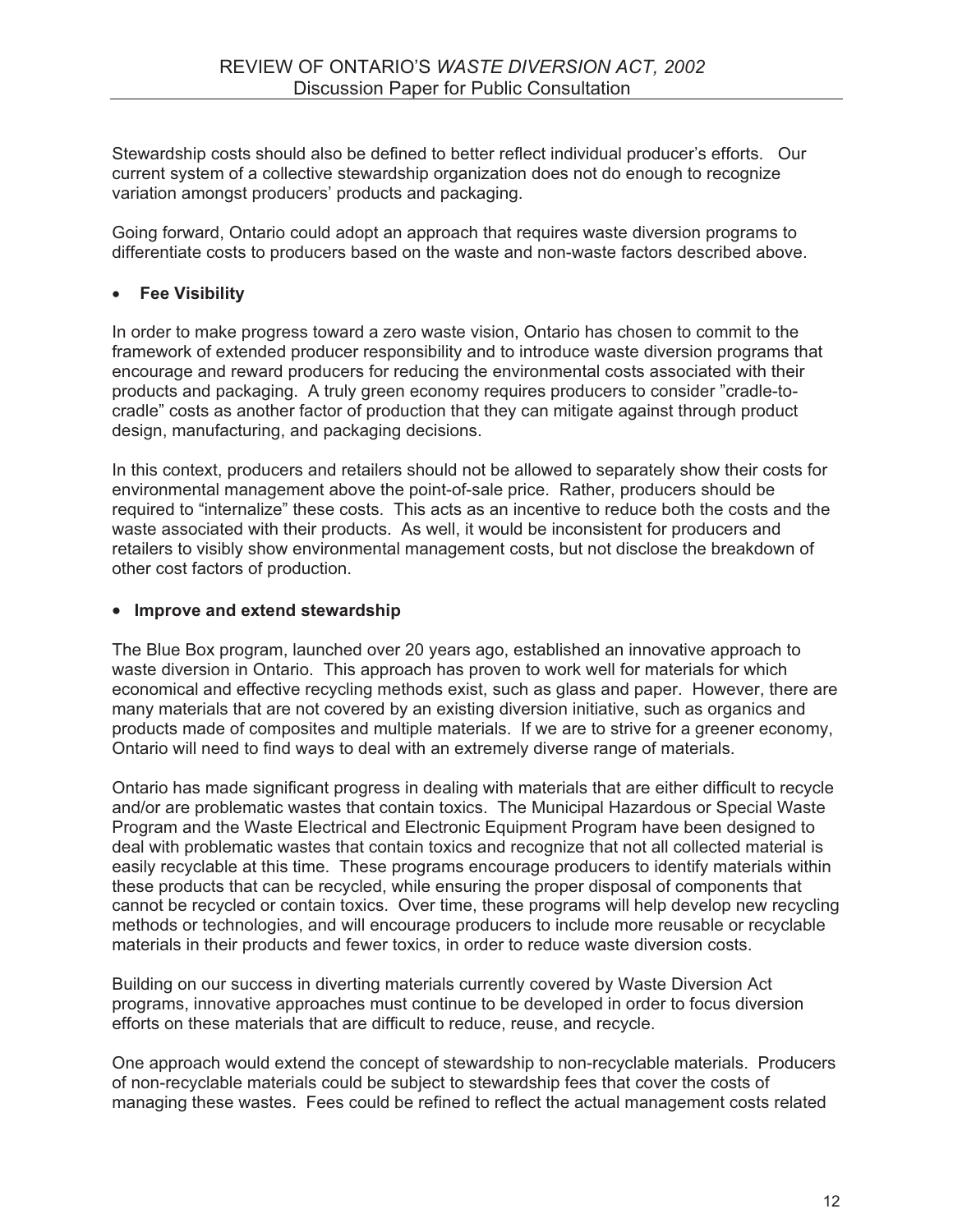to the material. These kinds of fees could help to achieve environmental objectives by shifting behaviour and encouraging desirable outcomes such as more sustainable packaging.

Stewardship could also be improved by providing greater certainty to producers regarding the wastes that will require diversion programs. The Act gives the Minister authority to make regulations to prescribe materials as designated wastes for which diversion programs must be established. Producers have consistently requested clarity around designation, and program expectations and timelines so that they can adequately factor in public policy considerations in their business planning. Regulating a clear schedule of products or materials that will require diversion programs, and the timing of these requirements, is one way to address these concerns. In this way, producers would know in advance which materials will require diversion, and when requests for program development are likely to be made. This certainty will help encourage investment in innovative and green technology and will make it easier for industry to develop stewardship programs on their own initiative.

### - **Incorporate greater flexibility for industry in meeting extended producer responsibility requirements**

The Act allows the Minister or Waste Diversion Ontario to recognize industry-led waste diversion programs, called "industry stewardship plans", if they are satisfied that the plan will achieve objectives that are similar to or better than the objectives of an existing waste diversion program approved by the Minister. Under the Act, however, these are limited to the wastes for which a program has already been approved by the Minister. To date, no industry-led plans have been approved through the Act.

A number of producers and retailers have created individual extended producer responsibility initiatives, such as in-store take-back programs. Other diversion-related initiatives have evolved across industry segments with varying degrees of success in diversion. An example of this is the situation where a retailer offers to collect and manage an existing large appliance when a new appliance is purchased. Some of these diversion initiatives lack formal structure, and do not provide data regarding collection and disposition of material. As such, they are difficult to recognize under the Act framework. The current framework for approving industry-led stewardship initiatives is not conducive to promoting individual producer responsibility, or innovation in product stewardship.

Ontario should adopt a more flexible approach to allowing producers to discharge their existing or future stewardship obligations through individually crafted approaches such as pre-existing schemes, or individual producer-run programs may be warranted. Allowing producers maximum flexibility in discharging their stewardship obligations, existing or future, may result in more creative and less costly approaches for producers, and may also spur innovation in product and/or program design.

Ontario wants a system that encourages producers to focus on achieving diversion results that strive toward zero waste through whatever mechanism is most effective for their particular product or industry.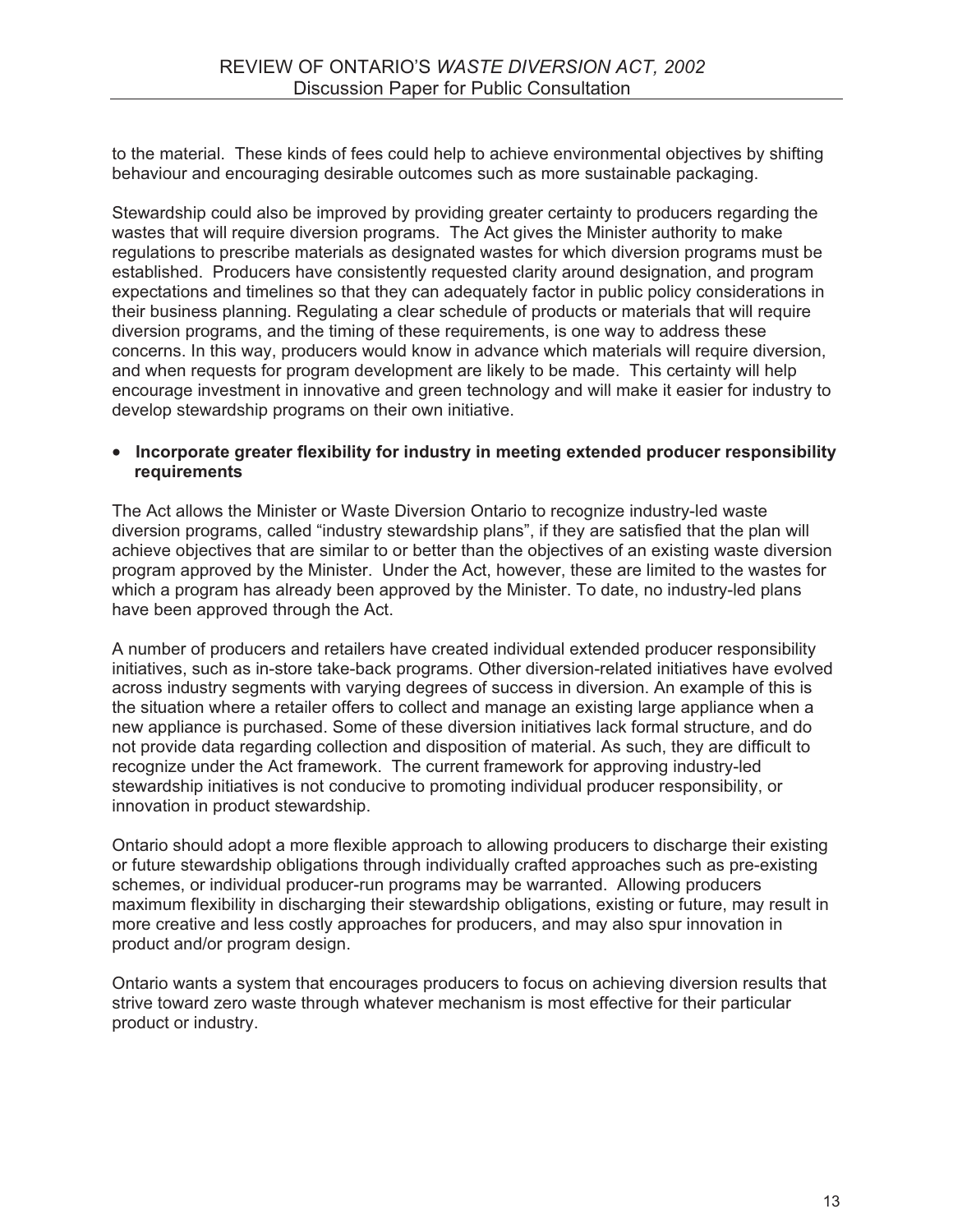### **What do you think?**

### **Full Extended Producer Responsibility**

- 1. How can the Act be revised to embed extended producer responsibility in Ontario's waste diversion framework to drive toward zero waste and foster a green economy?
- 2. How can existing waste diversion programs move toward fuller extended producer responsibility?
- 3. What are the roles and responsibilities of municipalities in a full extended producer responsibility framework?

### **Define extended producer responsibility to benefit the environment**

- 4. How can the extended producer responsibility principle be defined in the Act in order to recognize the impact of waste and non-waste factors?
- 5. How can programs best extend producer responsibility beyond that portion of the waste stream that is recycled?

### **Incorporate greater flexibility for industry in meeting extended producer responsibility requirements**

- 6. Does the Act provide the incentives necessary to encourage industry-led stewardship plans and individual stewardship plans?
	- a. If so, how can those tools be used to encourage the development of industry-led waste diversion programs?
	- b. If not, what additional tools are required to provide maximum flexibility for producers?
- 7. Extended producer responsibility programs are typically built on annual fee setting cycles. Can the fee setting cycles of the programs be redesigned to react more quickly to marketplace changes, or the entrance of new products and packaging into the market?

### **Fee Visibility**

8. As a key principle of an EPR approach, should the province call for fees related to environmental management costs to be included in the product cost as a factor of production, rather than added separately at the point of sale?

### **Impact on Existing Markets**

9. How can Ontario ensure fairness and competition when introducing waste diversion programs?

### **Stewardship models**

- 10. How could individual stewardship be incorporated into the Act to better drive diversion?
- 11. What tools would help consumers better manage the wastes they generate?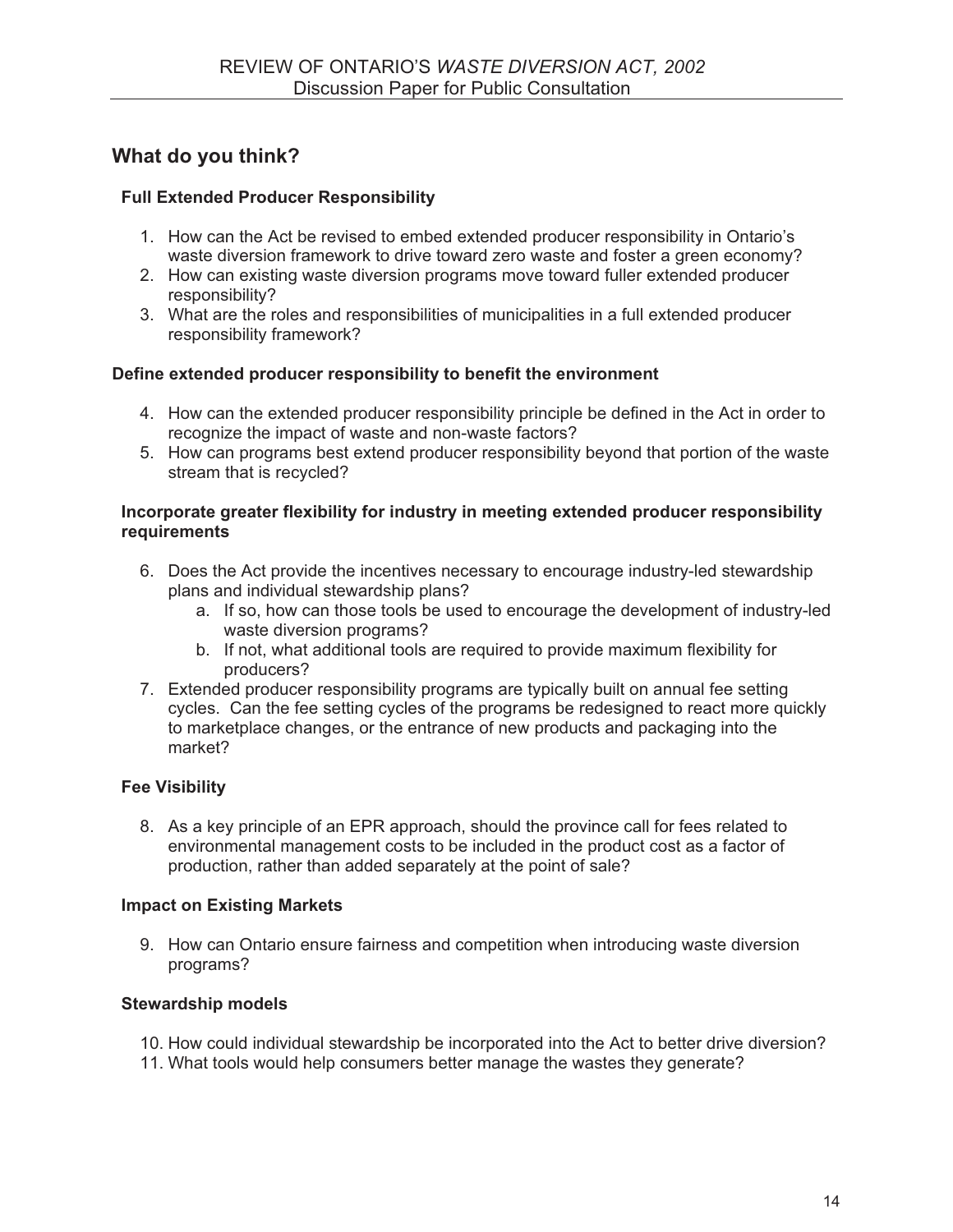### **Improve and extend stewardship**

12. How can stewardship best be extended to materials outside current waste diversion programs, such as new, non-recyclable materials or waste that ends up as litter?

### **Jurisdictional Example: Germany**

Waste diversion policy in Germany centres on the concept of extended producer responsibility. The German *Closed Substance Cycle Waste diversion Act (1996)* aims to ensure the complete avoidance and recovery of waste, introduces the polluter pays principle and includes requirements for design for the environment.

Manufacturers and distributors are obligated to design their products to minimize the amount of waste produced during manufacturing and subsequent use, with the aim of achieving high-quality and comprehensive recovery of waste, and facilitating eco-friendly removal of those components from the waste stream once they can no longer be reused.

The *German Packaging Ordinance* (amended in 1998) places a legal obligation on domestic and foreign manufacturers, distributors, and retailers to take back and reuse or recycle all primary and secondary packaging, assigning legal and financial responsibility for waste materials to the producers.

In response to these extended producer responsibility requirements, industry developed the non-profit company, Duale System Deutschland (DSD), to collect used packaging from households. Companies that manufacture and import products for the domestic market pay licensing fees to DSD to cover the costs of collection, sorting and recycling of their packaging materials. Companies can be fined for failing to meet DSD requirements, or reporting incorrect information.

Germany has also implemented disposal taxes that increase the cost of waste landfilling and incineration relative to recycling, creating an incentive for industry to develop source reduction and recycling practices that avoid disposal. Revenues from these taxes are used for waste minimization activities such as research and development into clean technologies and education.

Germany has demonstrated success from its initiatives; in 2006 more than half of municipal and production waste was recycled. In some areas, including packaging, more than 80 per cent was recycled.

For more information see: Morton Barlaz and Daniel Loughlin, *Strengthening Markets for Recyclables: A Worldwide Perspective – Part 2, Policies for Strengthening Recycling in Germany*, August 2002: http://people.engr.ncsu.edu/barlaz/, and http://www.cleanerproduction.de/fileadmin/assets/pdfs/ 73 Engl. broschuere abw deutschland 01.pdf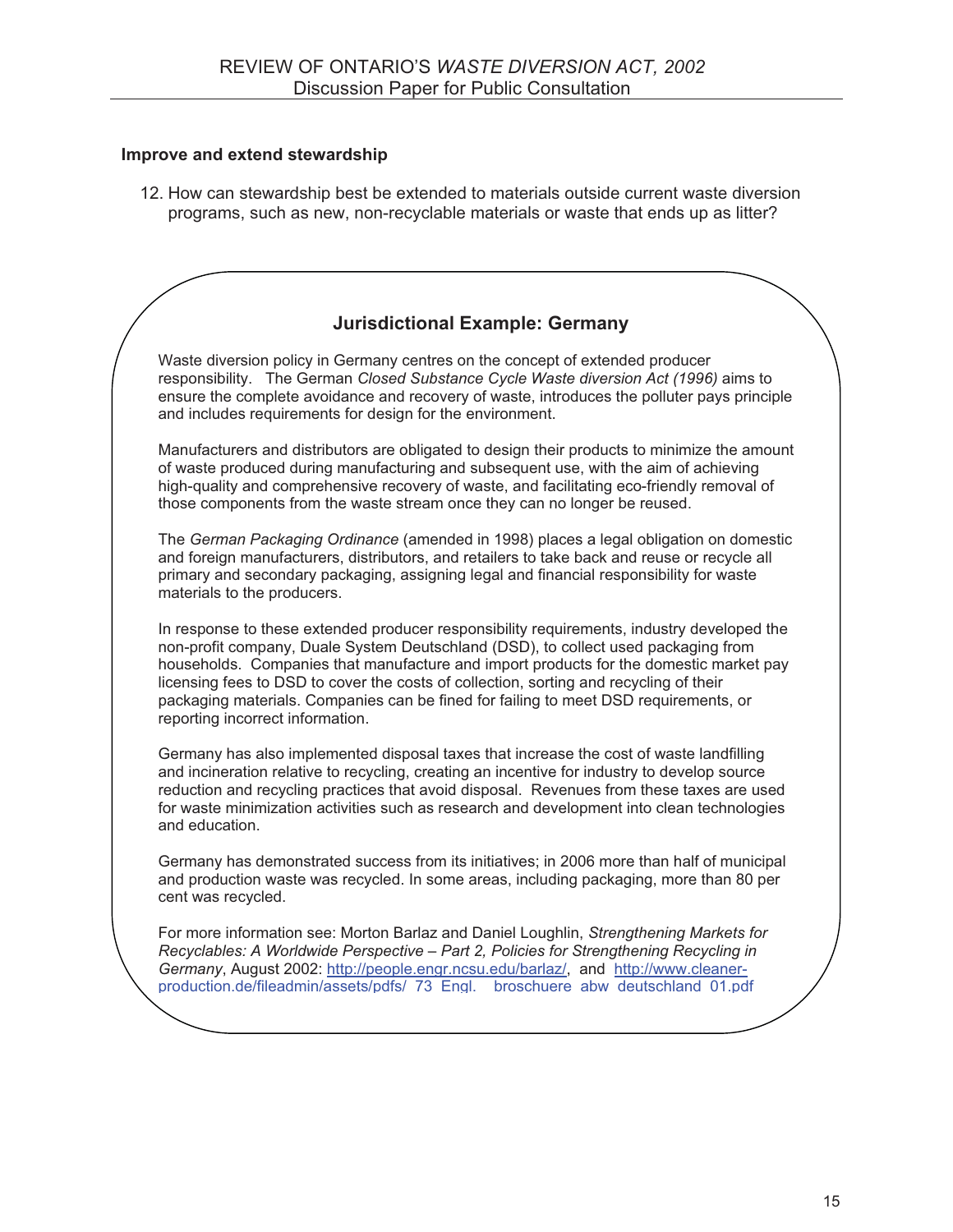### **III. INCREASING WASTE REDUCTION THROUGH THE 3R HIERARCHY**

### **Context**

The effective reduction, reuse and recycling of waste materials is integral to any society which aspires to a zero waste future. The 3Rs have been a feature of Ontario society for many years. Metals, glass, and paper fibre have been successfully recovered and either reused or recycled for decades. Reuse of used products, whether they are furniture, appliances, or clothing, is an accepted means of extending the life of products and providing value to consumers. In the 1980s, the collection and recycling of materials began to be introduced in Ontario on a large scale through programs such as the Blue Box.

In the 1990s, Ontario moved to further entrench the 3Rs principles through a series of new regulatory requirements. O. Reg. 101/94, made under the *Environmental Protection Act*, requires municipalities with a population greater than 5,000 to establish a curbside collection recycling system, collecting a range of certain designated materials such as glass, metal, cardboard, paper, and plastic. This built on the success of the existing Blue Box systems that had been established in a number of municipalities. Industry partners worked with the province and municipalities to provide funding to establish and maintain these Blue Box programs, where industry financed a portion of the residential collection services provided by municipalities.

Waste Diversion Ontario was established to oversee the development of waste diversion programs under the Act. This led to the identification of the first industry funding organization, Stewardship Ontario, in 2003 to coordinate the province-wide administration of the Blue Box program. In 2004, the Blue Box Program was the first program to be financially supported through the framework of the Act. The Blue Box Program Plan is the administrative framework whereby industry and municipalities share responsibility for the management of the program. Currently, under the Act, the net costs of the program are shared on a 50/50 basis between producers whose packaging is collected in the program, and the municipalities that have a Blue Box Program.

Ontario has built on the success of the Blue Box Program by encouraging the recycling and diversion of household hazardous wastes. The Municipal Hazardous or Special Waste Program was developed to divert certain household hazardous and special wastes from disposal in landfills, incineration, and sewers. In operation since July 1, 2008, the program aims to make the disposal of such wastes safer, simpler and more convenient. The introduction of the Municipal Hazardous or Special Waste Program will also help increase the diversion of certain wastes, such as paints, solvents, and batteries, from disposal by encouraging the development of new markets for both reuse of materials such as paint, and the recycling of others, such as batteries. Phase 1 of the program shares responsibility between industry and municipalities along functional lines. Municipalities absorb the costs associated with collecting the wastes that are subject to the program, while producers assume financial responsibility for all post collection activity – transportation, processing, promotion, and education. In July 2008, the Minister of the Environment required Waste Diversion Ontario to develop the next phases of the program which would expand the list of materials to be diverted, and has asked that the new program be fully funded by industry.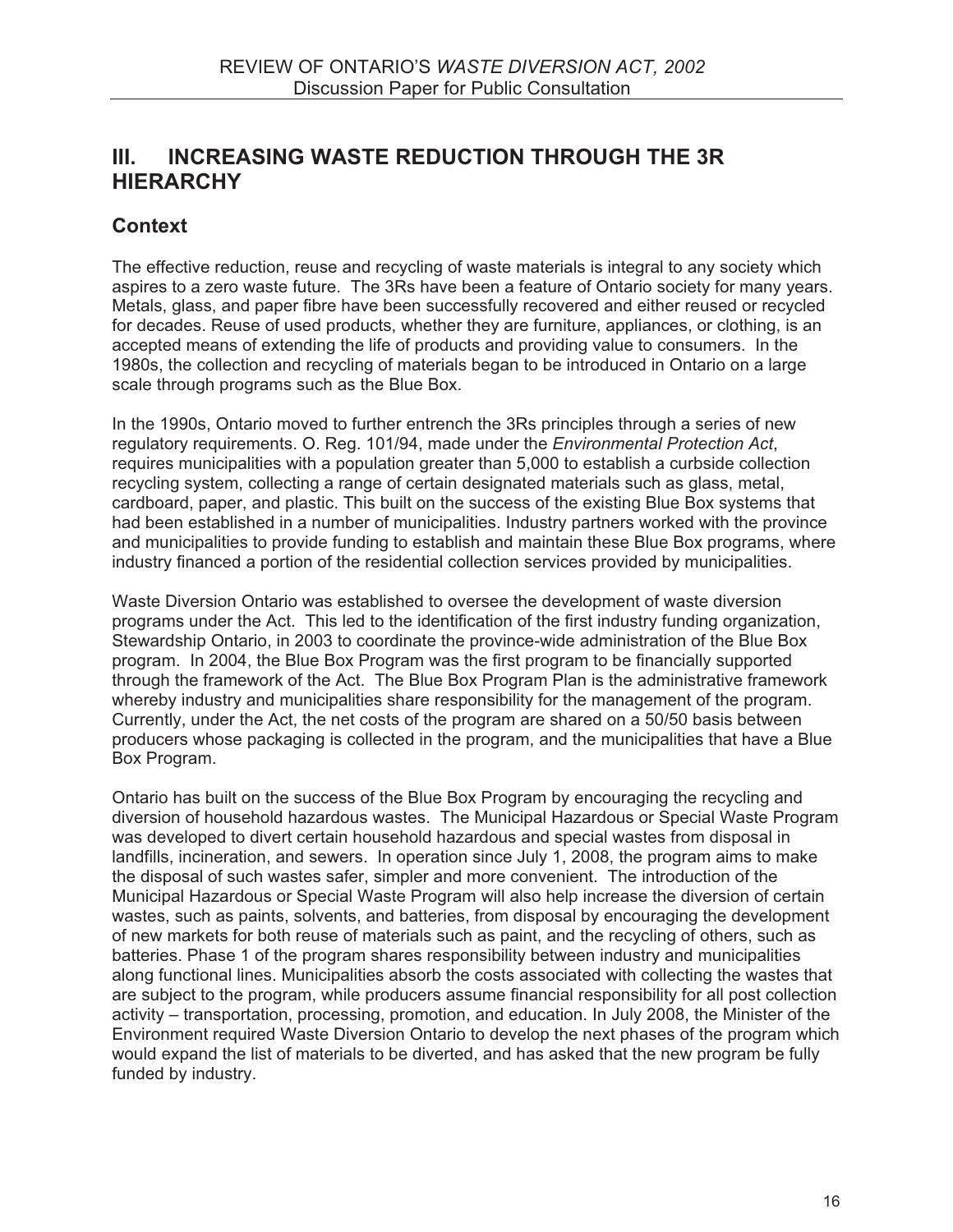On July 9, 2008, the Minister of the Environment approved the Waste Electrical and Electronic Equipment Program. This program is intended to increase the amount of electronics reused, collected, and recycled by Ontarians through the provision of convenient and accessible locations for the drop off of waste computers, televisions, and other electronic products. It is anticipated that the program will be implemented in the spring of 2009.

The Waste Electrical and Electronic Equipment Program represents a number of "firsts" for Ontario. It is the first waste diversion program to address the designated material generated in all sectors – residential, government, and IC&I. It is also the first waste diversion program that is fully funded by producers. As well, it is the first diversion program to contain specific targets and measures aimed to promote the reuse of electronic equipment.

### **Possible Approaches**

Ontario's waste diversion programs are clearly evolving. They are also clearly moving toward greater utilization of extended producer responsibility, and a greater embrace of the 3Rs hierarchy – both of which are key components of a zero waste approach. A significant consideration in the context of the Act is whether and how best to incorporate the 3Rs concepts into the Act so that the principles become more effectively entrenched as policy drivers in the development of programs under the Act.

### -**Establish the 3Rs hierarchy in the Act**

While the 3Rs are mentioned in the Act, the Act could be revised to better promote waste reduction, reuse and recycling, in that order. A key policy outcome is greater reduction of waste at the source. Not producing waste in the first place is the best way to move toward zero waste, and provides the greatest environmental benefits and potentially the greatest economic advantages to society.

Current programs under the Act do not encourage producers to focus on waste reduction first, reuse second, and recycling third. Instead, they generally focus on finding the least costly means of collecting and recycling materials. This approach produces a positive outcome relative to waste disposal. However, for a variety of reasons, including low per unit recycling costs, it has not shown itself to be effective in influencing a reduction in waste, greater reuse of materials, or design decisions for products and packaging.

In addition, the only costs attributable to producers in these programs are the costs associated with recycling the material collected within the program. The management costs associated with whatever products and packaging are not collected in an approved waste diversion program are borne elsewhere – either by municipalities and their taxpayers, or by other businesses or consumers.

There are a number of potential ways to promote the 3Rs hierarchy through changes to the Act. In addition to the ideas proposed in the previous chapter on extended producer responsibility, going forward, the legislation could require that all programs under the Act clearly include separate reduction, reuse and recycling components. In addition, the Minister's program direction could stipulate that producers' financial obligations, through steward fees, are reduced proportionate to the expansion of the reuse of their products.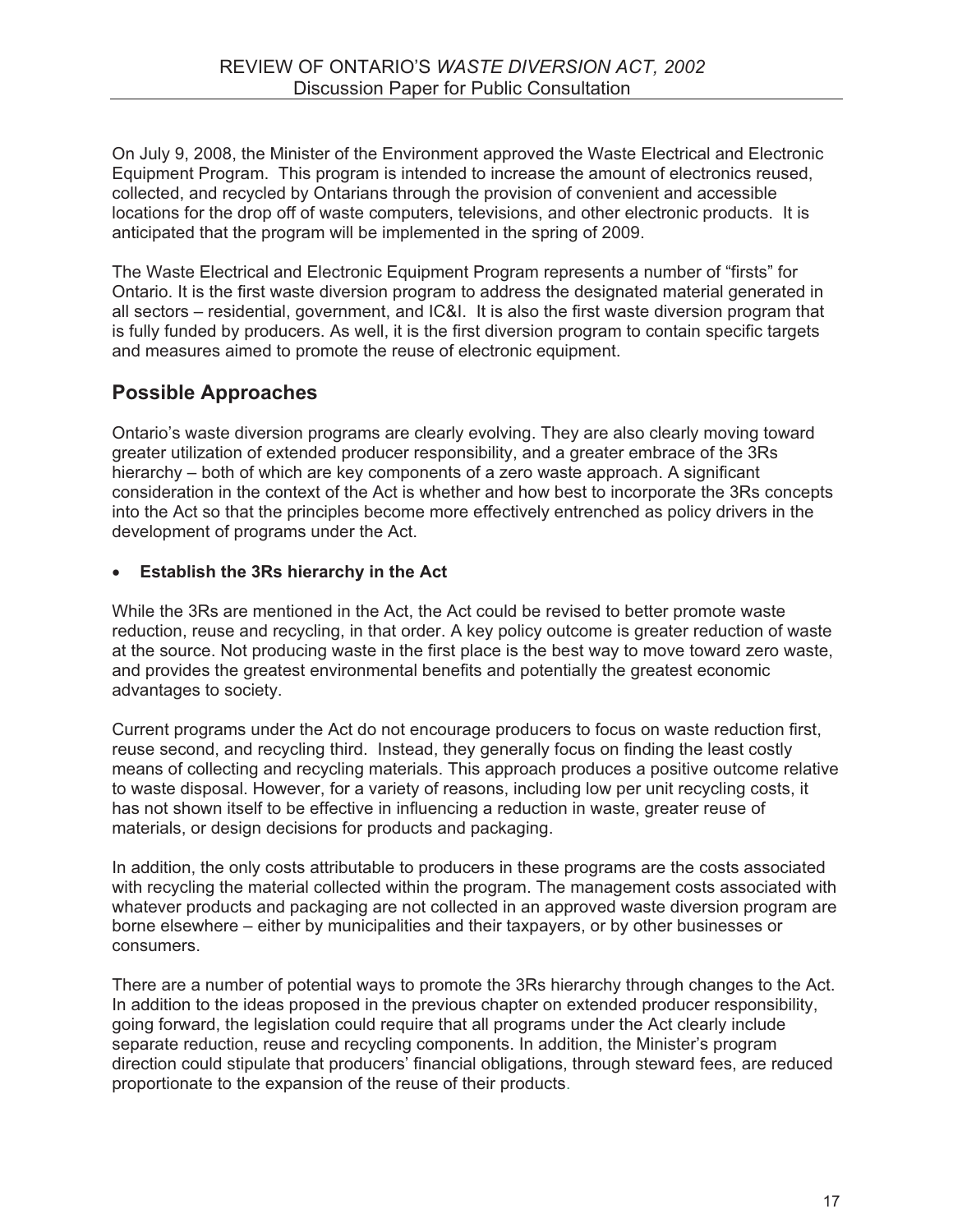### - **The role of the consumer**

The statutory elements of Ontario's waste diversion framework - the Waste Diversion Act and the *Environmental Protection Act* - are focused on the roles of the provincial and municipal governments, producers, waste generators, and the waste management industry. They do not directly deal with the role of the consumer. While reduction of waste at source is a responsibility that ultimately falls to manufacturers, consumers can play an important role in driving manufacturing decisions through their purchasing choices. Providing consumers with the appropriate tools for them to leverage their purchasing power to influence decisions on product design, or the type and quantity of packaging associated with products is key to enhancing waste diversion and building a green economy. Consumer participation in reuse and recycling programs is critical to the success of diversion programs.

There are a number of possible approaches where consumers are empowered to help achieve effective public policy outcomes:

- o Requiring retailers to provide take back services for products that they sell when the consumer no longer needs those products.
- o Incorporating deposit return systems for certain products and/or packaging.
- o Providing more robust information, education and outreach activities focused on consumer participation.
- $\circ$  More clearly entrenching consumer accessibility criteria in waste diversion programs.
- o Requiring products to have clear labeling informing consumers of the environmental "impacts" associated with the product and its packaging.
- $\circ$  Providing better consumer-based education on the costs and impact associated with the environmental management of the products and packaging they purchase.

Program request letters, issued by the Minister through the Act, have provided some direction on public education and outreach to support waste diversion programs, but more could be done to ensure that consumers have the information and program options needed to make responsible decisions, and improve their own reduction, reuse, and recycling efforts.

### **What do you think?**

### **Establish the 3Rs hierarchy in the Act**

- 13. How can the 3Rs be better entrenched in the Act to drive toward zero waste and foster a green economy?
- 14. Does the Act provide the necessary tools required to promote the 3Rs?
	- a. If so, how can those tools be used more effectively?
	- b. If not, what additional tools are needed?
- 15. What additional principles should be embedded in the Act to guide development of waste diversion programs in the province?

### **The role of the consumer**

16. How can the Act be used to better encourage and leverage the role of the consumer in the 3Rs hierarchy?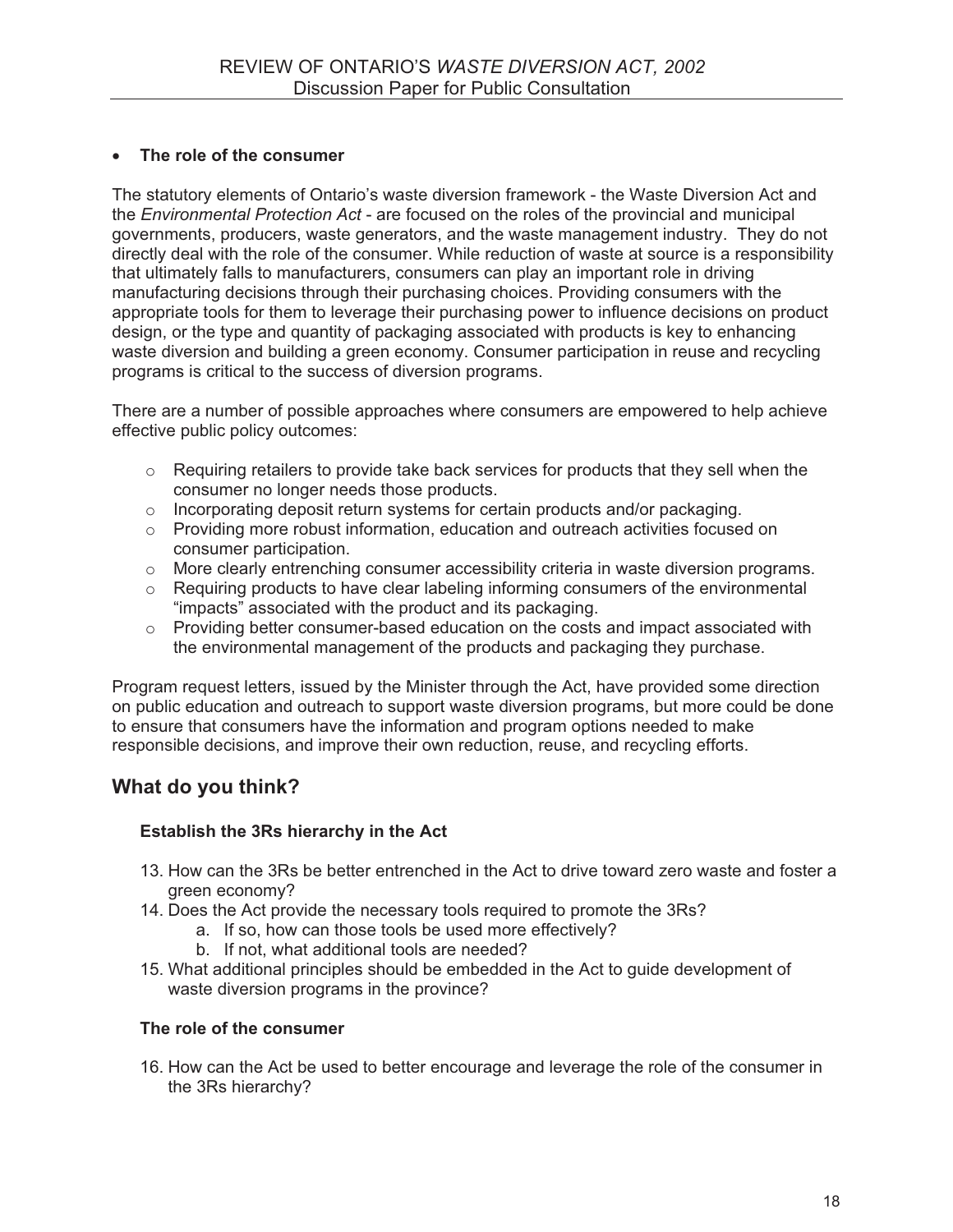- 17. What are the incentives that would most likely result in greater waste reduction and reuse?
- 18. What additional incentives would most likely drive greater waste diversion efforts by consumers?
- 19. What information regarding the environmental impacts of products and packaging should be made available to consumers and how?

### **Jurisdictional Example: Japan**

Since 2002, Japan has been promoting the 3Rs and environmentally sound waste diversion under a legal framework intended to establish a "sound material-cycle society". Some of the key pieces of legislation include the following:

- *Law for Promotion of Effective Utilization of Resources* (2001) which outlines basic waste diversion policies to be promoted across government, and prescribes various responsibilities for government, consumers and businesses. Business responsibilities address waste reduction, reuse of parts, material-specific recycling targets, recycling labels, design for the environment (e.g., for automobiles, home appliances, metal furniture, packaging and personal computers), product stewardship (e.g., for electronics and batteries), and waste planning to encourage the 3Rs.

- - Specifically, the Act promotes 3R considerations in the Product Design and Production Stages, by designating 10 industry sectors and 69 products (covering about 50 percent of generated municipal and industrial waste) and mandating that they utilize used parts and recycled materials and integrate 3R considerations into product design.
- - *Basic Law for Establishing a Recycling-based Society* (2001): sets roles and responsibilities for different parties to establish a recycling-oriented society; establishes a priority 'orders of efforts' for waste disposal and recycling; and requires producers to adopt a life cycle approach to product development.
- - *Law on Promoting Green Purchasing* (2000): encourages the purchase of products that take the environmental impacts at the consumption/use stage into consideration.
- - *Waste diversion and Public Cleansing Law* (2001, revised*):* strengthens countermeasures against the improper disposal of industrial wastes and promotes decreased waste volumes through 3R activities. Requires large industrial waste generators to create waste reduction plans and monitor and report on results.

Key highlights of the results achieved under this framework include:

- $\bullet$ In 2001: 40 percent recycling rate for PET (up from 1.8 percent in 1995)
- -In 2002: >80 percent recycling rates for aluminum
- In 2003: 48.9 percent recycling rate for industrial waste
- -In 2005: the recycling sector accounted for 1.6 percent of the GDP
- - In 2006: >88 percent recycling rate for steel cans (highest rate in the world); >65 percent recycling rate for 8 categories of industrial plastic (up from ~ 22 percent in 1999).

For more information see: Morton Barlaz et al. (2003), *Strengthening Markets for Recyclables – A Worldwide Perspective: Japan*, http://people.engr.ncsu.edu/barlaz/; METI (August 2004) *Handbook on Resource Recycling Legislation and Trends in 3R,*  http://www.meti.go.jp/policy/recycle/main/english/pamphlets/pdf/handbook2004\_e.pdf; and

Ministry of the Environment website: http://www.env.go.jp/en/recycle/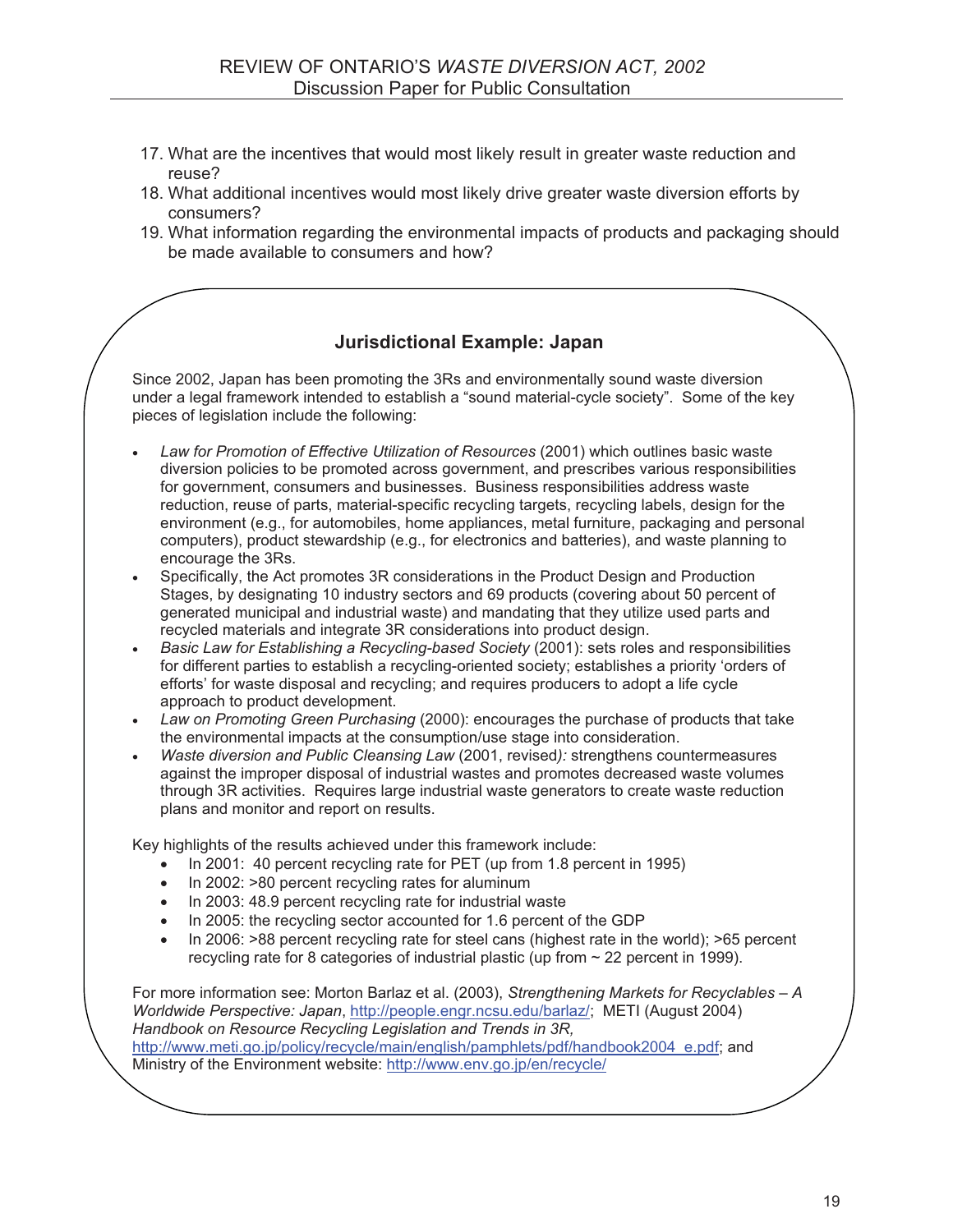### **IV: INCREASING REDUCTION AND DIVERSION OF INDUSTRIAL, COMMERCIAL AND INSTITUTIONAL (IC&I) WASTE**

### **Context for Action**

Diversion rates for the industrial, commercial and institutional (IC&I) sectors are low. Despite being responsible for approximately two-thirds of the total waste generated in Ontario each year, these sectors diverted just 12 percent of their waste in 2006. By contrast, according to Waste Diversion Ontario, the residential diversion rate in 2006 was estimated at 38 percent.

The IC&I sector presents a number of unique challenges. The type and number of wastes generated by the IC&I sector make that sector difficult to target. The wide variety of individual establishments, which range from small family businesses to large, internationally-owned facilities, from hospitals and schools to malls and entertainment facilities, presents unique challenges for diversion. In addition, the sheer number of facilities in the IC&I sectors can act as an impediment to the establishment of broad waste diversion programs.

The net result is that IC&I waste generators, rather than product manufacturers, tend to pay directly for the costs associated with waste diversion.

### **Existing Diversion Framework**

Current efforts target the IC&I sectors by driving diversion through waste generators. The IC&I sectors have a number of responsibilities under Ontario's waste diversion framework. The 3Rs regulations, made under the *Environmental Protection Act* in 1994, establish requirements for large IC&I establishments to source separate and make reasonable efforts to recycle specified wastes. The regulations also require these establishments to prepare waste audits and waste reduction work plans. These establishments include schools, retail businesses, hospitals, and large manufacturers. Manufacturers, packagers, and importers of a certain size are also required to undertake a packaging audit and implement a packaging reduction work plan. These work plans are submitted to the Ministry upon request. Smaller operations are exempt from preparing these plans.

Some see this as a necessary step toward establishing a culture of waste diversion in the IC&I sectors. However there are challenges with this approach. For example, ensuring compliance with these requirements is a key issue, since there are many waste generators. Effective oversight requirements of this type often demand considerable resources. In addition, for many facilities, the current obligations to develop waste diversion plans are both costly and onerous. Under the 3Rs regulations, the current approach focuses primarily on encouraging diversion among generators of waste and less on the producers of products or packaging.

### **Extended Producer Responsibility**

Except for the Waste Electrical and Electronic Equipment Program, and some specific wastes addressed in the Municipal Hazardous or Special Waste Program, no current approved waste diversion program makes producers financially responsible for products or packaging sold into the IC&I sectors. In many cases the products and packaging sold into the IC&I sectors are indistinguishable from that sold to individual consumers. However, in the IC&I sectors most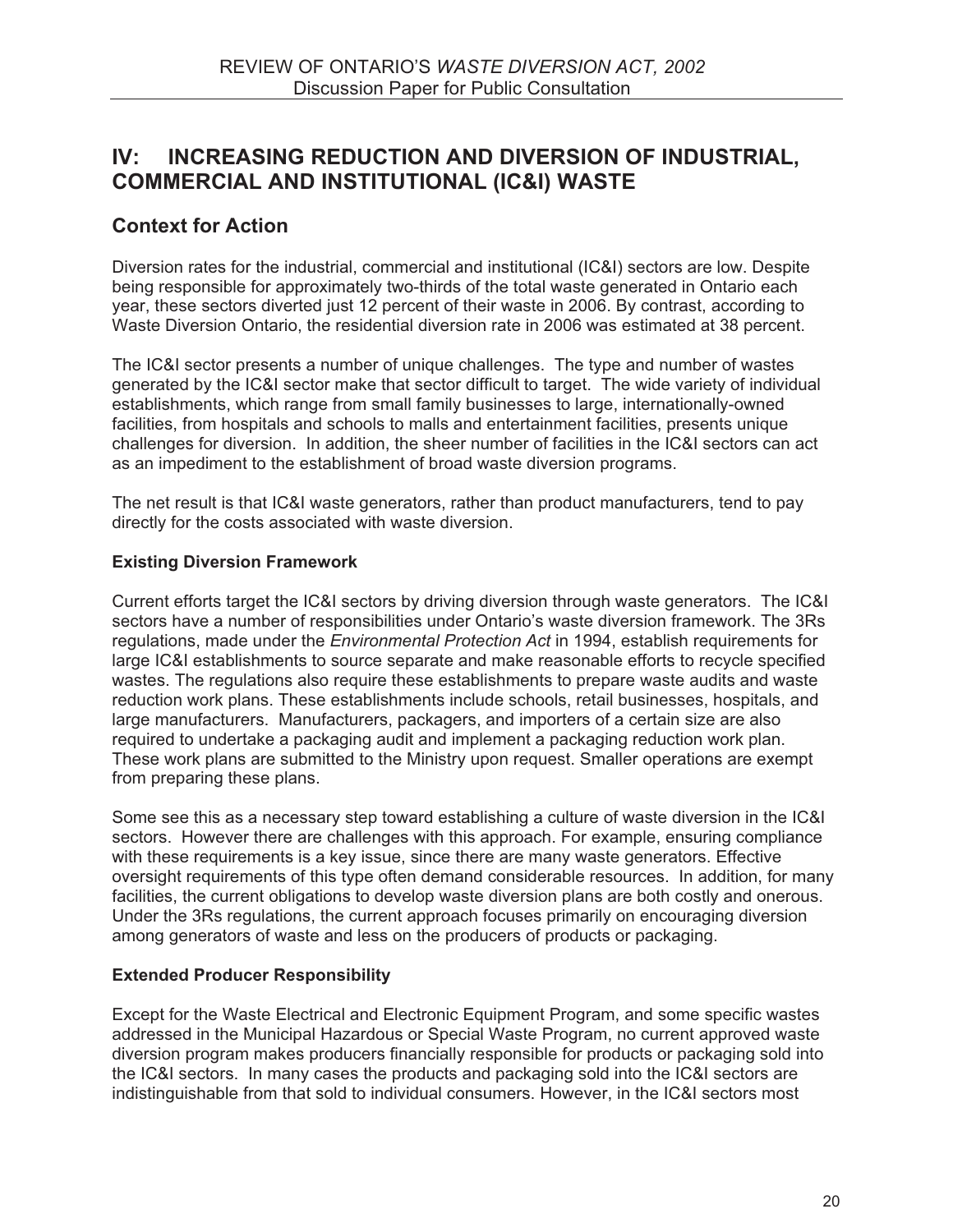businesses are required to make their own arrangements for the diversion of the waste that they produce, and incur the costs of waste disposal or diversion directly.

Extending stewardship to materials generated in the IC&I sectors has unique challenges. Extending producer responsibility to products sold into the IC&I sectors the IC&I sector is difficult due to the number and diversity of waste generators in that sector and existing waste collection contracts, negotiated by individual businesses with private contractors. Collection by a single system or service provider, as typically the case with extended producer responsibility programs, would be impractical. Understanding the implications of a program across a large spectrum of businesses and institutions is difficult, and determining whether a program impacts on existing service providers in a fair manner is a challenge.

However, for Ontario to build a greener, more sustainable economy that encourages businesses to harness opportunities to be innovative, and drive toward a zero waste future, increasing diversion rates within the IC&I sectors, preferably through approaches consistent with the framework of extended producer responsibility, is essential.

### **Possible Approaches**

### - **Revise 3Rs regulations**

Ontario can continue to promote approaches that facilitate diversion by waste generators. While the current waste diversion framework does place a number of responsibilities on the IC&I sector, the regulations made under the EPA could be enhanced to promote increased IC&I diversion rates. The 3Rs regulations could be amended to increase the scope of their coverage, and include more definitive requirements. Data reporting requirements could be incorporated and enforcement measures could be strengthened to encourage the IC&I sector to divert as much waste as possible.

However, since the existing 3Rs regulations focus primarily on creating obligations and requirements for waste generators, they are not extended producer responsibility-based.

### -**Extend responsibility for wastes in the IC&I sectors to producers**

An approach to IC&I waste could also be to follow extended producer responsibility and extend stewardship responsibility to producers for the products and packaging that they sell into the IC&I sectors. This would shift the focus from generator to producer. The recently developed Waste Electrical and Electronic Equipment Program has taken this approach by including in the program producer responsibility for all electrical and electronic wastes regardless of where they are generated.

Extending responsibility for waste generated in the IC&I sector could encourage producers to seek out opportunities to strive toward zero waste by finding innovative ways of designing products and packaging to further reduce the creation of waste, encourage reuse, and achieve greater recycling. While extending responsibility to waste materials generated by the IC&I sectors would help build a green economy and enhance our goal of zero waste, the inherent complexities associated with this approach must be carefully considered.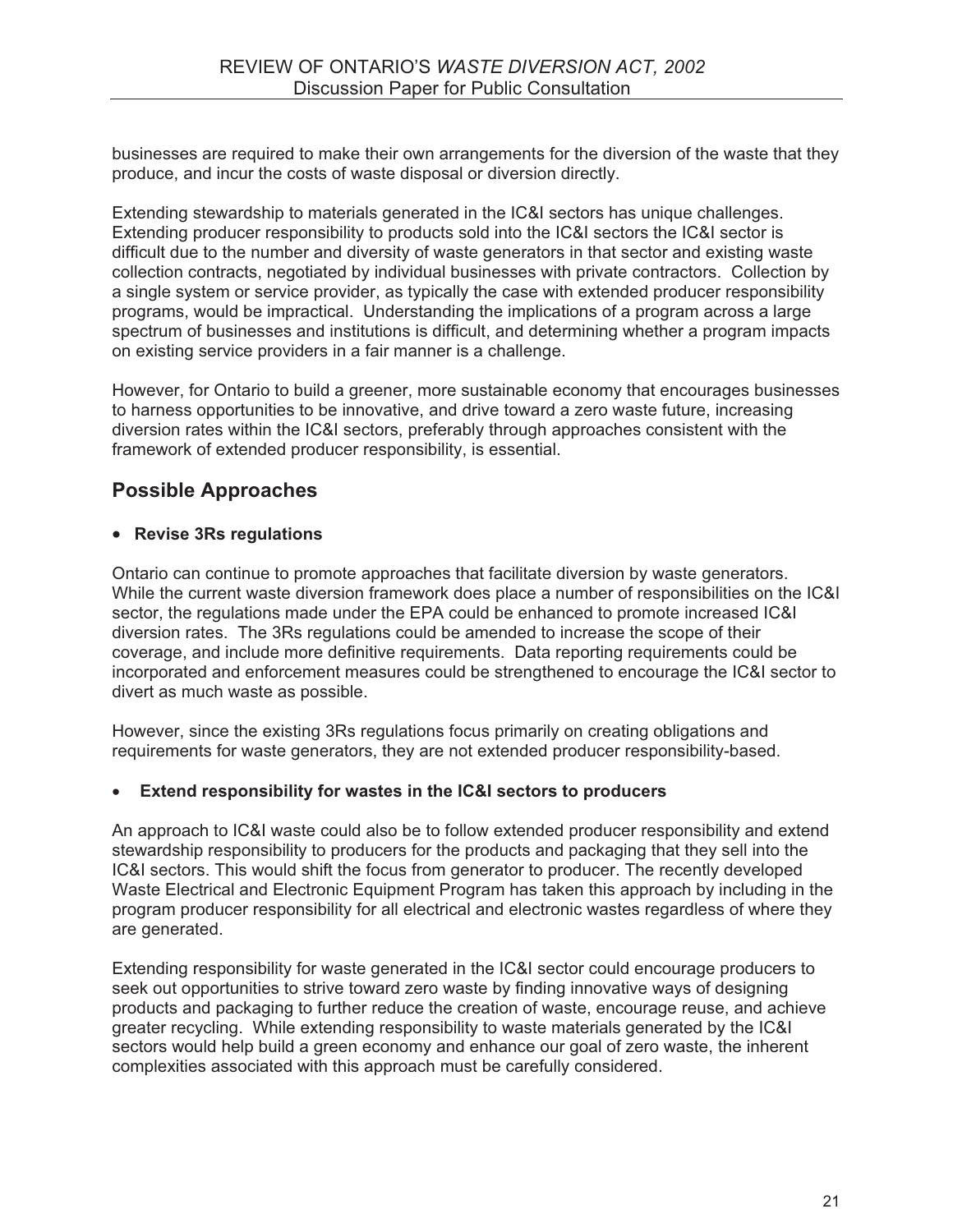### - **Focus on specific sectors or specific materials/range of materials**

The Act already provides the Minister with the authority to designate wastes for which diversion programs must be established. When requesting a diversion program, the Minister sets specific conditions to which the waste diversion programs must adhere. This could be applied to a specific material or materials and focused across the IC&I sector, so that waste diversion programs similar to the Blue Box and Municipal Hazardous or Special Waste programs are developed for the broader sector. Alternatively, the Minister could request that a specific program be developed for a specific sector.

These types of targeted programs, based on extended producer responsibility, may generate a significant level of innovation and new green technology while also making significant gains in the level of diversion, helping move us toward the vision of zero waste.

### **What do you think?**

### **Enhance 3Rs regulations**

- 20. Should Ontario continue to promote approaches to waste diversion that focus on facilitating diversion by waste generators?
	- a. If so, how could these approaches complement an extended producer responsibility framework?
- 21. How could data reporting and other 3Rs obligations be used to enhance diversion?
- 22. What, if any, amendments to the 3Rs regulations could be made to support future extended producer responsibility programs?

### **Revisions to the Act**

- 23. Is there a role for existing Act programs to encourage the facilitation of diversion by IC&I waste generators?
	- b. If so, are the available tools appropriate or are additional tools necessary?

### **Extending responsibility for wastes in the IC&I sectors to producers**

- 24. How can responsibility be extended to producers to address the end of life management of their products and packaging sold or supplied to the IC&I sectors?
	- c. What authorities should be included in the EPA or the Act to facilitate this?
- 25. Are there any aspects of existing waste diversion programs that could provide a means of facilitating extended producer responsibility for products and packaging generated in the IC&I sectors?

### **Priority IC&I sectors or specific materials/range of materials**

- 26. Do any specific IC&I sectors lend themselves more readily to application of extended producer responsibility?
- 27. Are any specific materials generated by IC&I sectors more appropriate for extended producer responsibility programs?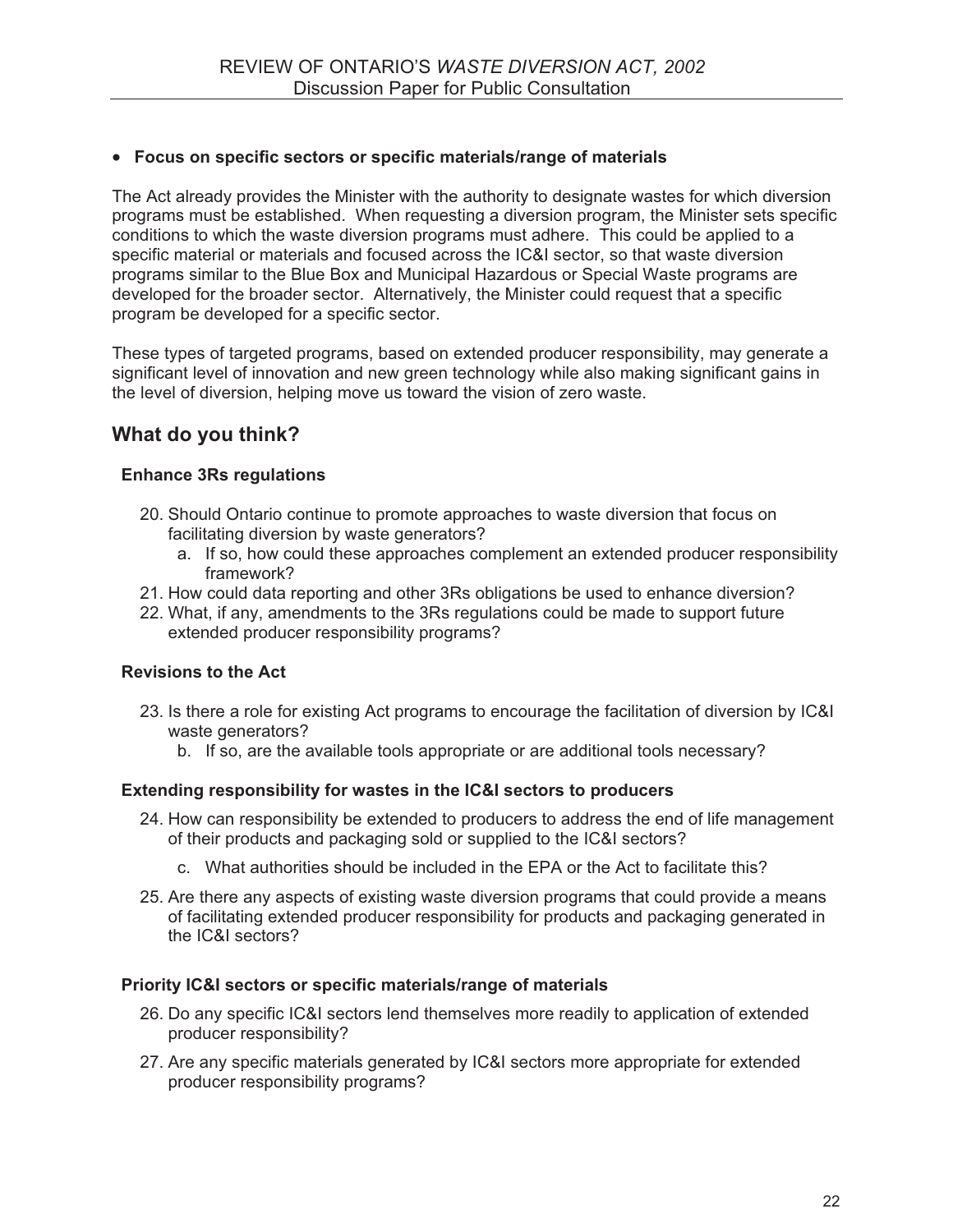28. What other tools could help encourage IC&I establishments to divert as much waste as possible?

### **Jurisdictional Example: The Netherlands**

In the early 1990s, the Netherlands set an ambitious waste diversion target of 90 percent by 2000 for its construction and demolition sector. By 2000, 51 percent of construction and demolition waste and 64 percent of industrial wastes were being recycled. It is now working toward an 83 percent recycling and a 3 percent disposal to landfill goal for 2012.

Progress has been achieved by using a suite of policy tools to promote recycling, including the 1991 Packaging Covenant (a voluntary agreement between the packaging industry and the government, which has subsequently been replaced by legislation), information campaigns, and several economic instruments, including pollution charges, energy taxes, landfill bans and taxes, subsidies and grants.

Under the new *Packaging, Paper and Cardboard Management Decree* (2006) stewards have full responsibility for collecting and recycling any packaging they bring onto the market and are required to bear the costs of separated collection of household packaging.

For more information see: Morton Barlaz et al. (March 2003), *Strengthening Markets for Recyclables – A Worldwide Perspective: Belgium, the Netherlands and Luxembourg* http://people.engr.ncsu.edu/barlaz/ and the SVM·PACT web site, Packaging Decree: http://www.svm-pact.nl/web/show/id=80327.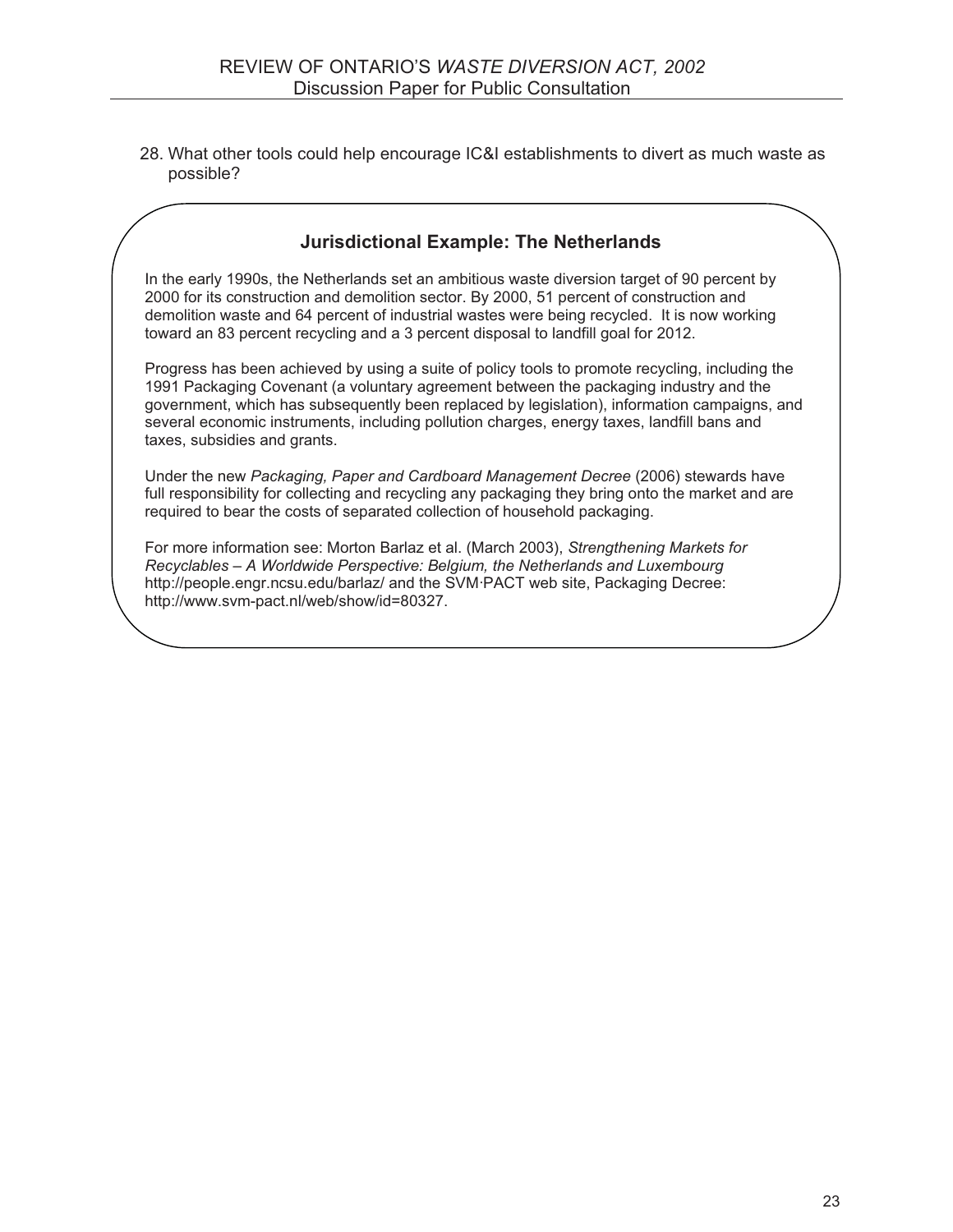### **V. STREAMLINING GOVERNANCE AND ADMINISTRATION**

### **Context for Action**

In order to strive for a zero waste future, everyone must do their part. Maximizing waste reduction, reuse, and recycling requires a clear framework that sets out the roles and responsibilities of those involved in waste diversion programs, to ensure that all players are contributing to a common goal. A clear governance structure can provide this foundation, laying the groundwork for successful waste diversion programs that will contribute to a green economy and lead us toward a zero waste future.

The Act establishes the roles and responsibilities of the Minister, Waste Diversion Ontario, and Industry Funding Organizations related to the development, approval, implementation and operation of waste diversion programs. The relationships between the organizations are complex and at times overlapping. The roles have evolved over the past few years, and continue to evolve, as greater experience is gained in applying the Act and Ministers program direction. There is considerable discussion among the Ministry, Waste Diversion Ontario and an industry funding organization in the course of program development as proposals are discussed, contemplated directions are assessed, and interpretations vetted to ensure a program adequately addresses the directions outlined by the Minister.

Developing successful waste diversion programs are an integral part of a zero waste approach. However, this process can be time-consuming and potentially confusing for decision-makers and engaged stakeholders. In addition, the various aims of the participants, and their related responsibilities, do not always facilitate decision-making that adequately considers the public interest.

### **The Minister**

As the guardian of the public interest, the Minister has a number of powers assigned by the Act. The Act allows the Minister to do the following:

- o designate materials for which a waste diversion program can be required;
- $\circ$  require that Waste Diversion Ontario develop a program for that material;
- $\circ$  provide policy direction on what the program should include, such as diversion targets, and when it should be completed;
- o approve or reject the submitted program, without modification;
- o establish through regulation an industry funding organization; and
- o approve alternate waste diversion plans.

Some stakeholders have commented that the Minister, as the guardian of the public interest, is somewhat fettered by the restrictions present in the Act. One example cited is the restriction on the Minister's authority related to program approval. The Minister may accept or reject a proposed program, but cannot modify it once received. Another issue is the lack of ability of the Minister to enforce timelines related to program development and implementation. The Act provides for authority to penalize any party in these circumstances.

Others have suggested that Ministerial approval of programs takes too long, and that this tempers industry enthusiasm for timely program development and implementation. This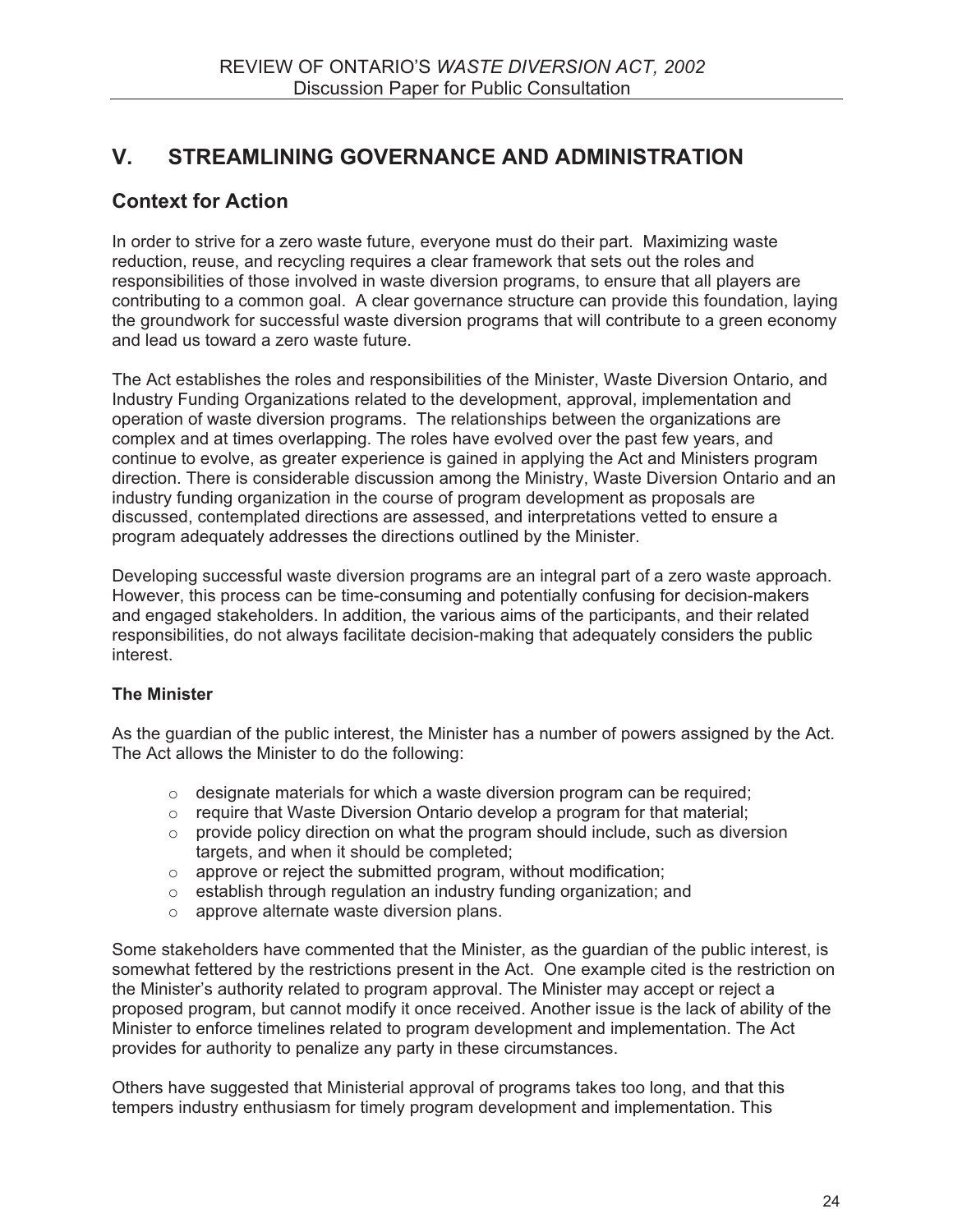suggests a time restriction could be placed on the Ministers decision. Alternately, program approval at the level of the Minister could be unnecessary, and could be made the responsibility of Waste Diversion Ontario, without any direct approval role for the Minister.

### **Waste Diversion Ontario**

Waste Diversion Ontario helps implement the Minister's priorities by working with industry funding organizations to develop diversion programs. Waste Diversion Ontario's responsibilities include:

- $\circ$  forming a new (or working with an existing) industry funding organization (upon Minister's direction) to develop, implement, and operate a waste diversion program;
- o supporting industry funding organizations in the development of waste diversion plans, including approving the plan development process, and ultimately the plans themselves;
- $\circ$  monitoring the implementation, and performance of waste diversion programs, including reporting, undertaking related research, and promotional and educational support.

Some stakeholders question the need for having both an industry funding organization and the Waste Diversion Ontario, suggesting only one body is needed to perform the associated tasks. They argue that the Waste Diversion Ontario is comprised in part of industry representatives that are duplicated at the industry funding organization level, hence creating a conflict of interest. In addition, it is ultimately the Minister, not Waste Diversion Ontario, who determines which wastes should be designated, establishes the scope and timing of new programs, and approves new programs. Because of this, stakeholders see the Minister as the key point in the process and often bring their concerns, grievances, and suggestions related to waste diversion programs directly to the Ministry, bypassing Waste Diversion Ontario.

Some have suggested that industry funding organizations could independently develop, implement, and operate waste diversion programs, while remaining accountable directly to the Minister. Others have suggested that industry funding organizations are unnecessary, and that an enhanced Waste Diversion Ontario could perform those functions with a modified governance structure and new mandate. Still others feel that the existing relationships are appropriate, but that the Act should be amended to provide Waste Diversion Ontario with greater authority that better aligns with its responsibilities.

### **Industry Funding Organizations**

Industry funding organizations are comprised of industry representatives for the designated material. They develop, implement, and operate diversion programs including:

- o identifying obligated producers;
- o establishing fees that individual producers pay, and collecting and distributing program funding;
- $\circ$  managing the day to day activities associated with a waste diversion program; and
- o education and outreach associated with diversion programs.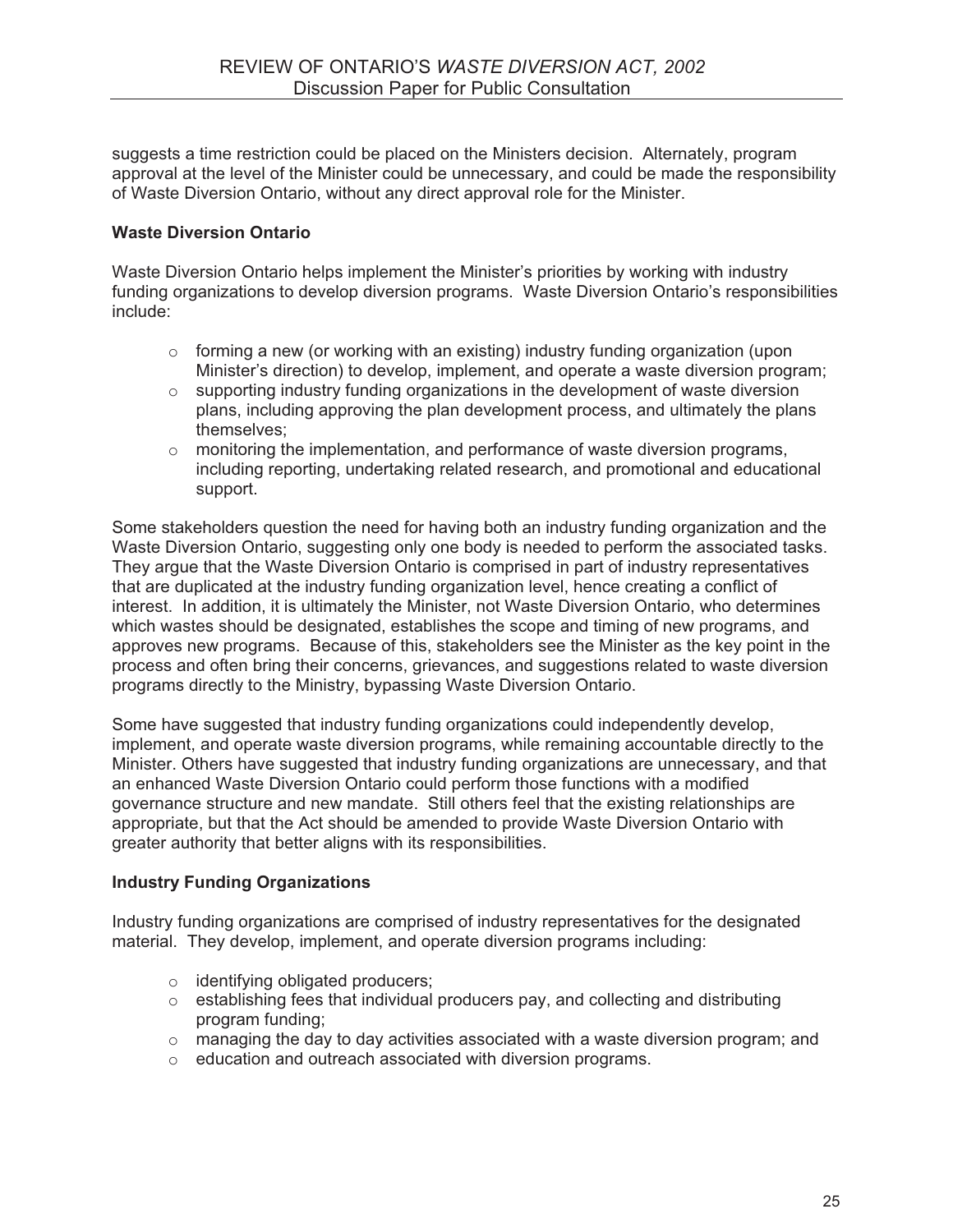By their very nature, industry funding organizations have reason to develop waste diversion programs that deliver mandated results as financially efficiently as possible.

An industry funding organization represents the industry group that is paying for a waste diversion program. This has led some stakeholders to question whether program decisions are always made with all considerations being given appropriate weight. The argument is that IFO decisions will tend to reflect those particular industry interests at the expense of others such as service providers. In the extreme some decisions may not reflect the broader public interest.

The opposite perspective is that an industry funding organization is constrained by the policy direction provided by government. It makes sense to give the industry funding organization the flexibility to meet that direction in the most efficient manner. This may result in some market displacement as those efficiencies are realized, but that occurs in all other facets of business. Maintaining open and transparent processes and decision-making can act as a check and balance against possible displacements.

As discussed above, some also argue that industry funding organizations should report directly to the Minister, without the guiding role of the Waste Diversion Ontario, and that the role of the industry funding organization could be refocused to encompass some of the current role of the Waste Diversion Ontario.

### **Possible Approaches**

- - **Bring greater clarity to roles and responsibilities, introducing a clearer set of checks and balances, and reducing duplication.**
- **Introduce more effective compliance tools, including penalties for non-compliance**
- **Consider most appropriate places for compliance authorities to rest**
- - **Introduce consistent timelines for program development, approval, and implementation**.
- **Expand the requirements for public consultation through the program development process**
- **Expand the composition of industry funding organization Boards of Directors to include non-industry representatives**
- $\bullet$  **Refocus the composition of the Waste Diversion Ontario Board of Directors to eliminate overlaps with the industry funding organizations and better reflect the public interest**

### **What do you think?**

- 29. How could roles and responsibilities be articulated to clarify mandates?
- 30. What should be the responsibilities of:
	- a. The Minister?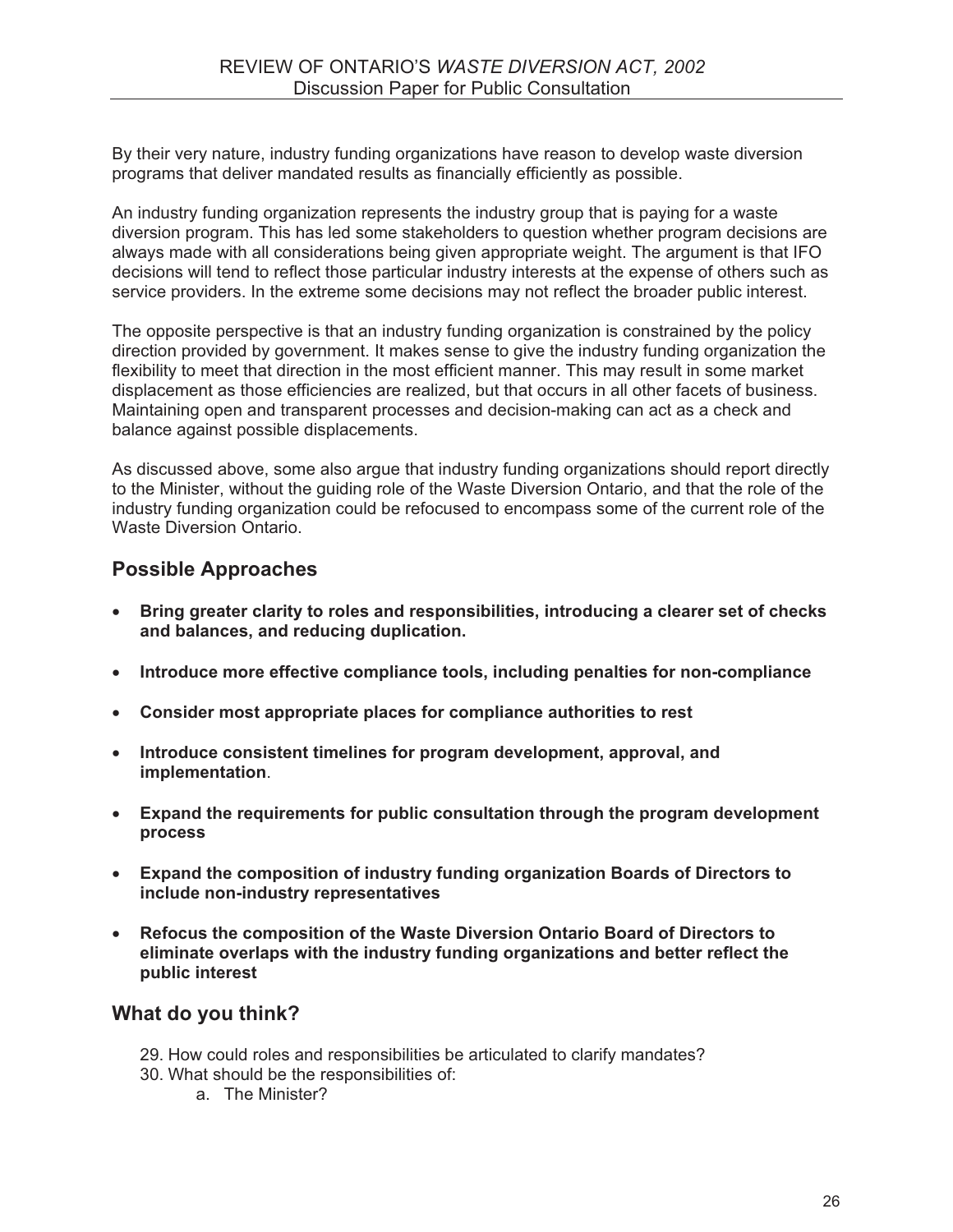- b. Waste Diversion Ontario?
- c. Industry Funding Organizations?
- 31. What changes, if any, could be made to the board structures of Waste Diversion Ontario or industry funding organizations to provide more balanced representation?
- 32. What additional authorities should each organization be given that would help ensure that the public interest is protected?
- 33. What tools might be needed to better resolve conflicts, particularly at the program development stage?
- 34. What changes are necessary to ensure timely program development and approval?
- 35. Are penalties for non-compliance appropriate?

### **Jurisdictional Example: California, United States**

The California Integrated Waste diversion Board is a state agency designated to oversee, manage, and track the 88 million tonnes of waste generated in California each year. The Board holds authority and responsibility in many different waste diversion areas, including expanding markets for recyclables, promoting new technologies that support diversion, enforcing legislation, and funding the cleanup of solid waste disposal sites.

The Board currently promotes a "Zero Waste California" by providing grants and loans to help California's cities, counties, businesses and organizations meet the state's 3Rs goals. Through its Recycling Market Development Zone program, the first program of its kind in the U.S., the Board provides financial support, technical assistance, and free product marketing to businesses using materials from the waste stream to manufacture their products – provided that they are located in one of about 40 specified zones in the state. The Board reports that, through this program, more than 4,000 new jobs have been created, and more than 7.6 million tonnes of waste is diverted each year.

The Board's statutory enforcement role also fosters the expansion of markets. In the area of plastics, for instance, the Board is responsible for ensuring minimum recycling rates for a wide range of plastic packaging material.

In January 2008, the Board adopted an Overall Framework for extended producer responsibility Systems in California that is intended to guide the development of state product stewardship programs. This Framework explores an expanded governance role for the CIWMB, which, through statutory changes, would provide authority for the Board to: establish overall extended producer responsibility regulations; determine initial products or product categories to be included; establish targets, measurement, and reporting requirements; establish and collect penalties for non-compliance; establish transparency and accountability mechanisms; require mechanisms/incentives to drive product design for environmental improvement (e.g., toxics reduction, greenhouse gas reduction); and require marketing, outreach, training and/or education of stakeholders, including outreach to consumers; etc.

For more information see: http://www.ciwmb.ca.gov/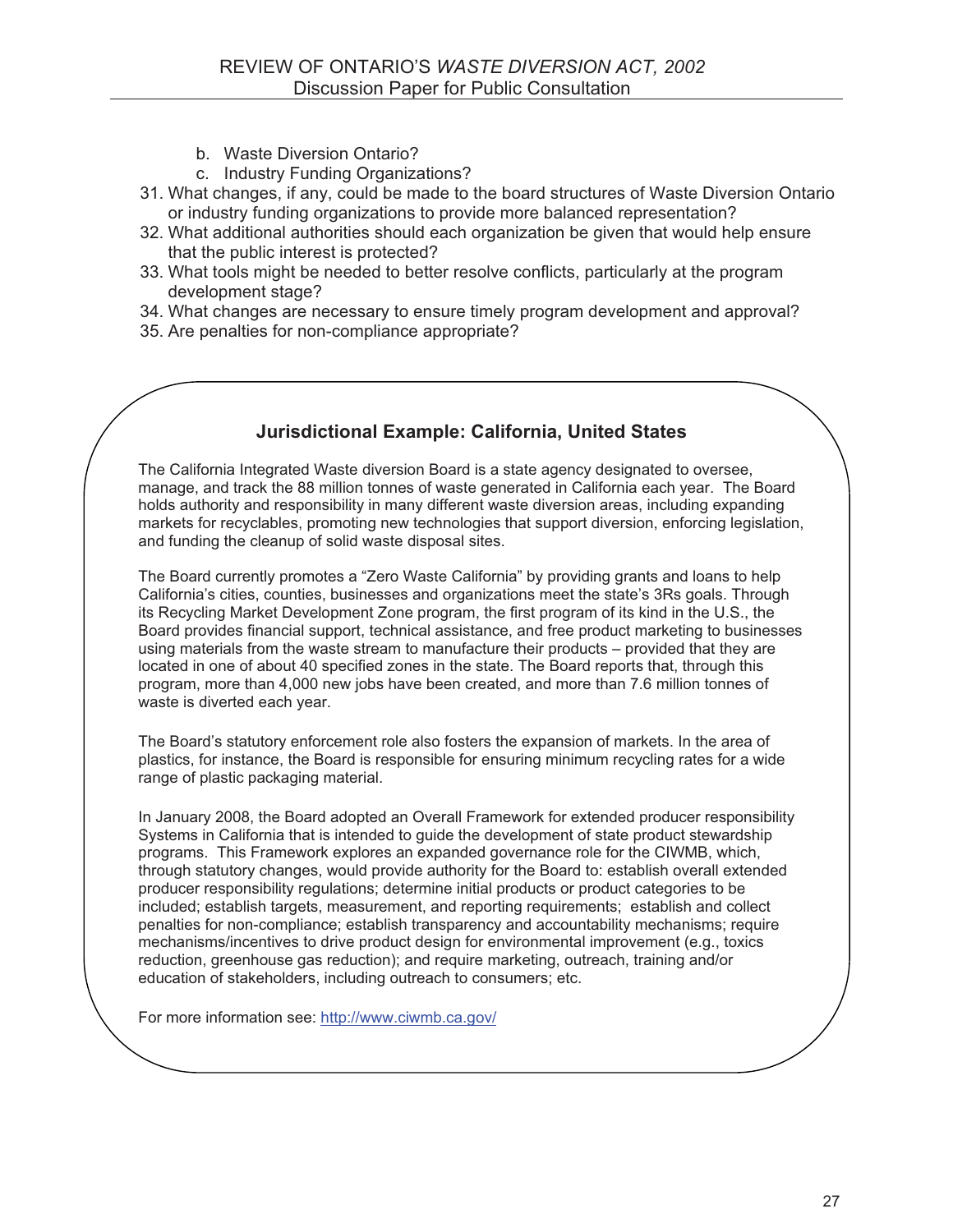### **Jurisdictional Example: Austria and the EU**

The *Waste Electrical and Electronic Equipment Directive* is the E.U. legislation regulating the disposal of electrical or electronic equipment. The purpose of the legislation is to increase the reuse, recycling and recovery of electrical and electronic equipment and reduce the amount of equipment going into landfills.

Austria was one of the first countries to start the implementation of the *WEEE-Directive*. With the implementation of the *Waste Electrical and Electronic Equipment Ordinance*, the responsibility for management of Waste Electrical and Electronic Equipment was transferred to manufacturers. As part of the implementation of the *WEEE-Directive* in Austria, manufacturers are legally required to work with a collection and recovery provider that is registered with the Ministry of Environment. However, manufacturers have the flexibility to choose the collection and recovery provider they desire to work with.

In the practice of collection and processing, the following recovery breakdown has been established: large electrical and electronic appliance; refrigerator, freezer, and air conditioners; small electrical and electronic appliances; screens; and, gas discharge lamps. There are currently six collection and recovery providers operating in Austria, each of which competes to provide their services for a particular combination of the five categories listed above.

This structure allows for flexibility in how producers/manufacturers choose to comply with the collection and processing requirements. They essentially have the ability to select between the six providers, based on the lowest cost for the highest return. Collection and recovery providers compete for manufacturer business through competitive pricing and regulatory compliance guarantees. The Austrian Government approves the WEEE schemes and registers companies. This competitive model has resulted in lower fee rates for producers and an increase in collection rates, exceeding E.U. targets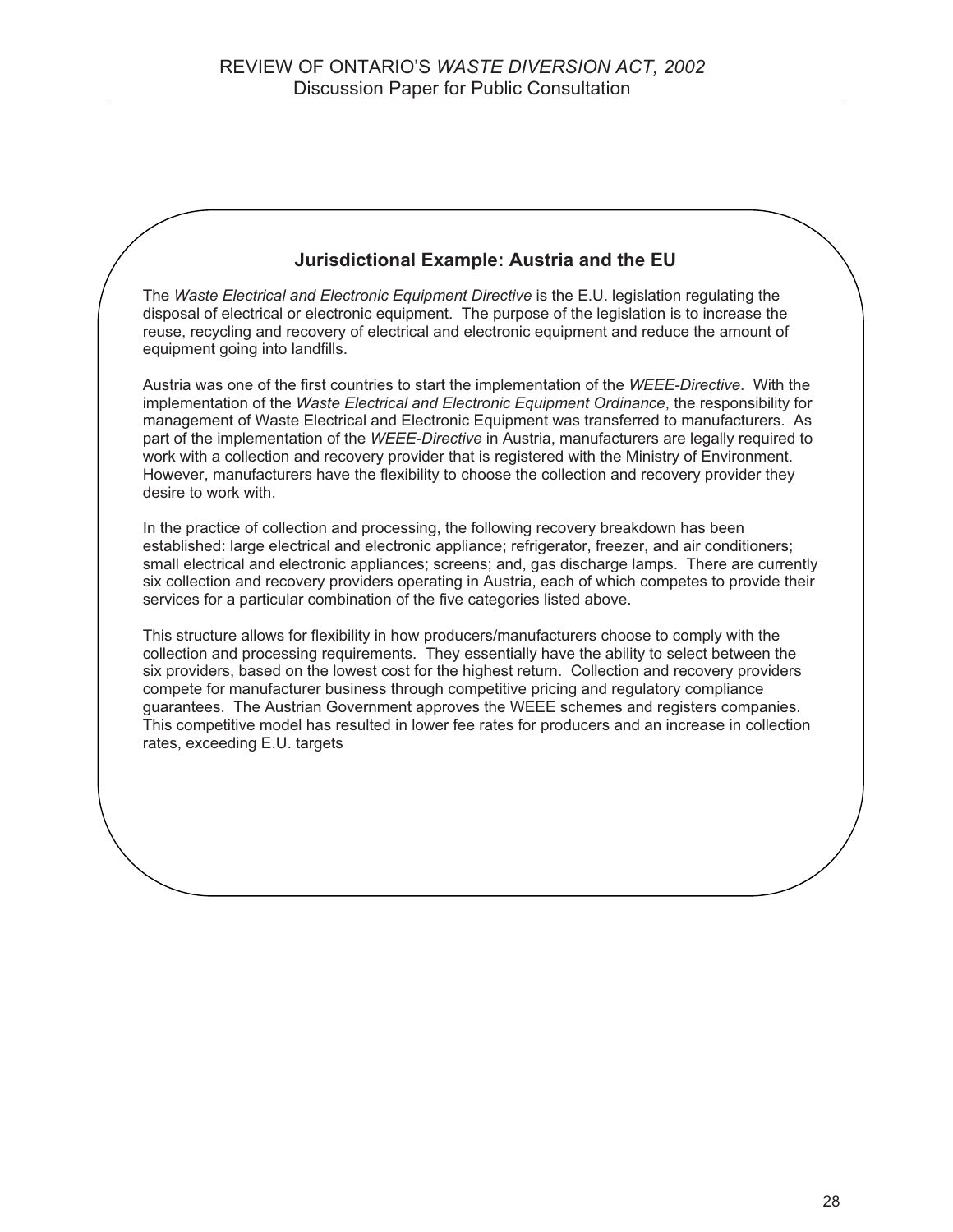### **VI. CONCLUSION**

In the years since the *Waste Diversion Act, 2002* was passed, Ontario has made significant progress in diverting waste from disposal. The Blue Box Program continues to improve the diversion of waste mandated for collection, and continues to be recognized world wide as a signature waste diversion program. New programs approved in 2008 will help consumers safely dispose of a wider range of household wastes and electrical and electronic equipment.

But we need to do more. In order to do more, we need to change the way we think about waste. That is why we are proposing to join other progressive jurisdictions from around the world and strive for a zero waste future. Driving toward a zero waste future will help us to build a green economy, as well as a more sustainable society for all future generations of Ontarians.

The review of the Act presents a unique opportunity to hold a public dialogue on how we can make progress today and drive toward a zero waste future. That's why Ontario is proposing a forward-thinking waste diversion framework that is based on these four important building blocks:

- 1. A clear framework built upon the foundation of Extended Producer Responsibility.
- 2. A greater focus on the first and second of the 3Rs waste reduction, and reuse.
- 3. Increasing reduction and diversion of waste from the industrial, commercial & institutional sectors.
- 4. Greater clarity around roles, responsibilities, and accountabilities, to ensure that all players are contributing to a common goal.

Adopting these four building blocks represents a strategic shift in how we think about the products we consume and will bring us closer to the zero waste future that we ultimately want to achieve. Making this strategic shift will complement other recent initiatives that will help drive a green economy, such as reducing toxic substances, banning pesticides, and reducing greenhouse gases. All together, Ontario is building a more sustainable way of life.

The Ministry encourages all interested parties to reflect on their experiences and provide feedback as we move forward. Your input and feedback are critical to establishing a clear and effective framework to work toward a zero waste future. As we stated in the introduction, we invite you to be innovative, to think broadly about the principles and priorities of our four building blocks and to let us know what you think about our discussion questions and other related topics.

We look forward to your feedback.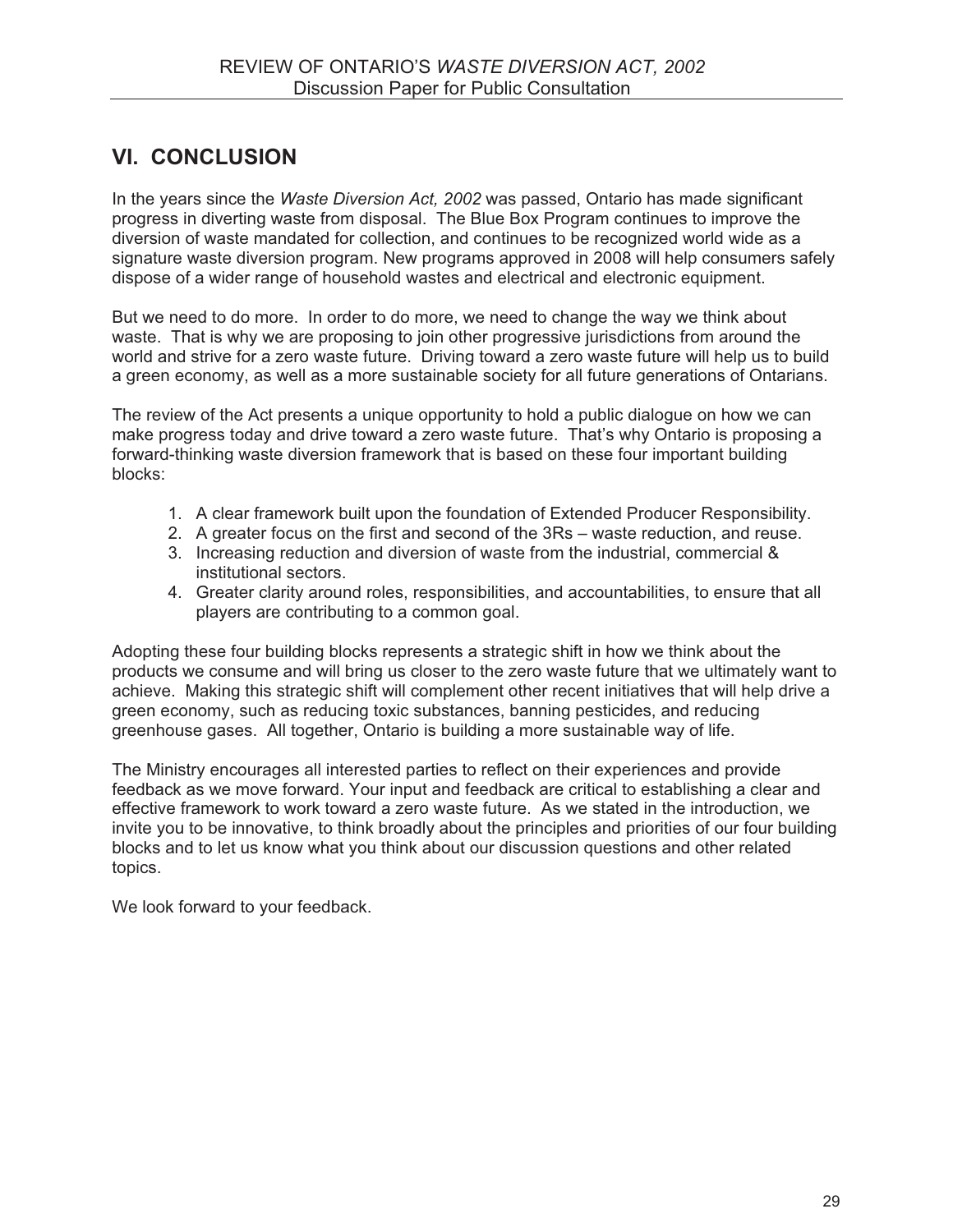### **VII. APPENDIX 1: ONTARIO'S SOLID WASTE MANAGEMENT FRAMEWORK**

The majority of the waste generated in Ontario is non-hazardous solid waste. According to Statistics Canada, almost two-thirds of Ontario's non-hazardous waste comes from the industrial, commercial and institutional sectors.<sup>1</sup> The remainder is classified as residential waste.

Numerous legislative and policy tools have been implemented to support waste reduction and diversion from disposal through reuse and recycling. These requirements and regulations are made under the authority of three pieces of legislation: the *Environmental Protection Act*, the *Environmental Assessment Act* and the Act, as illustrated in Figure 1 on the next page. The ministry also uses non-regulatory tools to provide direction on waste diversion, such as voluntary agreements and education and outreach.

In recent years, Ontario has taken a number of important steps to strengthen and broaden its waste diversion framework, including:

- - Approving, on Feb 19, 2008, Phase I of the Municipal Hazardous or Special Waste Program for implementation, and requesting the development of Phases II & III (in July 2008);
- Approving, on July 9, 2008, the Waste Electrical and Electronic Equipment Program for operation in Spring 2009, and requesting Phase II;
- Undertaking regulatory amendments to make it easier to increase waste diversion, use specific waste as alternative fuel and test new energy from waste technologies;
- Committing to develop a Canada-wide strategy on sustainable packaging and national action plan on extended producer responsibility through the Canadian Council of Ministers of the Environment;
- Forming a partnership with Ontario retailers, industry and environmental organizations that will strive to achieve a 50 percent reduction in the use of plastic bags within five years through expansion of reusable bag programs and consumer education;
- -Introducing a deposit return system for wine and spirit containers.

<sup>1</sup> The industrial, commercial and institutional sectors include companies that make products and packaging materials (e.g., manufacturers), businesses that generate waste through the products they sell or use (e.g., restaurants or construction/demolition sites) and institutions (e.g., hospitals or schools).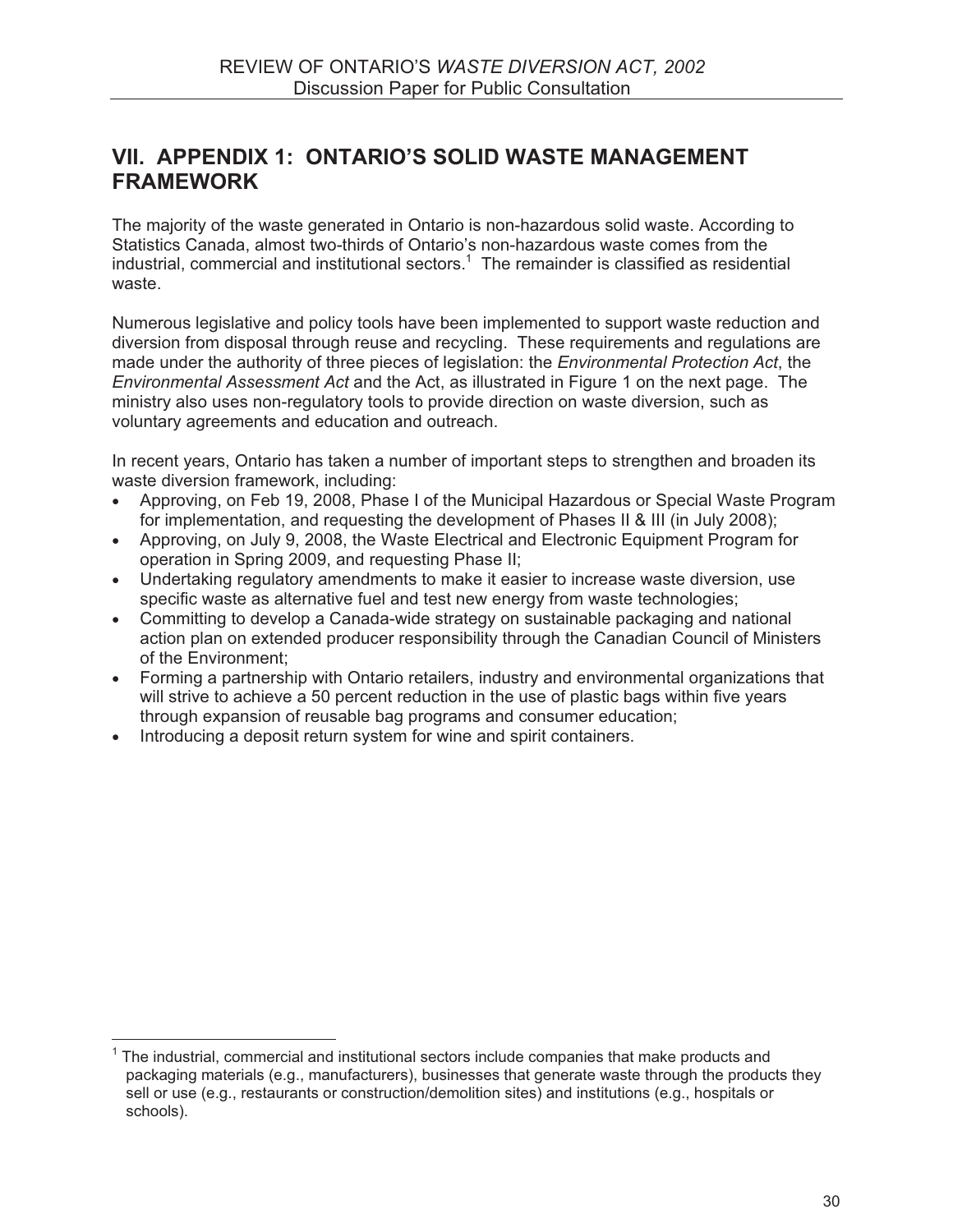REVIEW OF ONTARIO'S WASTE DIVERSION ACT, 2002 REVIEW OF ONTARIO'S *WASTE DIVERSION ACT, 2002*  Discussion Paper for Public Consultation Discussion Paper for Public Consultation

# **Figure 1: Legislative & Regulatory Framework**  Figure 1: Legislative & Regulatory Framework

## **Environmental Protection Act (EPA)**  Environmental Protection Act (EPA)

The EPA requires that all waste managers (i.e. those involved in the generation, collection, transfer/processing or disposal of waste, unless exempted) obtain<br>approval from the Ministry to ensure waste is appropriately man The EPA requires that all waste managers (i.e. those involved in the generation, collection, transfer/processing or disposal of waste, unless exempted) obtain approval from the Ministry to ensure waste is appropriately managed. The Act also provides authority for the Ministry to inspect and enforce the regulated community's compliance with the Province's rules and regulations. community's compliance with the Province's rules and regulations.

### **O. Reg. 347 (General**  O. Reg. 347 (General - Waste **– Waste**

Management): Provides **Management):** Provides the critical foundation for Ontario; categorizes and management of different the critical foundation for Ontario; categorizes and management of different approval requirements. sets standards for the approval requirements. sets standards for the types of waste; and types of waste; and waste diversion in waste diversion in exemptions from exemptions from provides certain provides certain

**O. Reg. 101/94***:* Requires municipalities with 5,000 or more O. Reg. 101/94: Requires municipalities with 5,000 or more implement programs for home composters. Municipalities implement programs for home composters. Municipalities with 50,000 or more people must operate a program that with 50,000 or more people must operate a program that collects or accepts leaf and yard waste and diverts this collects or accepts leaf and yard waste and diverts this people to implement and operate curb-side recycling people to implement and operate curb-side recycling programs (i.e., pick-up from each household) and to programs (i.e., pick-up from each household) and to material.

establishments listed in Ontario Regulation 102/94 and of multi-unit residential buildings with six or more units (e.g., establishments listed in Ontario Regulation 102/94 and of multi-unit residential buildings with six or more units (e.g., specified wastes, and to make a reasonable effort to apartments) to have source separation programs for specified wastes, and to make a reasonable effort to apartments) to have source separation programs for Reg. 103/04: Requires owners or operators of **O. Reg. 103/04:** Requires owners or operators of ensure that these wastes are reused or recycled. ensure that these wastes are reused or recycled.  $\overline{\overline{6}}$ 

specified size thresholds or other criteria to conduct a waste complexes and establishments, construction and demolition complexes and establishments, construction and demolition specified size thresholds or other criteria to conduct a waste audit, develop and implement a waste reduction work plan, audit, develop and implement a waste reduction work plan, restaurants and large manufacturers that meet or exceed restaurants and large manufacturers that meet or exceed projects, hospitals, hotels or motels, office buildings, projects, hospitals, hotels or motels, office buildings, designated establishments, including schools, retail designated establishments, including schools, retail **O. Reg. 102/04***:* Requires owners or operators of O. Reg. 102/04: Requires owners or operators of and update the audit and plan annually. and update the audit and plan annually.

packaging audit and implement a packaging reduction work packaging audit and implement a packaging reduction work O. Reg. 104/94: Requires manufacturers, packagers and **O. Reg. 104/94:** Requires manufacturers, packagers and importers of packaged food, beverage, paper or chemical importers of packaged food, beverage, paper or chemical products above a minimum size threshold to conduct a products above a minimum size threshold to conduct a plan.

# *Environmental Assessment Act* **(EAA)**  Environmental Assessment Act (EAA)

opportunities and alternatives are considered and their effects are planned for before development or construction takes place. A number of waste diversion before development or construction takes place. A number of waste diversion opportunities and alternatives are considered and their effects are planned for The EAA establishes a decision-making process used to promote good The EAA establishes a decision-making process used to promote good activities may be subject to the Act, including the siting of new landfills. activities may be subject to the Act, including the siting of new landfills. environmental planning. It ensures that environmental problems or environmental planning. It ensures that environmental problems or

**O. Reg. 101/07** (waste diversion projects): Prescribes how certain waste diversion projects will be assessed under the EAA. Classifies waste diversion projects based on the type of waste to be used, the size and, in some cases, the ability of the planned facility to recover energy from waste in relation to EA O. Reg. 101/07 (waste diversion projects): Prescribes how certain waste diversion projects will be assessed under the EAA. Classifies waste diversion projects based on the type of waste to be used, the size and, in some cases, the ability of the planned facility to recover energy from waste in relation to EA requirements. requirements.

### *Waste Diversion Act, 2002* **(WDA),**  Naste Diversion Act, 2002 (WDA),

the program. This extends program costs away from municipalities and The Act allows the Minister to make regulations to designate wastes for the program. This extends program costs away from municipalities and which a diversion program must be established and for which stewards The Act allows the Minister to make regulations to designate wastes for which a diversion program must be established and for which stewards pay fees to finance the development, implementation and operation of pay fees to finance the development, implementation and operation of taxpayers reflecting EPR principles. taxpayers reflecting EPR principles.

Stewardship Ontario as Stewardship Ontario as materials as municipal materials as municipal waste and designates waste and designates hazardous or special O. Reg. 542/06:<br>Designates specified Designates specified hazardous or special **O. Reg. 542/06**: the IFO. waste and designates waste and designates materials as blue box O. Reg. 451/03:<br>Designates specified Designates specified materials as blue box Stewardship Ontario<br>as the IFO. Stewardship Ontario

as the IFO.

**O. Reg. 451/03:**

and designated OES electrical equipment and designated OES O. Reg. 393/04: electrical equipment **O. Reg. 393/04:** materials as waste materials as waste **Designates** electronic & electronic & as the IFO. Designates as the IFO.

> **\*\*\* Note that Figure 1 includes key regulations only, and is not an exhaustive list. See Appendix 2 for further details on key**  \*\*\* Note that Figure 1 includes key regulations only, and is not an exhaustive list. See Appendix 2 for further details on key regulations. **regulations.**

31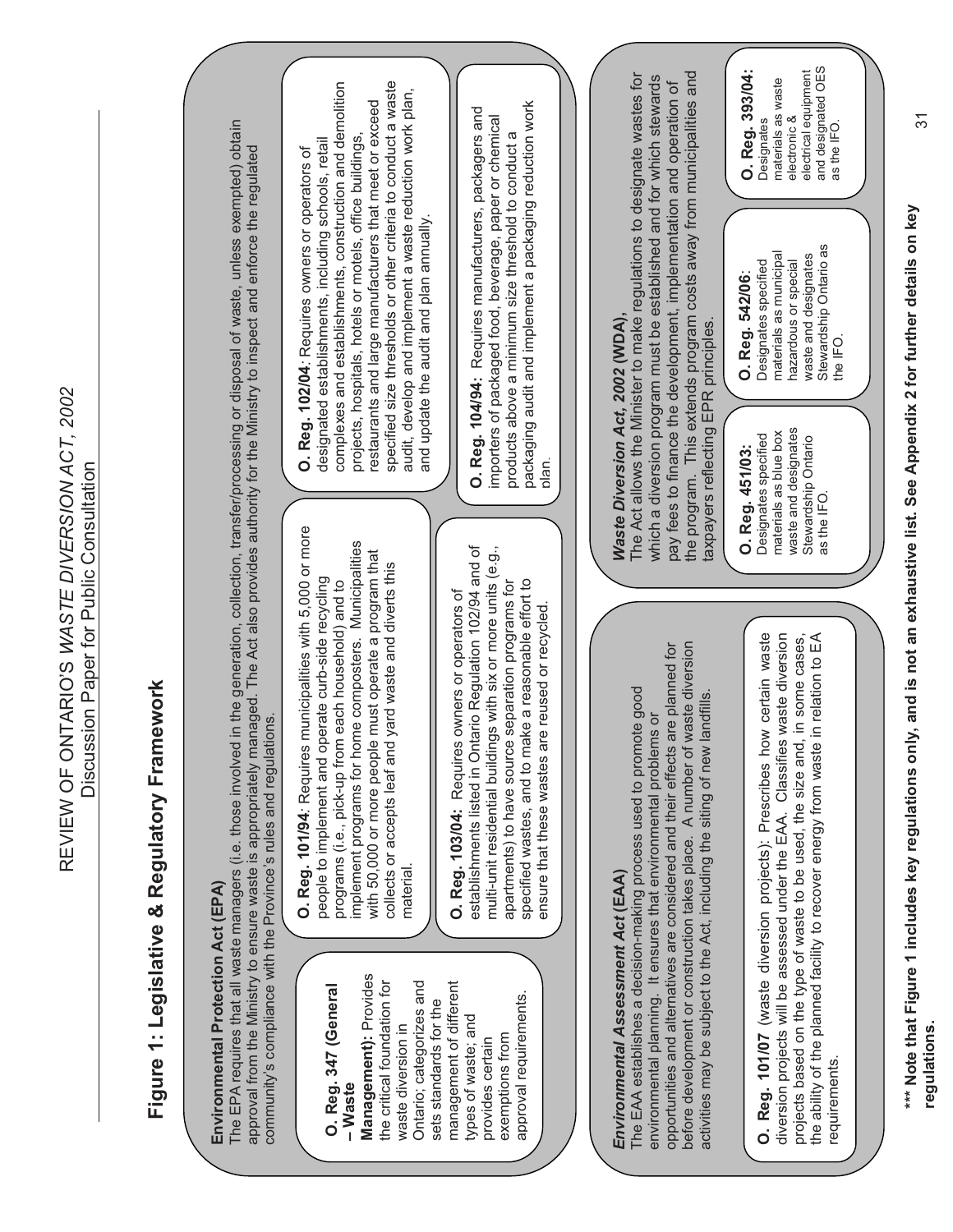### **OVERVIEW OF THE ACT**

In 2002, the Act introduced requirements, roles and responsibilities, and processes intended to achieve its purpose to promote the 3Rs and provide financing for waste diversion programs.

The Act created Waste Diversion Ontario as a permanent, non-government corporation (without share capital), mandated to develop, implement and operate waste diversion programs. Waste Diversion Ontario is governed by a Board of Directors comprised of industry, municipal, and non-governmental representatives. In addition, the Board includes a Ministry of the Environment public service employee and two members not employed by the public service, both appointed by the Minister.<sup>2</sup>

In early 2008, the process of restructuring the Waste Diversion Ontario Board was initiated, in order to provide more balanced representation between industry stakeholders, non-industry stakeholders (municipal/environmental) and broader public interests. The new structure will include representatives from industry associations, municipal associations, the City of Toronto, environmental organizations, a senior public servant from the Ontario Public Service, and five further members appointed by the Minister.

The Act requires Waste Diversion Ontario to establish or work with an existing industry funding organization – a corporation that acts on behalf of designated producers in developing and implementing new waste diversion programs. In the Act, producers, called stewards, have a commercial connection to the designated waste or the product(s) from which the designated waste is derived (i.e., brand owners or first importers of the designated material).<sup>3</sup> Each industry funding organization is governed by a Board of Directors, comprised of industry representatives for the designated waste, and is responsible for identifying affected industries and the fees that these companies must pay to finance the waste diversion program. Section 30 of the Act requires that the fees paid by each individual producer must fairly reflect the proportion of the total waste diversion program costs that are attributable to that industry.

The Act establishes the roles and responsibilities of the Ministry, Waste Diversion Ontario and the industry funding organization for the development, implementation and operation of new waste diversion programs. Key steps in this process are summarized below and illustrated in Figure 2:

- - The Minister, by regulation, prescribes materials as a designated waste for which a waste diversion program can be required.
- Once a material has been prescribed as a designated waste, the Minister is able to request Waste Diversion Ontario develop a waste diversion program for that waste.
- The Minister also provides direction on what the program should include, such as diversion targets, and when it should be completed (although this role is not established by the Act).
- Once the Minister requests a program, Waste Diversion Ontario must establish a new or work with an existing industry funding organization, to jointly develop the program.<sup>4</sup>

 $2^{2}$  Board members, including the Chair, receive no remuneration for their participation.

<sup>&</sup>lt;sup>3</sup> Currently operating IFOs are: Stewardship Ontario for the blue box and municipal hazardous or special waste programs, Ontario Electronic Stewardship for Waste Electrical and Electronic Equipment and

Ontario Tire Stewardship for used tires.<br><sup>4</sup> The Ministry may provide direction to WDO about whether to work with a new or existing IFO.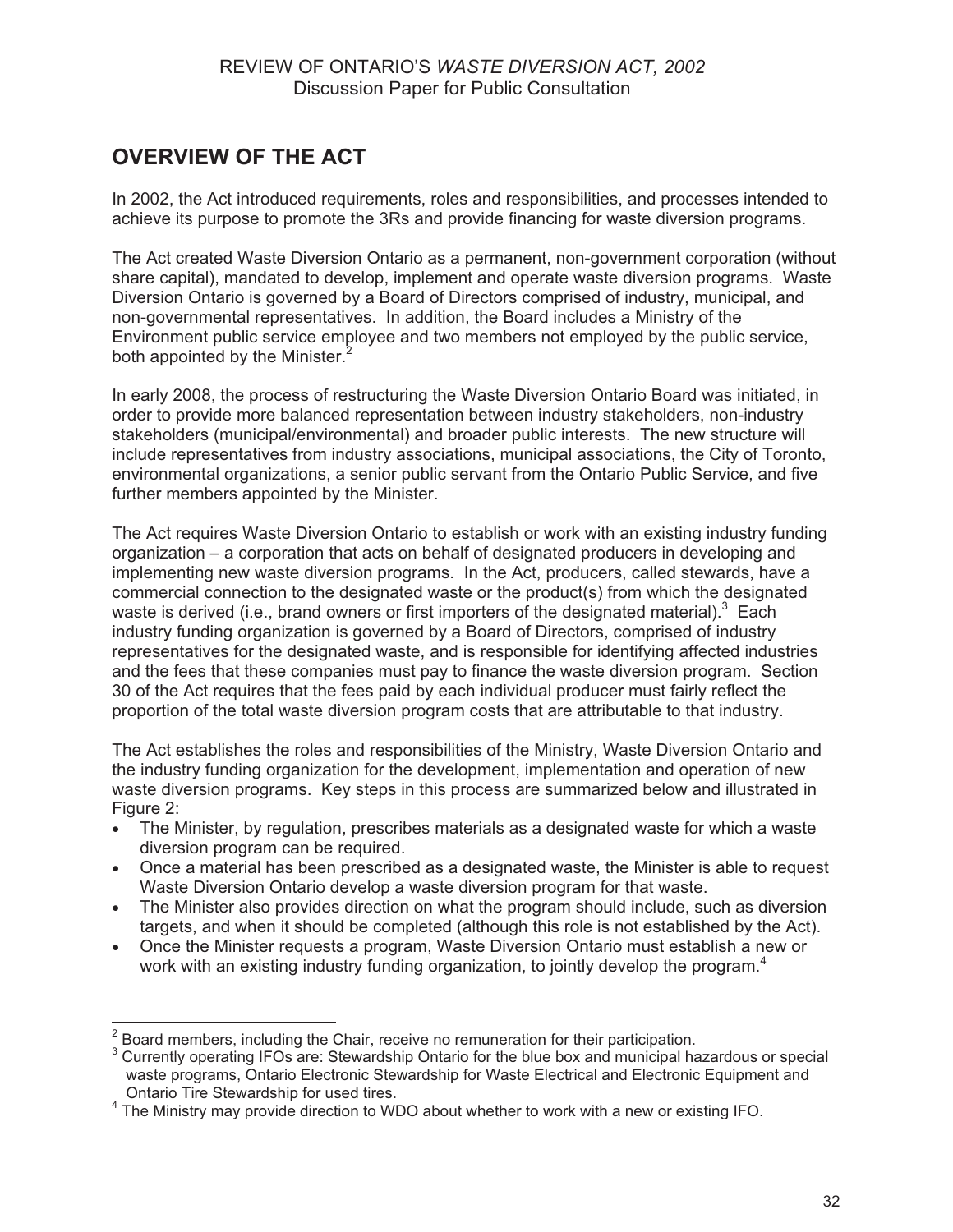- - The program must include rules for steward fees, estimated program costs and implementation details and rules for steward fees.
- - Industry funding organizations operate as independent corporations without share capital (i.e., they are not agents of the Crown for any purpose). $5$
- - Once satisfied with the program plan, Waste Diversion Ontario must submit it to the Minister for approval.<sup>6</sup>
- - The Ministry is required to post the plan on the Environmental Registry website for a minimum of 30 days for public comment.
- - Once approved, another regulation is made by the Minister designating the industry funding organization (which has only been 'interim' until this point).
- - The IFO and Waste Diversion Ontario are then responsible for implementing and operating the program with the industry funding organization's role governed by an agreement with Waste Diversion Ontario.
- - Fees paid by producers to the industry funding organization each year are held in trust by the industry funding organization to pay for the waste diversion program.<sup>7</sup>
- - Any material changes proposed to a program after approval subsequently require the Minister's approval.

The Act provides flexibility to industry to submit an industry stewardship plan: an alternative, industry-led diversion plan for a designated material already subject to a program under the Act. To be approved as an alternative to the Act program, the industry stewardship program must achieve similar, or better, objectives than those established through the Waste Diversion Ontario /industry funding organization-operated program. With Waste Diversion Ontario approval, participants in the alternative plan are exempt from the obligation to pay stewardship fees to the industry funding organization (although some fees may still be owed to Waste Diversion Ontario to cover administrative costs, such as performance measurement data and analysis). The intent of the industry stewardship program feature of the Act is to provide flexibility to stewards to fulfill their producer responsibility obligations under the Act through their own waste diversion program. To date, no industry stewardship program has been submitted for approval.

<sup>5</sup> An industry funding organizations is subject to the *Corporations Act* until designated as the industry funding organizations for a diversion program by regulation under the Waste Diversion Act, after which it is governed by the provisions of the Waste Diversion Act (sec. 28).

 $6$  In practice, the industry funding organization submits the program to Waste Diversion Ontario's Board for approval and, if approved by the Board, it is then submitted to the Minister; however, this process is

not required by the Act.<br><sup>7</sup> The Act identifies that stewards' fees may also be used to pay "a reasonable share" of costs incurred by: (1) Waste Diversion Ontario in carrying out its responsibilities under the Act that are not directly related to the diversion program; and (2) the Ministry in administering the Act.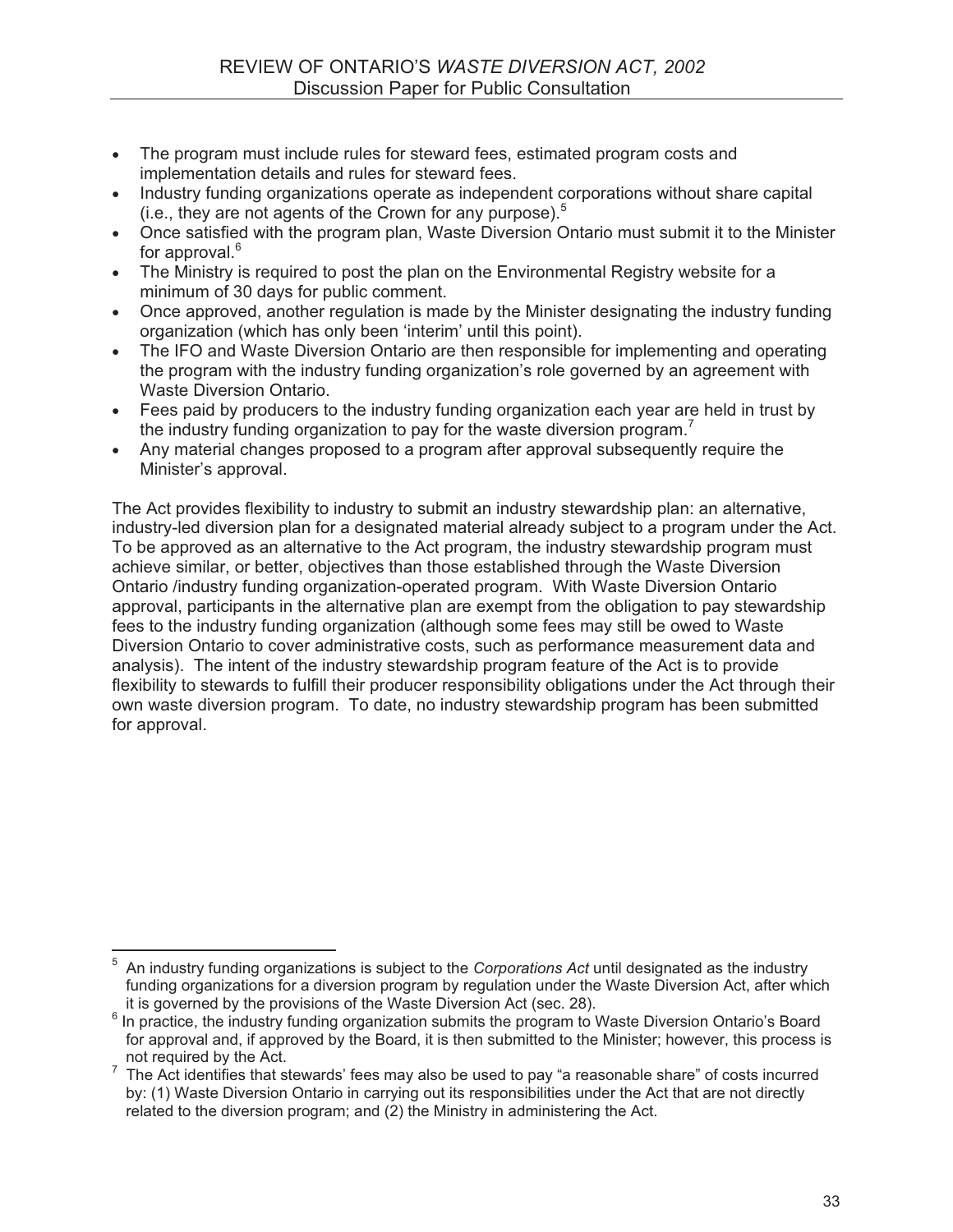

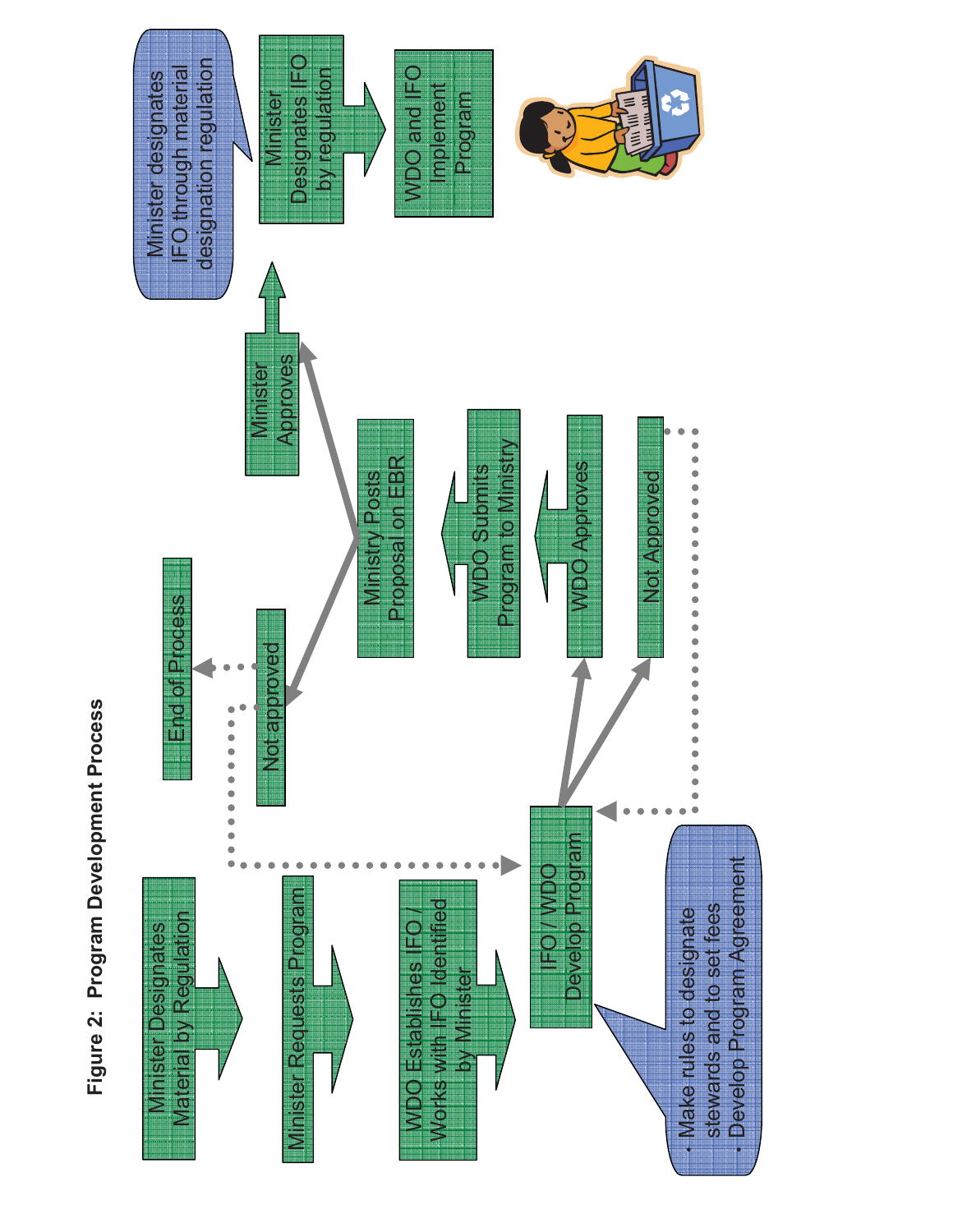### **Materials Designated As Wastes Under the Act**

In 2003, Waste Diversion Ontario's Blue Box Program was the first to be implemented under the authority of the Act. $8$  The Blue Box Waste identified by O.Reg. 273/02 are glass, metal, paper, plastics and textiles.<sup>9</sup> Producers fulfill their financial obligations under the Act by submitting steward fees to Stewardship Ontario, the industry funding organization designated for the Blue Box Program.

The Act prescribes that industry must finance 50 percent of the net municipal program costs; municipalities pay the other 50 percent for the Blue Box Program. This cofinancing relationship grew out of voluntary cost-sharing arrangements for municipal recycling programs in Ontario between participating municipalities, the soft drink industry and its material suppliers, dating back to the early 1980s. Blue box steward fees are calculated by Stewardship Ontario each year and producers are notified of the fees they are legally obliged to remit.

Fees for the Blue Box Program plan have been designed to create financial incentives to reduce, reuse and recycle. All producers of designated wastes must pay steward fees. Stewardship Ontario applies three factors when it calculates steward fees to increase the incentive to producers to use recoverable materials: 35 percent is based on a Recovery Rate Factor (i.e., materials with higher recovery rates are allocated lower fees), 40 percent is based on a Net Cost Factor (i.e., materials with lower net costs to recycle are allocated lower fees), and 25 percent is based on an Equalization Factor (i.e., materials with low recovery rates and high costs to recycle are allocated higher fees).

On February 19, 2008, the Minister of the Environment approved Phase I of Waste Diversion Ontario's Municipal Hazardous or Special Waste Program. Phase I materials identified by O. Reg 542/06 include paints and coatings, solvents, oil filters and containers, single use batteries, antifreeze, pressurized containers such as propane cylinders, fertilizers and pesticides. Other materials will be added into the program in future phases. The program targets both residential wastes and small quantity hazardous wastes from the industrial, commercial and institutional sectors. Industry is responsible for all post collection costs, which are estimated by Waste Diversion Ontario and the industry funding organization to be about 80 percent of total program costs in year one of the program (municipalities will be responsible for the remaining 20 percent).

 $8$  Curbside collection programs had been running voluntarily in Ontario since the mid-1980s, with limited, voluntary industry funding. In 1994, O. Reg. 101/94 made municipal curbside recycling programs mandatory for municipalities with 5,000 or more people, but industry was not required

<sup>&</sup>lt;sub>s</sub> to finance these programs.<br><sup>9</sup> Note that O. Reg. 273/02 was amended by O. Reg. 451/03 after the Blue Box program was approved. It designated Stewardship Ontario as the IFO for blue box waste and dealt with the composition and appointment of the board of directors of Stewardship Ontario. In 2006, O. Reg. 273/02 was further amended by O. Reg. 255/06 to change the provisions governing the composition and appointment of the board of directors. In 2008, O. Reg. 34/08 revoked the provisions of O. Reg. 255/06 governing the composition and appointment of the board of directors of Stewardship Ontario and O. Reg. 33/08 was made, a new regulation governing the composition and appointment of the board of directors of Stewardship Ontario, which reflected that Stewardship Ontario was the IFO for both the blue box waste program and MHSW.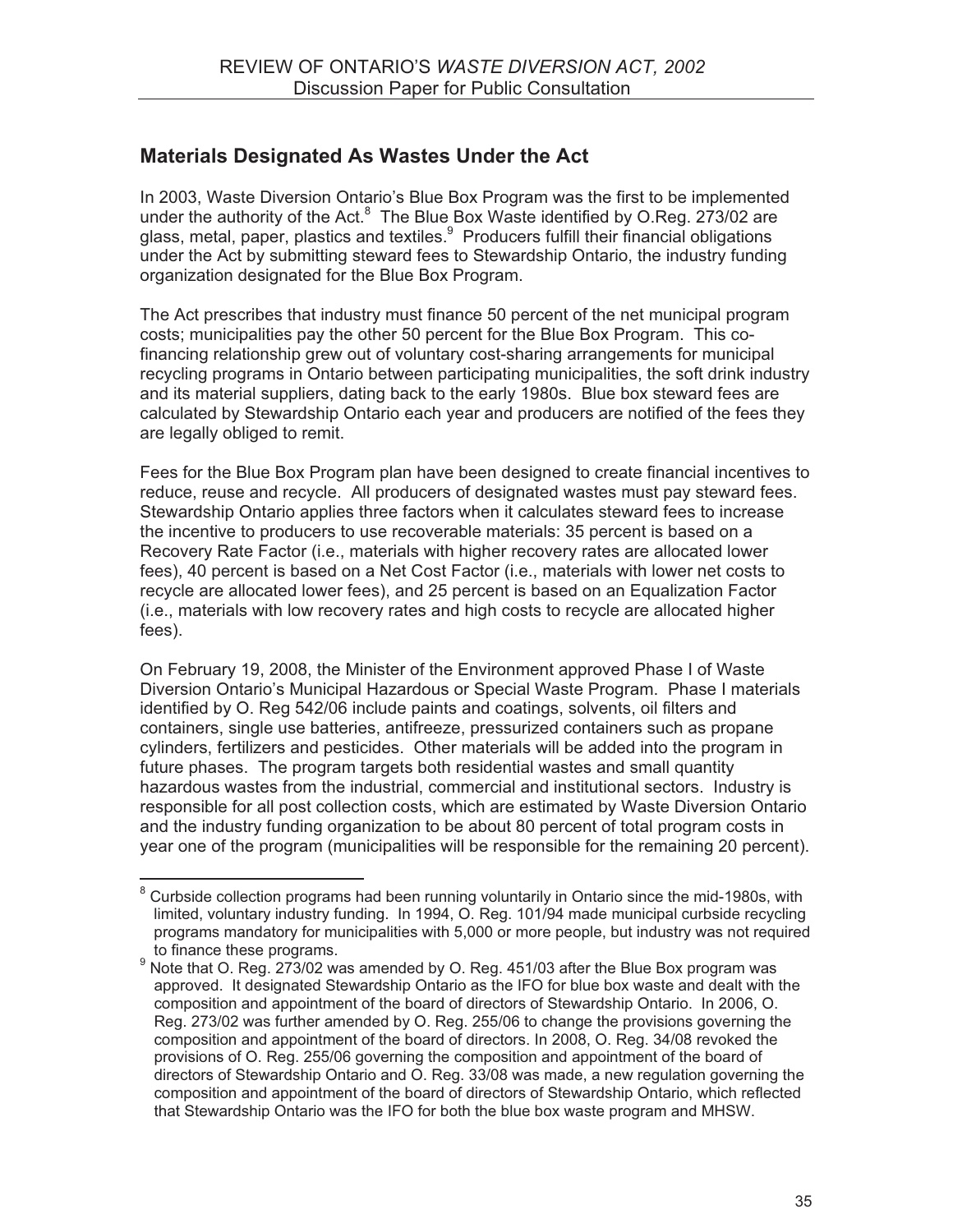Steward fees will be collected by Stewardship Ontario, the industry funding organization for the program. The program makes Ontario the first province to have an industryfunded, single use battery recycling program.

On July 9, 2008, the Minister approved the Waste Electrical and Electronic Equipment Program which will cover waste electrical and electronic equipment (as identified by O. Reg 393/04) from both the residential and industrial, commercial and institutional sectors, as identified by O. Reg 393/04. For the first time, industry will be responsible for all waste diversion program costs. Fees will be calculated by Ontario Electronic Stewardship, the industry funding organization for the Waste Electrical and Electronic Equipment Program.

Additionally, in 2003, the Minister requested programs from Waste Diversion Ontario for used oil material and used tires. The program developed for used oil by Waste Diversion Ontario and Ontario Used Oil Management Association (the industry funding organization) was not submitted by Waste Diversion Ontario because it would have been inconsistent with the Act by supporting the burning of used oil. The program developed for used tires by Waste Diversion Ontario and Ontario Tire Stewardship (the industry funding organization), for used tires was submitted in 2005, but then withdrawn as it made producers responsible for financing the clean up of existing tire stockpiles, to which their 'commercial connection' was unclear. On August 14, 2008, the Minister directed Waste Diversion Ontario to develop a program that will recycle stockpiled tires.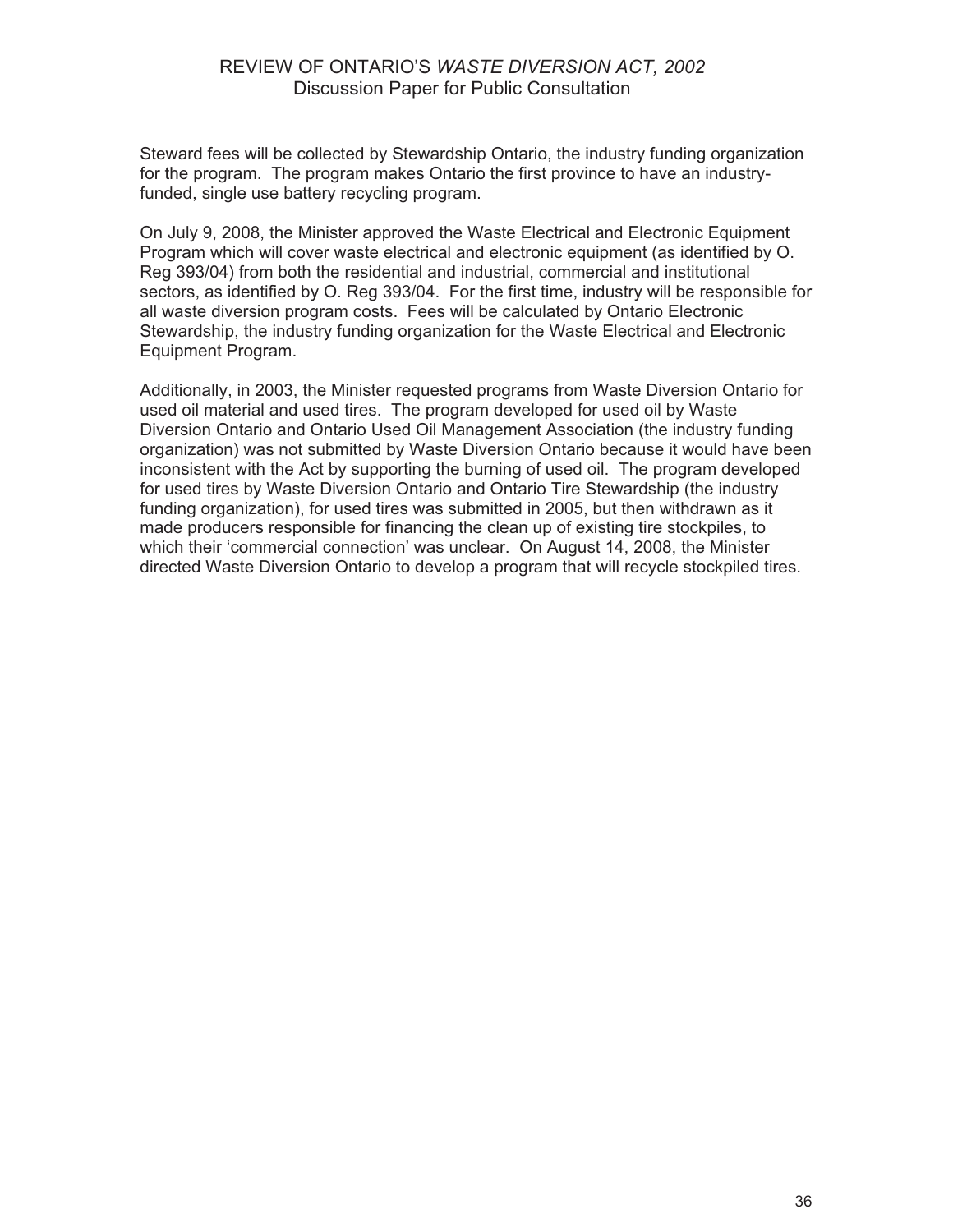### **ROLES AND RESPONSIBILITIES**

All parties involved in waste generation and management – the Province, Waste Diversion Ontario, industry funding organizations, industrial, commercial and institutional sectors, producers, municipalities, the private sector waste diversion industry, the public and environmental groups – have a role to play in achieving sustainable waste diversion, and a responsibility to protect and conserve the environment.

### **The Province**

- - Set and enforce rules, regulations and policies for waste diversion and disposal under the Environmental Protection Act, Environmental Assessment Act and Waste Diversion Act.
- - Issue certificates of approval for waste disposal sites and waste haulers to ensure waste is properly managed.
- - Work with municipalities and the private sector to facilitate waste diversion and the disposal of residual waste.
- - Establish and update expectations and guidance for waste diversion activities in the province in response to emerging challenges and opportunities.
- Publicly promote the 3Rs.
- - Work with Waste Diversion Ontario through an operating agreement that defines roles and responsibilities and operating relationships.
- -Provide representation on Waste Diversion Ontario's Board of Directors.

### **Waste Diversion Ontario**

- -Establish and work jointly with a new or existing industry funding organization.
- -Develop, implement and operate diversion programs for designated wastes.
- -Monitor the performance of programs.
- -Provide promotional and educational support for waste diversion programs.
- -Undertake diversion-related research upon direction from the province.

### **Industry Funding Organization**

- - Work together with Waste Diversion Ontario to develop, implement and operate diversion programs.
- - Make rules designating stewards and establish stewards' fees to finance diversion programs and other costs related to the Act.
- -Implement and oversee program details and monitor diversion rates.
- - Provide promotional, educational and research and development support for waste diversion programs.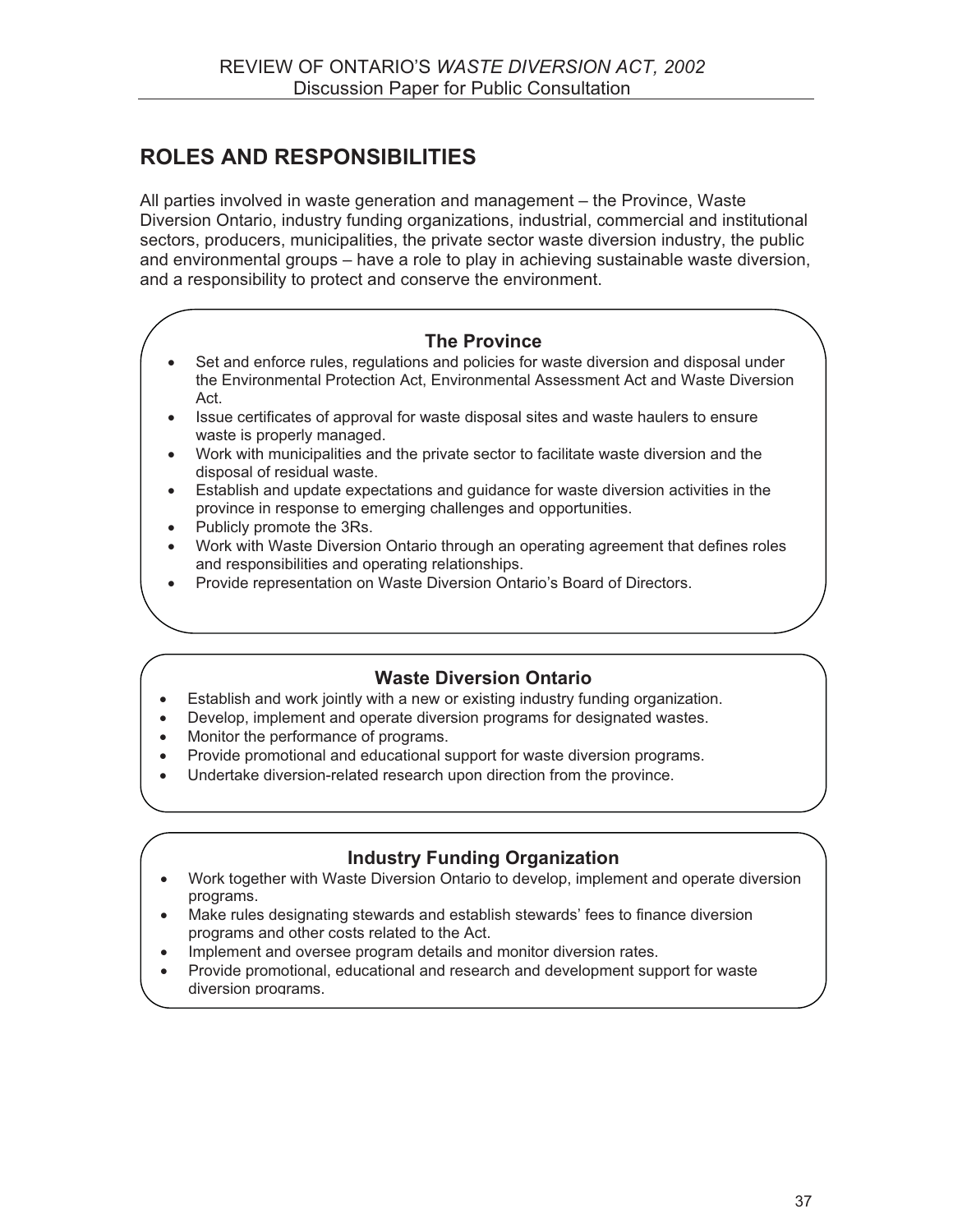### **The Industrial, Commercial and Institutional Sectors**

- -Comply with provincial waste diversion standards and requirements.
- -Plan for and, where possible, reduce the amount of waste generated by their operations.
- - Minimize the life cycle impacts (i.e., environmental footprint) of products and their packaging.
- Manage the waste generated by their operations through contractual agreements with the private sector or municipalities.

### **Producers and Stewards**

- Comply with provincial waste diversion standards and requirements.
- Plan for and, where possible, reduce the amount of waste generated by their operations.
- - Minimize the life cycle impacts (i.e., environmental footprint) of products and their packaging.
- Finance and implement diversion programs under the Act.

### **Municipalities**

- - Plan for and provide direct waste diversion services to their residents, and in some cases, the IC&I sectors.
- -Plan for, locate and invest in necessary waste diversion infrastructure.
- -Comply with provincial waste diversion standards and requirements.
- - Fund the blue box program plan through a 50 percent cost sharing arrangement with Stewardship Ontario (as prescribed in the Act).
- $\bullet$ Fund and implement collection programs for municipal hazardous or special waste.
- -Implement voluntary diversion or reduction programs, where possible and reasonable.
- -Provide representation on Waste Diversion Ontario's Board of Directors.

### **Private Sector Waste Management Industry**

- - Provide waste services to the IC&I sectors and, in some cases, to residents under contracts with municipalities.
- -Plan for, locate and invest in necessary waste diversion infrastructure.
- -Comply with provincial waste diversion standards and requirements.
- - Assist and support waste generators in their efforts to reuse and recycle waste wherever possible.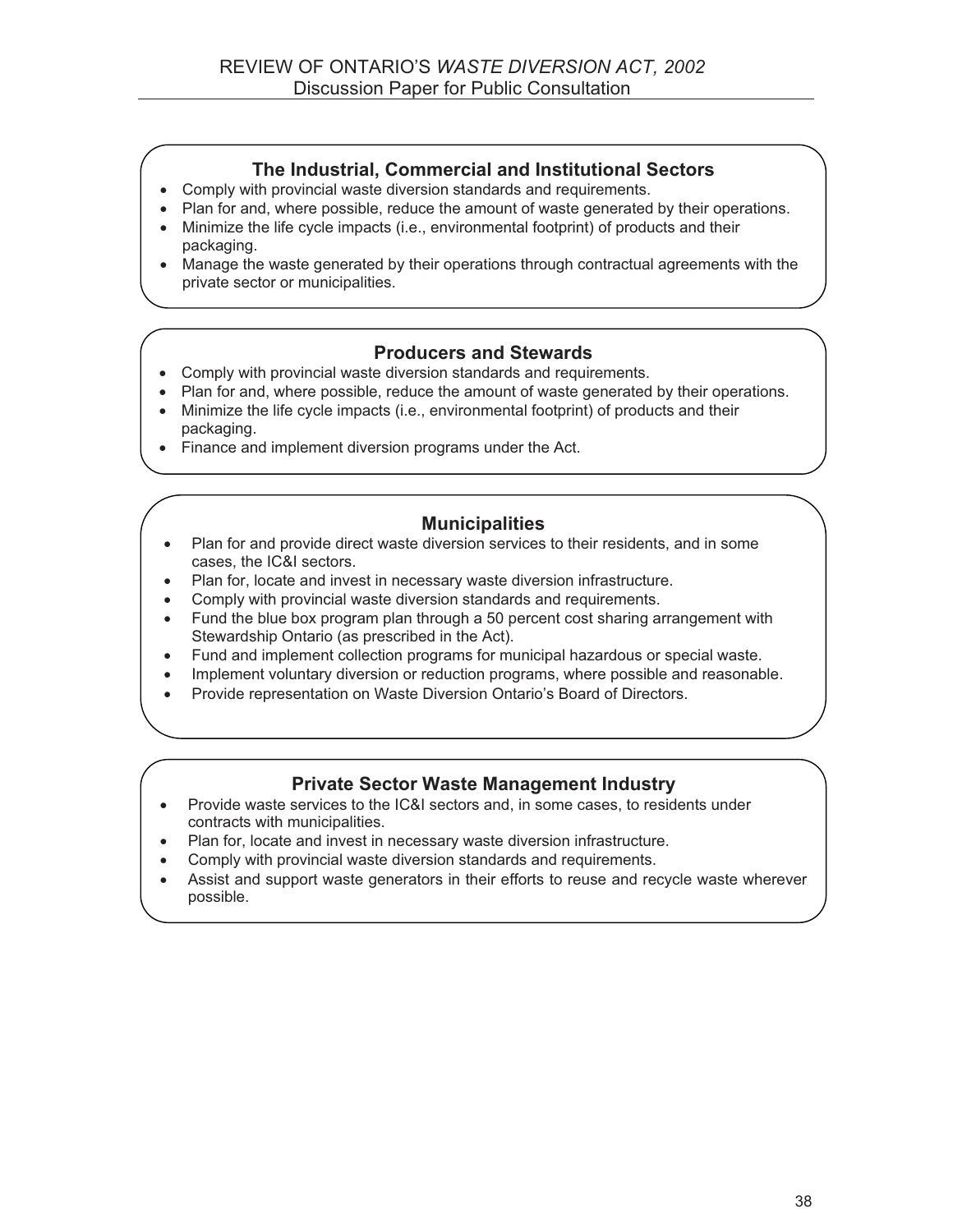### **The Public**

- Help reduce the amount of waste generated through purchasing choices.
- Engage in waste reduction through reuse, waste prevention, and through diversion programs.

### **Environmental Groups**

- Promote the need to reduce waste and conserve our natural resources.
- Raise awareness and understanding of Ontario's waste diversion challenges and opportunities.
- Provide representation on Waste Diversion Ontario's Board of Directors.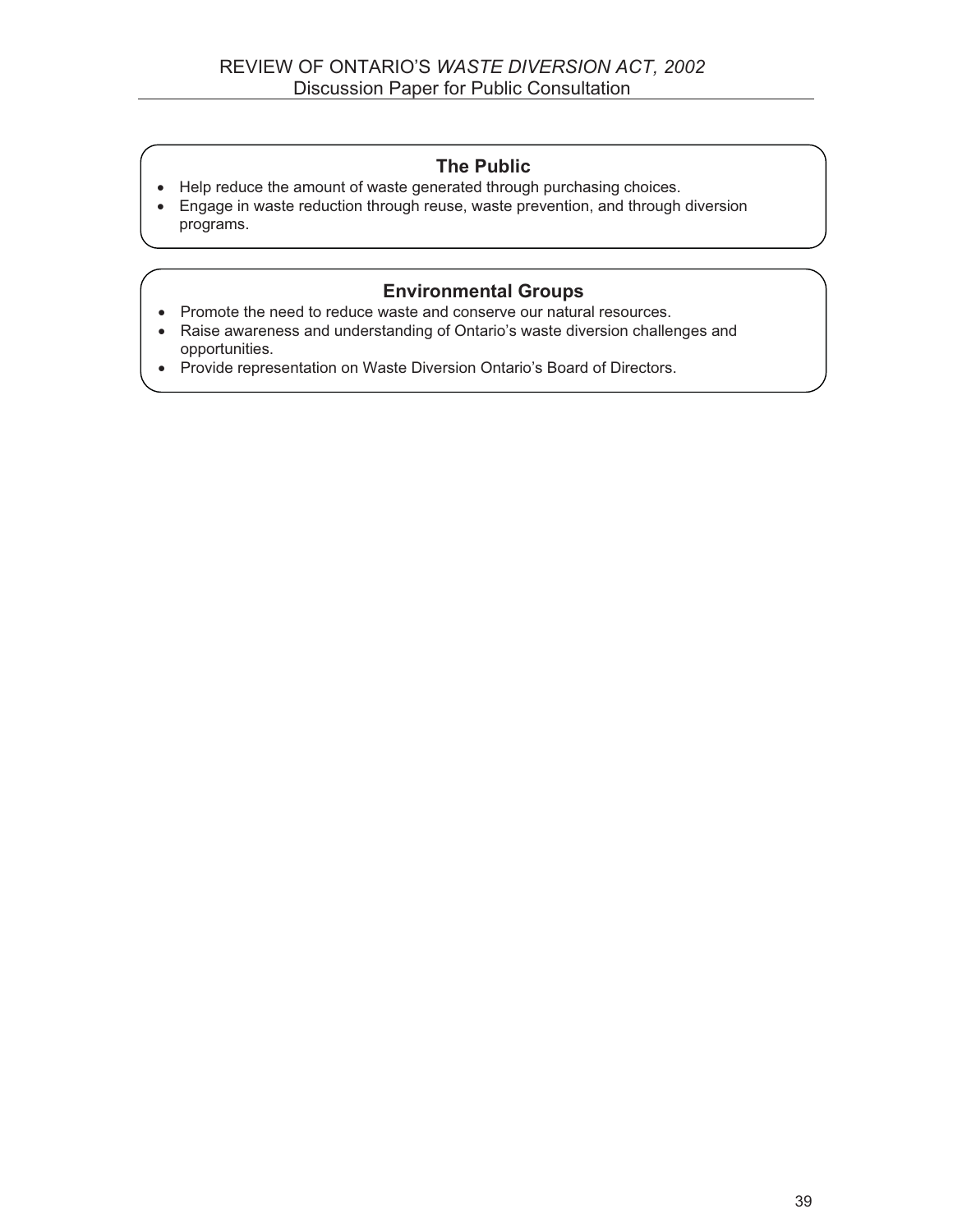### **VIII. APPENDIX 2: OVERVIEW OF THE 3RS REGULATIONS**

### **Ontario Regulation 101/94**

This regulation requires municipalities with at least 5,000 people to implement and operate recycling programs that follow certain minimum standards. Municipal recycling programs must source separate and recycle five specified materials plus two others as shown in the following table.

| Table 1.<br><b>Materials That Municipalities Must Recycle</b>                                                |                                                |                                  |  |  |  |  |  |
|--------------------------------------------------------------------------------------------------------------|------------------------------------------------|----------------------------------|--|--|--|--|--|
| <b>Recycle All These Items</b>                                                                               | <b>Recycle at Least Two of These Materials</b> |                                  |  |  |  |  |  |
| Newsprint                                                                                                    | Phone books                                    | <b>Boxboard</b>                  |  |  |  |  |  |
| Steel FBC <sup>1</sup>                                                                                       | Aluminum foil items                            | Paper cups and plates            |  |  |  |  |  |
| Glass FBC                                                                                                    | Magazines                                      | Fine paper                       |  |  |  |  |  |
| Aluminum FBC                                                                                                 | Rigid plastic containers                       | EPS <sup>3</sup> FBC and packing |  |  |  |  |  |
| $PET^2 FBC$                                                                                                  | Cardboard                                      | <b>Textiles</b>                  |  |  |  |  |  |
|                                                                                                              | Plastic film                                   | Polycoat FBC                     |  |  |  |  |  |
| <sup>2</sup> Polyethylene terephthalate<br><sup>3</sup> Expanded polystyrene<br>Food and beverage containers |                                                |                                  |  |  |  |  |  |

Ontario Regulation 101/94 also requires municipalities to implement certain composting programs:

- Municipalities with at least 5,000 people must provide residents with home composters (e.g., in their backyard) at cost or less, to promote the program and to offer residents information on proper composting procedures.
- Municipalities with at least 50,000 people must provide residents with a service that allows them to source separate and divert leaf and yard waste from disposal. The municipality must divert the materials received through the system they operate, whether they are collected at curbside or through depots.
- Municipalities that are required to establish a leaf and yard waste collection system (including a home composter program), must submit an annual report on the operation of the system to the ministry.

### **Ontario Regulation 102/04**

Ontario Regulation 102/94 requires owners or operators of the following establishments to conduct waste audits, develop and implement waste reduction work plans, and update the audits and plans annually:

- schools with an enrolment of more than 350 students;
- retail shopping establishments where the total floor area is at least 10,000 m<sup>2</sup>;
- retail shopping complexes where the total floor area occupied by retail establishments is at least 10,000 m<sup>2</sup>;
- construction projects where total floor area is at least 2,000  $m^2$  or more;
- Group A, B, or F hospitals in Regulation 964, Revised Regulations of Ontario 1990, under the *Public Hospitals Act*;
- hotels or motels with more than 75 units;
- demolition projects where total floor area is at least 2,000  $m^2$  or more;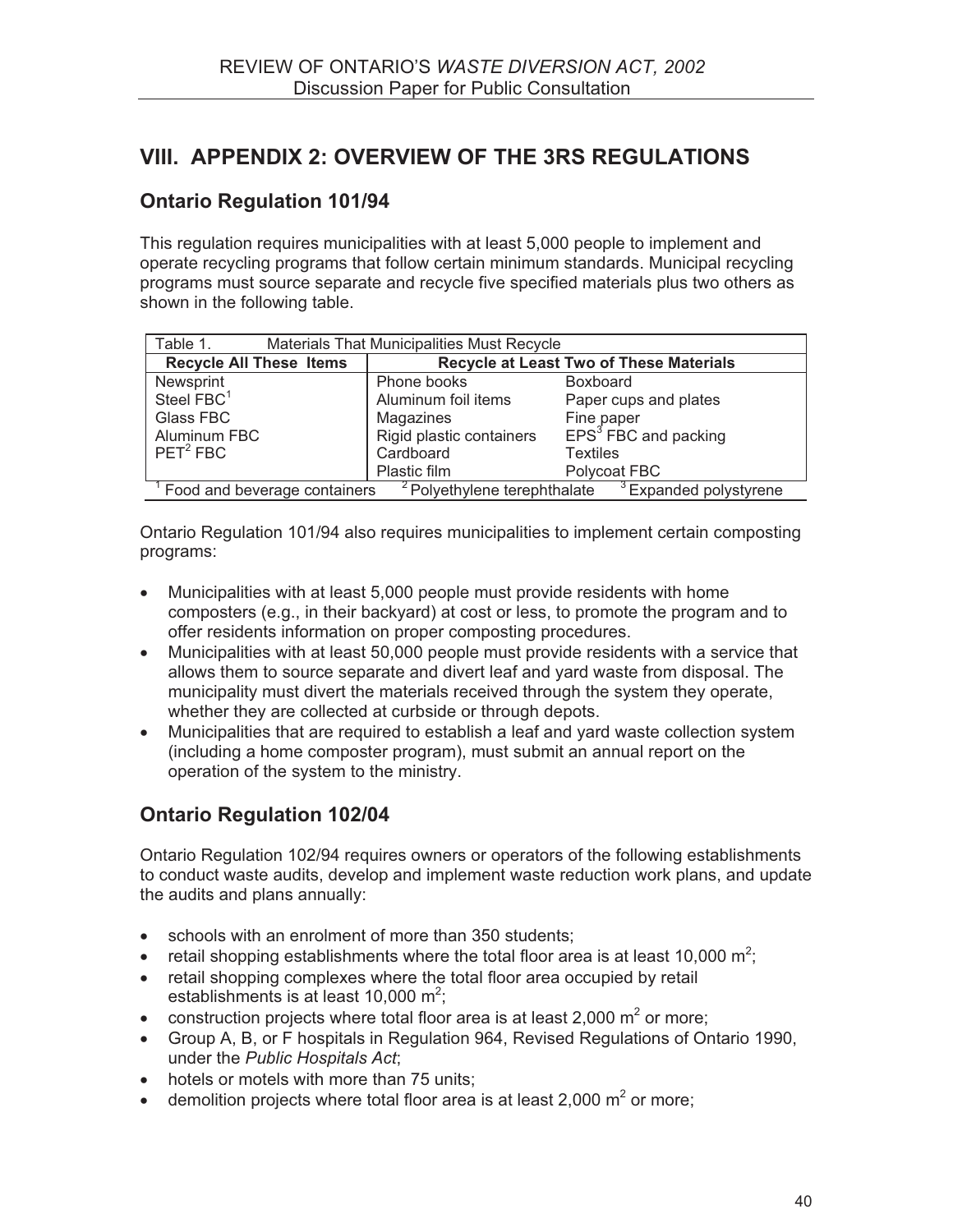- office buildings where office floor area used for offices is at least 10,000  $m^2$  or more;
- restaurant owners whose gross annual sales for all restaurants owned in Ontario are \$3.0 million or more during the two preceding years; and
- manufacturers where during any month employees work more than16,000 hours during the two preceding years.

### **Ontario Regulation 103/04**

This regulation requires owners or operators of the establishments listed in Ontario Regulation 102/94 and of multi-unit residential (apartment) buildings with six or more units to have source separation programs for specified wastes and to make reasonable efforts to ensure that the wastes are reused or recycled.

| <b>Regulations</b>                             |                               |                          |                            |                           |                              |                          |                        |                                            |                                                     |                               |
|------------------------------------------------|-------------------------------|--------------------------|----------------------------|---------------------------|------------------------------|--------------------------|------------------------|--------------------------------------------|-----------------------------------------------------|-------------------------------|
|                                                | 350students<br>School<br>Over | Retail*<br>$10000 + m^2$ | Construction<br>$2000+m^2$ | Hospital<br>Group A, B, F | Hotel/Motel<br>Over 75 units | Demolition<br>$2000+m^2$ | $10000 + m2$<br>Office | annual Sales<br>Restaurant<br>\$3 million+ | worked in a month<br>Over 16000 hrs<br>Manufacturer | <b>Apartment</b><br>6 units + |
| Aluminum food & beverage                       |                               |                          |                            |                           |                              |                          |                        |                                            |                                                     |                               |
| cans                                           |                               |                          |                            |                           |                              |                          |                        |                                            |                                                     |                               |
| Cardboard                                      |                               |                          |                            |                           |                              |                          |                        |                                            |                                                     |                               |
| Fine paper                                     |                               |                          |                            |                           |                              |                          |                        |                                            |                                                     |                               |
| Glass food & beverage<br>bottles/jars          |                               |                          |                            |                           |                              |                          |                        |                                            |                                                     |                               |
| Newsprint                                      |                               |                          |                            |                           |                              |                          |                        |                                            |                                                     |                               |
| Steel food & beverage cans                     |                               |                          |                            |                           |                              |                          |                        |                                            |                                                     |                               |
| <b>Brick &amp; Portland cement</b><br>concrete |                               |                          |                            |                           |                              |                          |                        |                                            |                                                     |                               |
| Drywall (unpainted)                            |                               |                          |                            |                           |                              |                          |                        |                                            |                                                     |                               |
| <b>Steel</b>                                   |                               |                          |                            |                           |                              |                          |                        |                                            |                                                     |                               |
| Wood (untreated/unpainted)                     |                               |                          |                            |                           |                              |                          |                        |                                            |                                                     |                               |
| PET (#1) plastic food &<br>beverage bottles    |                               |                          |                            |                           |                              |                          |                        |                                            |                                                     |                               |
| Aluminum                                       |                               |                          |                            |                           |                              |                          |                        |                                            |                                                     |                               |
| Glass                                          |                               |                          |                            |                           |                              |                          |                        |                                            |                                                     |                               |
| HDPE plastic jugs, crates,<br>totes, drums     |                               |                          |                            |                           |                              |                          |                        |                                            |                                                     |                               |
| LDPE film plastic                              |                               |                          |                            |                           |                              |                          |                        |                                            |                                                     |                               |
| Polystyrene expanded foam                      |                               |                          |                            |                           |                              |                          |                        |                                            |                                                     |                               |
| Polystyrene products                           |                               |                          |                            |                           |                              |                          |                        |                                            |                                                     |                               |
| Municipal Blue Box materials                   |                               |                          |                            |                           |                              |                          |                        |                                            |                                                     |                               |

**Table 2: Materials To Be Recycled by Establishments Designated under the 3Rs** 

\* Equivalent to a very large retail store or a mall

Ontario Regulation 103/94 only applies to establishments in municipalities with populations of at least 5,000 people, except for manufacturers, construction or demolition projects. The wastes specified for each sector are shown in Table 2. Note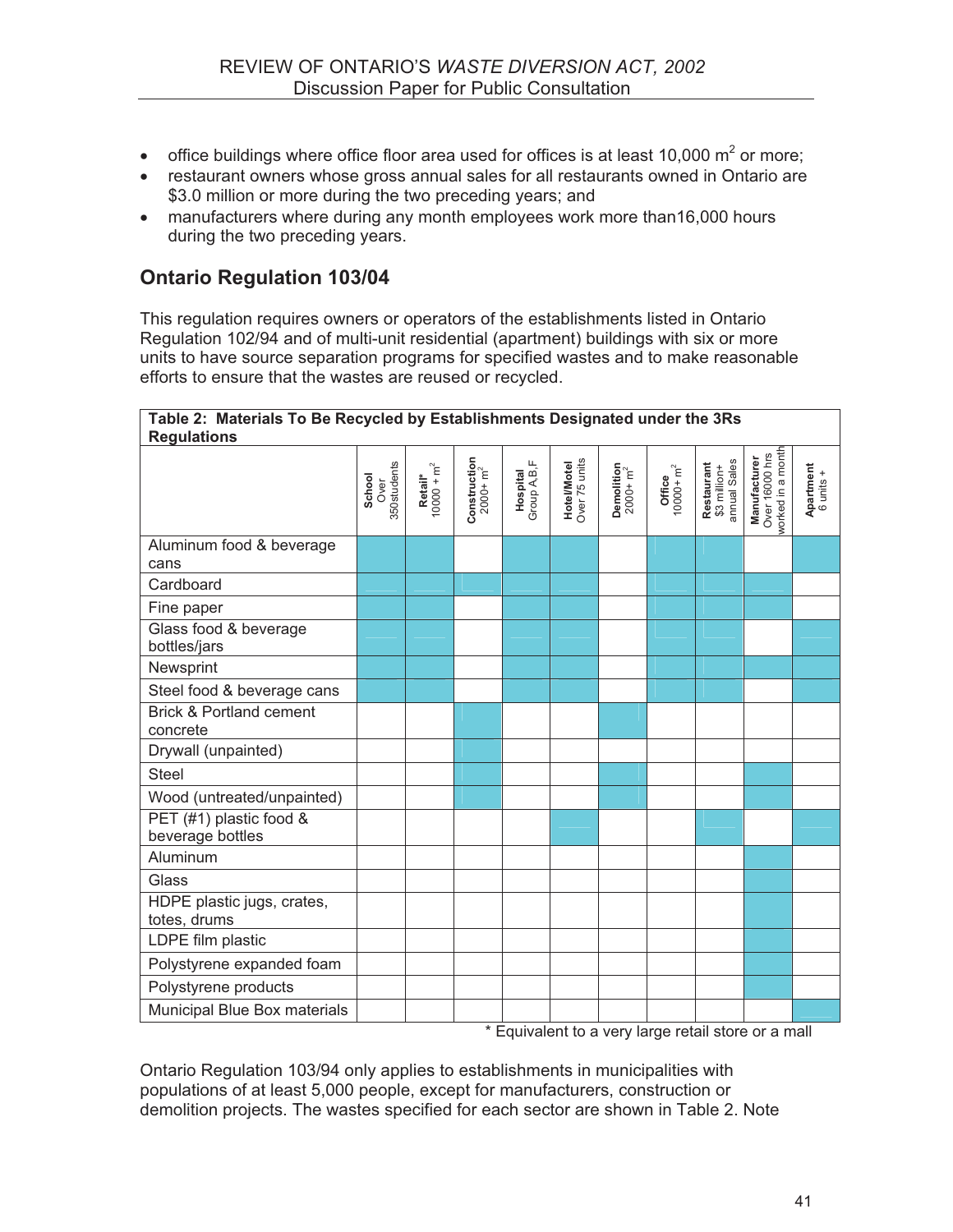that inclusion in the table does not mean that the entire sector is required to participate in recycling (due to *de minimus* thresholds). For example, only about 10 percent of the businesses that could fit into "Manufacturer" are required to recycle under the current regulation.

### **Ontario Regulation 104/94**

Ontario Regulation 104/94 requires manufacturers, packagers and importers of packaged food, beverage, paper or chemical products to conduct a packaging audit and implement a packaging reduction work plan. The requirement applies only to manufacturers and packagers where during the two preceding years, there was one or more months where the hours worked by persons employed was more than 16,000 hours, or for importers, during the two preceding years the annual value of goods imported into Ontario was \$20 million or more.

A packaging audit must address the:

- type and amount of the packaging;
- amount of reused or recycled materials being used;
- management decisions and policies affecting packaging;
- reusability and recyclability of the packaging after use; and
- final destination and its impact on that waste stream.